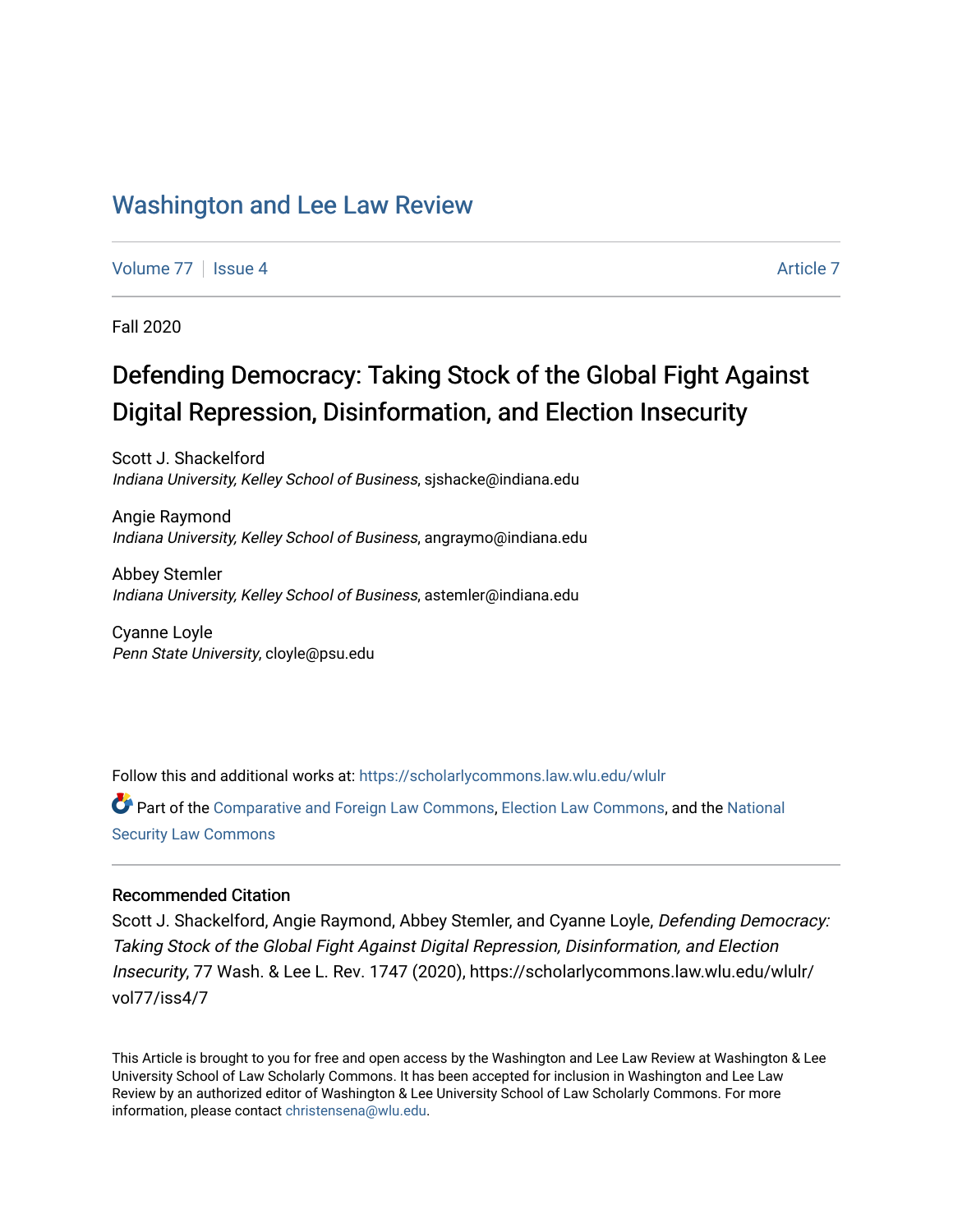# Defending Democracy: Taking Stock of the Global Fight Against Digital Repression, Disinformation, and Election Insecurity

Scott J. Shackelford JD, Ph.D.\* Angie Raymond, JD\*\* Abbey Stemler, JD, MBA\*\*\* Cyanne Loyle, Ph.D.\*\*\*\*

#### *Abstract*

*Amidst the regular drumbeat of reports about Russian attempts to undermine U.S. democratic institutions from Twitter bots to cyber-attacks on Congressional candidates, it is easy to forget that the problem of election security is not isolated to the United States and extends far beyond safeguarding insecure voting machines. Consider Australia, which has long been grappling with repeated Chinese attempts to interfere with its* 

1747

Chair, IU-Bloomington Cybersecurity Program; Executive Director, Ostrom Workshop; Associate Professor of Business Law and Ethics, Indiana University Kelley School of Business.

Data Governance Program Director, Ostrom Workshop; Associate Professor of Business Law and Ethics, Indiana University Kelley School of Business.

Assistant Professor of Business Law and Ethics, Indiana University Kelley School of Business; Faculty Associate, Berkman Klein Center for Internet & Society at Harvard University.

<sup>\*\*\*\*</sup> Associate Professor of Political Science, Penn State University; Global Fellow, Peace Research Institute Oslo.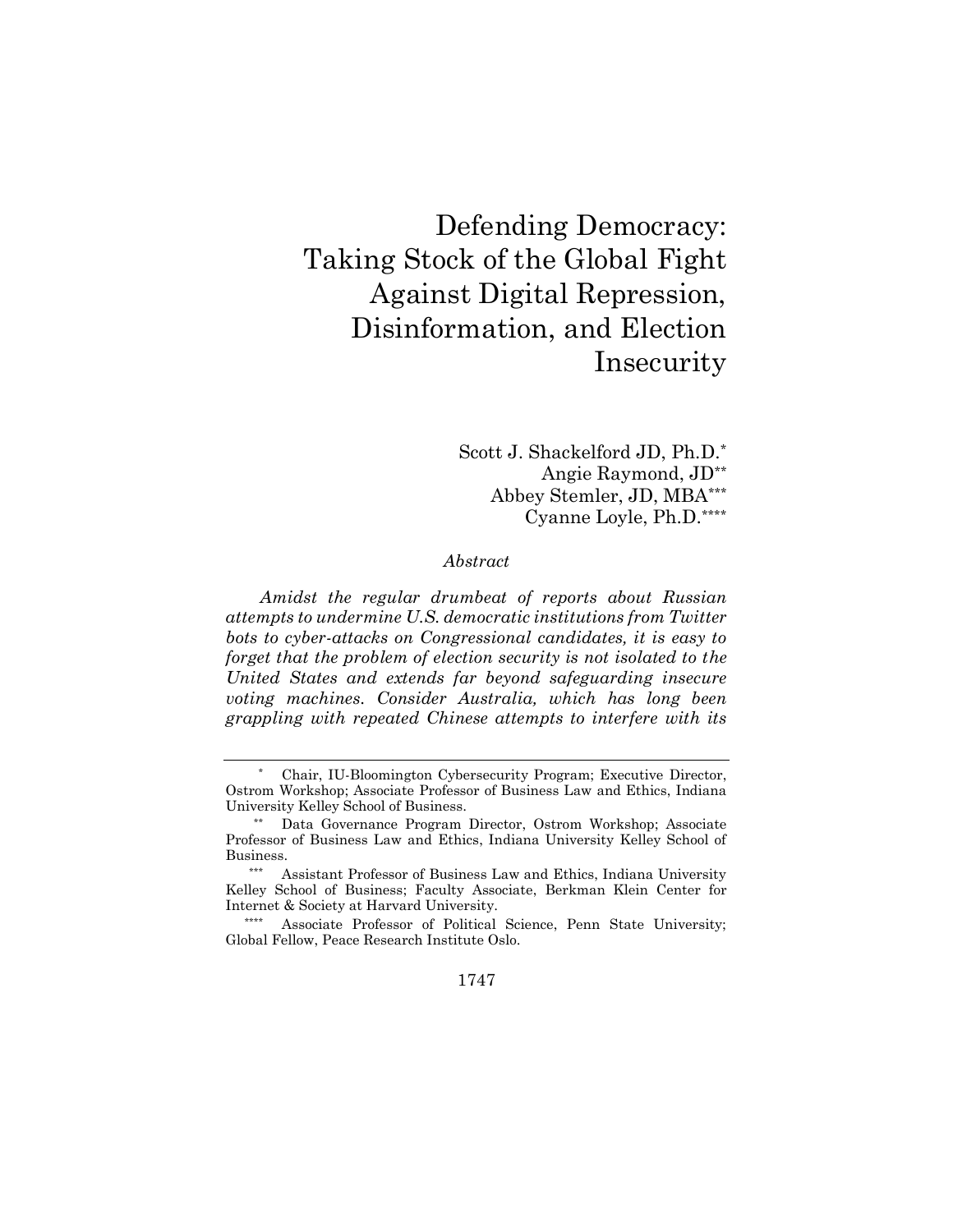*political system. Yet Australia has taken a distinct approach in how it has sought to protect its democratic institutions, including reclassifying its political parties as "critical infrastructure," a step that the U.S. government has yet to take despite repeated breaches at both the Democratic and Republican National Committees.* 

*This Article analyzes the Australian approach to protecting its democratic institutions from Chinese influence operations and compares it to the U.S. response to Russian efforts. It then moves on to discuss how other cyber powers, including the European Union, have taken on the fight against digital repression and disinformation, and then compares these practices to the particular vulnerabilities of Small Pacific Island Nations. Such a comparative study is vital to help build resilience, and trust, in democratic systems on both sides of the Pacific. We argue that a multifaceted approach is needed to build more resilient and sustainable democratic systems. This should encompass both targeted reforms focusing on election infrastructure security—such as requiring paper ballots and risk-limiting audits—with deeper structural interventions to limit the spread of misinformation and combat digital repression.* 

#### *Table of Contents*

| $\mathbf{I}$ . |                                                                                                                 |
|----------------|-----------------------------------------------------------------------------------------------------------------|
| II.            | Unpacking the Cyber Threat to Democracies 1753<br>B. A Brief History of Cyber-Enabled Election                  |
|                |                                                                                                                 |
|                |                                                                                                                 |
| Ш              | U.S. Efforts to Protect Democratic Institutions1769<br>A. U.S. Efforts to Safeguard its Election Infrastructure |
|                | 1. Federal & State Approaches to Election Security                                                              |
|                | 2. Private Sector & Civil Society Efforts 1776                                                                  |
|                | B. U.S. Attempts to Combat Digital Repression  1778                                                             |
|                |                                                                                                                 |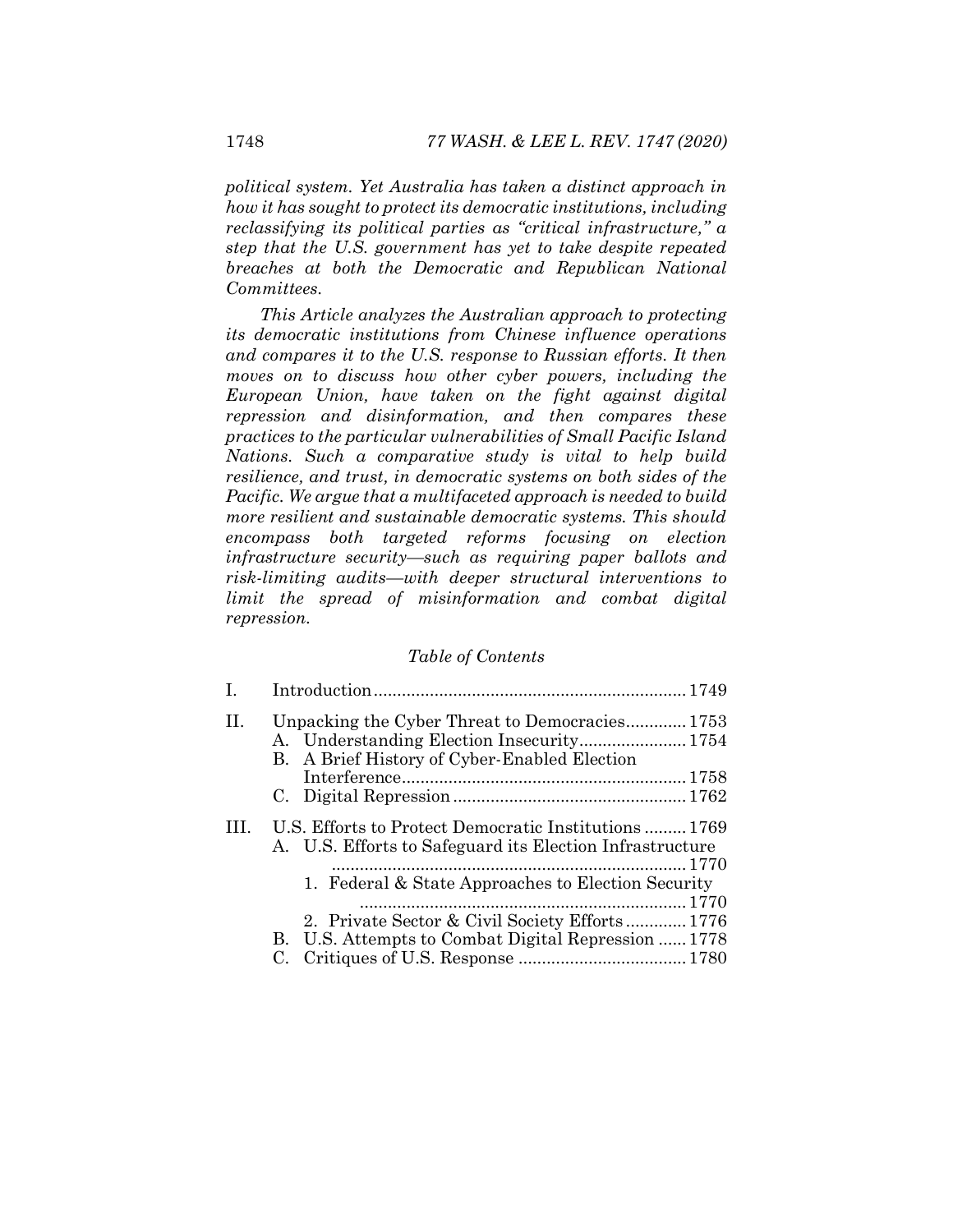| $IV_{-}$ | Lessons from Other Democracies  1783                      |
|----------|-----------------------------------------------------------|
|          |                                                           |
|          | 1. EU Efforts to Safeguard its Election                   |
|          |                                                           |
|          | 2. EU Efforts to Combat Digital Repression 1787           |
|          | Illustrative Examples: Australia, Oceania, and Asia<br>В. |
|          |                                                           |
|          |                                                           |
|          |                                                           |
|          |                                                           |
|          |                                                           |
| V.       |                                                           |
|          |                                                           |

#### *I. Introduction*

Democracy has never been and never can be so durable as Aristocracy or Monarchy. But while it lasts it is more bloody than either . . . Remember, democracy never lasts long. It soon wastes exhausts and murders itself. There never was a Democracy Yet, that did not commit suicide.

<span id="page-3-0"></span>U.S. President John Adams<sup>1</sup>

Since the U.S. was founded, detractors and critics have heralded its ultimate downfall.<sup>2</sup> Benjamin Franklin once famously quipped after being asked what sort of government the Founders had gifted the new nation: "A republic, if you can keep it."<sup>3</sup> For the more than 230 years since that time, many of the threats to American democracy, as with other emerging and advanced democracies around the world, have stemmed from

<sup>1.</sup> Letter from John Adams to John Taylor *(*Dec. 17, 1814), http://perma.cc/724R-ESVB.

<sup>2.</sup> *See, e.g.*, Richard R. Beeman, *Perspectives on the Constitution: A Republic, If You Can Keep It*, NAT'L. CONST. CTR., https://perma.cc/J36F-2EAP (presenting the initial, objectionable reactions of the Founding Fathers when they were presented with the United States Constitution).

<sup>3.</sup> *Id.*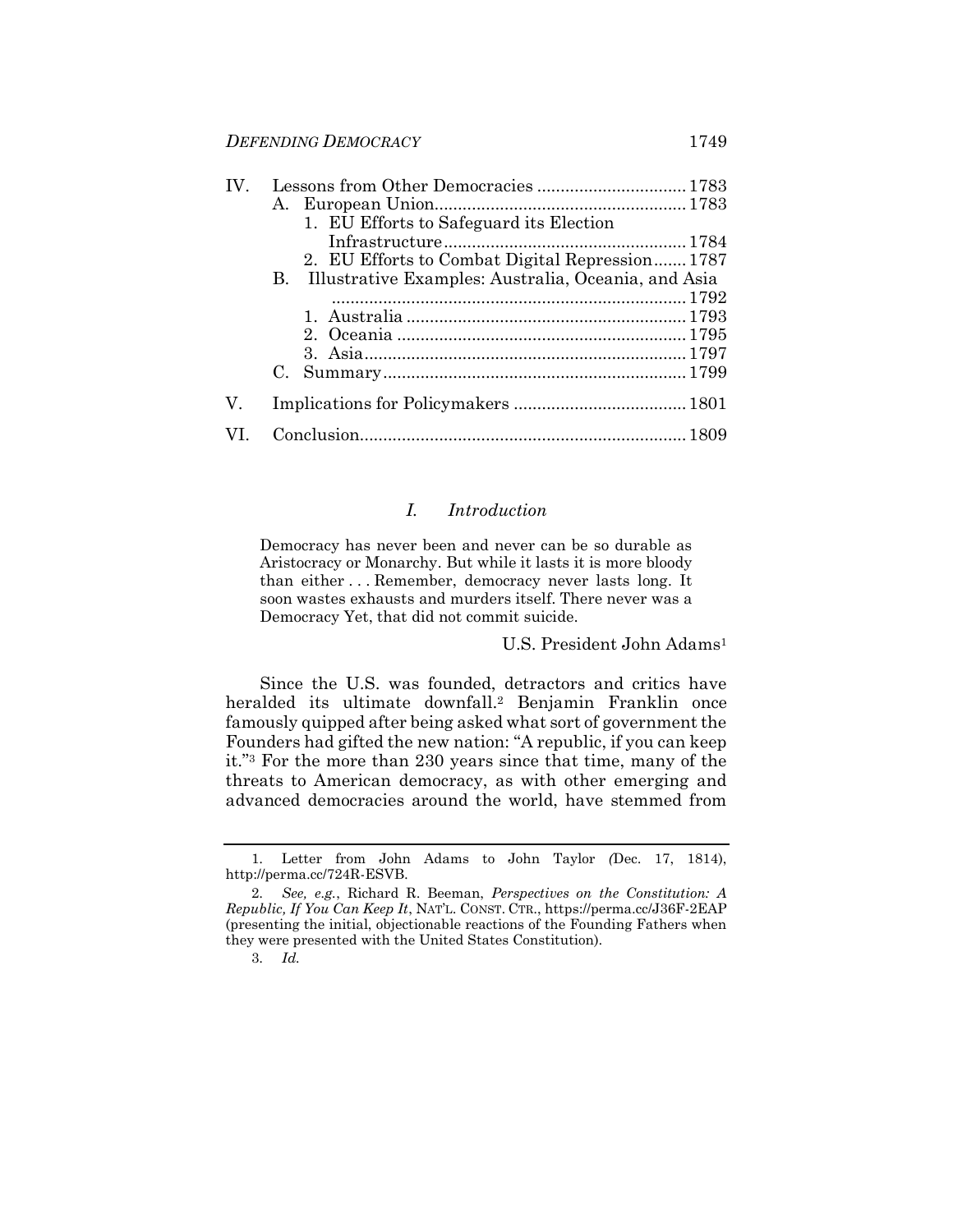internal divisions fed by inequality, injustice, and racism; fissures that have from time to time purposefully been widened and deepened by foreign nations wishing to distract and destabilize the U.S. government.<sup>4</sup>

Recently, Russia has been particularly active, by one estimate interfering in twenty-seven elections since 1991, beginning with the nations of Eastern Europe that had been former members of the Cold War-era Warsaw Pact.<sup>5</sup> Such efforts have been extended since 2014 to Western Europe and the United States, reaching a culmination in their interference with the 2016 Brexit vote and U.S. Presidential election, made easier by the rise of internet platforms generally and social networking in particular.<sup>6</sup> Such efforts continued into the 2018 U.S. midterm elections, when U.S. Cyber Command shut down a Russian troll farm on Election Day.<sup>7</sup>

<span id="page-4-0"></span>Furthermore, today's threats to democratic institutions in the United States and abroad are acute, extending from the protection of voting machines and media sites to related issues of critical infrastructure, 5G, and even Internet of Things (IoT) vulnerabilities.<sup>8</sup> Keeping the Republic for the next century, then, requires a range of policy responses from reigning in the worst excesses of internet platforms to securing the voting process itself to safeguarding democratic institutions from being

7. *See* Jacqueline Thomsen, *US Cyber Operation Blocked Internet for Russian Troll Farm on Election Day 2018: Report*, HILL (Feb. 26, 2019, 12:32 PM), https://perma.cc/MB9T-SWX6 (discussing the ability of the United States Cyber Command to block Russian interference in the 2018 midterm elections).

8. *See* Scott J. Shackelford et al., *Making Democracy Harder to Hack*, 50 MICH. J.L. REFORM 629, 630–33 (2017) (highlighting cybersecurity vulnerabilities in the United States' national and state electoral systems).

<sup>4.</sup> *See, e.g.*, Josh Zeitz, *Foreign Governments Have Been Tampering with U.S. Elections for Decades*, POLITICO (July 27, 2016), https://perma.cc/CAQ8- UW5A (noting multiple occasions of foreign interference with American presidential elections).

<sup>5.</sup> *See* Luncan Ahmad Way & Adam Casey, *Russia Has Been Meddling in Foreign Elections for Decades. Has it Made a Difference?*, WASH. POST (Jan. 8, 2018, 6:00 AM), https://perma.cc/2BC8-J9MK (examining the two waves of Russian interference with United States presidential elections since the early 1990s).

<sup>6.</sup> *See id*. (noting that since 2014, Russia has used the internet to spread disinformation campaigns, create fake Facebook profiles, leak emails and fake documents to WikiLeaks, and engage in cyberattacks and phishing attacks).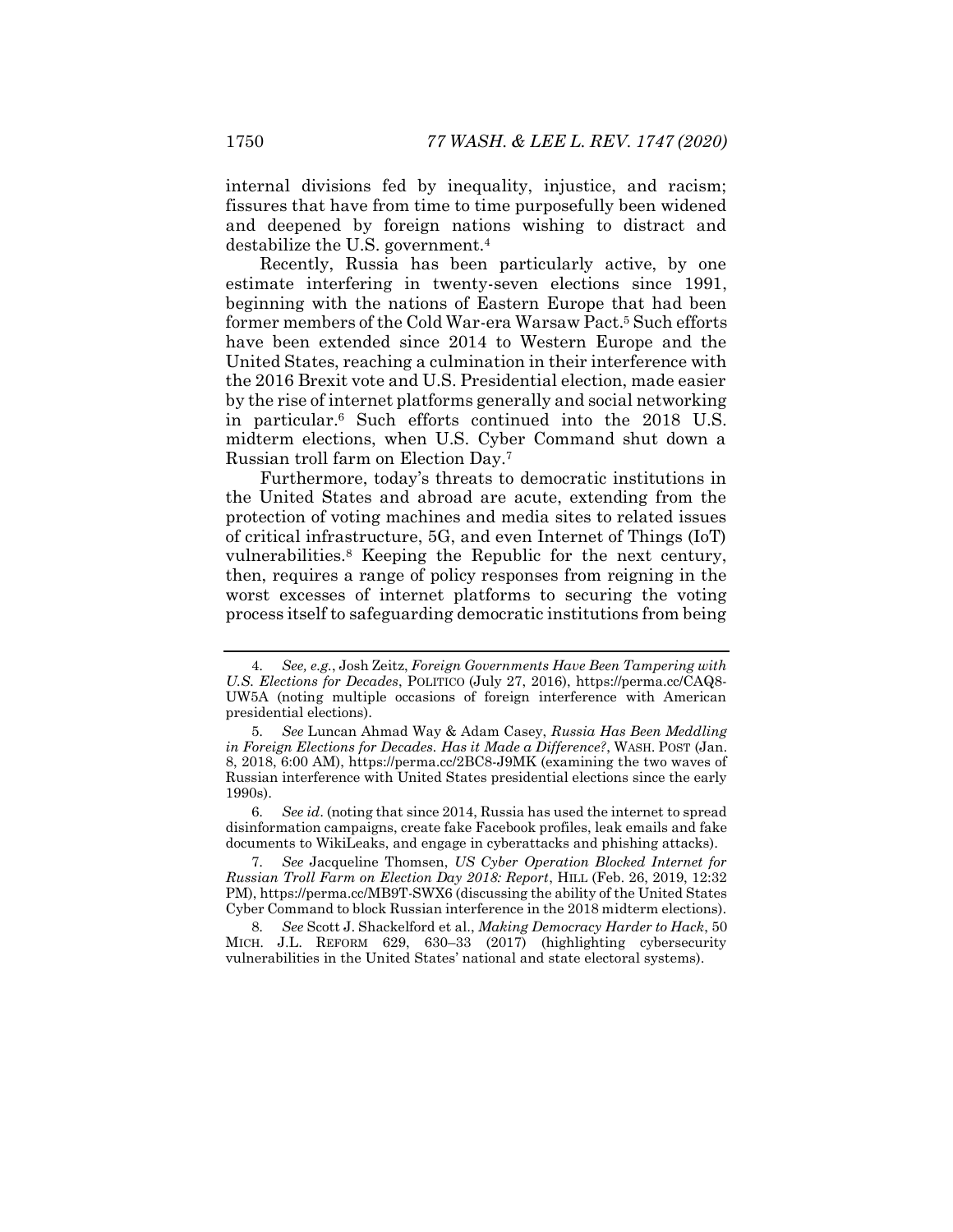undermined by both foreign and domestic efforts, offline and online.<sup>9</sup> Luckily, much as U.S. states are often seen as laboratories for democracy, this debate does not exist in a vacuum.<sup>10</sup> U.S. policymakers can and should learn from what has worked elsewhere in our common quest to make democracy "harder to hack."<sup>11</sup>

Indeed, amidst the regular drumbeat of reports about Russian attempts to undermine U.S. democratic institutions from Twitter bots to cyber-attacks on congressional candidates, it is easy to forget that the problem of election security is not isolated to the United States and extends far beyond safeguarding insecure voting machines.<sup>12</sup> Consider Australia, which has long been grappling with repeated Chinese attempts to interfere with its political system. One 2018 report found that the Chinese have infiltrated "every layer of Australian Government, right down to local councils."<sup>13</sup> Yet Australia has taken a distinct approach in how it has sought to protect its democratic institutions, including reclassifying its political parties as "critical infrastructure," a step that the U.S. government has yet to take despite repeated breaches at both the Democratic and Republican National Committees.<sup>14</sup>

This Article details the Australian approach to protecting its democratic institutions from Chinese influence operations and compares it to the U.S. response to Russian meddling efforts. Such a comparative study is vital to help build resilience, and trust, in democratic systems on both sides of the

13. Stephanie Borys, *China's 'Brazen' and 'Aggressive' Political Interference Outlined in Top-Secret Report*, ABC NEWS (May 29, 2018, 5:28 PM), https://perma.cc/D27J-JGDQ.

14. *See 2016 Presidential Campaign Hacking Fast Facts*, CNN (Oct. 31, 2019, 1:10 PM), https://perma.cc/VUR3-ZJAD (offering a timeline for the investigations and conclusions about the 2016 election hacking efforts).

<sup>9.</sup> *See id.* (evaluating the policy debate surrounding the designation of the United States electoral system as a critical infrastructure).

<sup>10.</sup> *See id.* (detailing instances of election tampering, both internationally and in the United States).

<sup>11</sup>*. See generally id.* 

<sup>12.</sup> *See* Michael Wines & Julian E. Barnes, *How the U.S. Is Fighting Russian Election Interference*, N.Y. TIMES (Aug. 2, 2018), https://perma.cc/B7LH-D57T (stating that the most pervasive Russian threats are those concerning social media).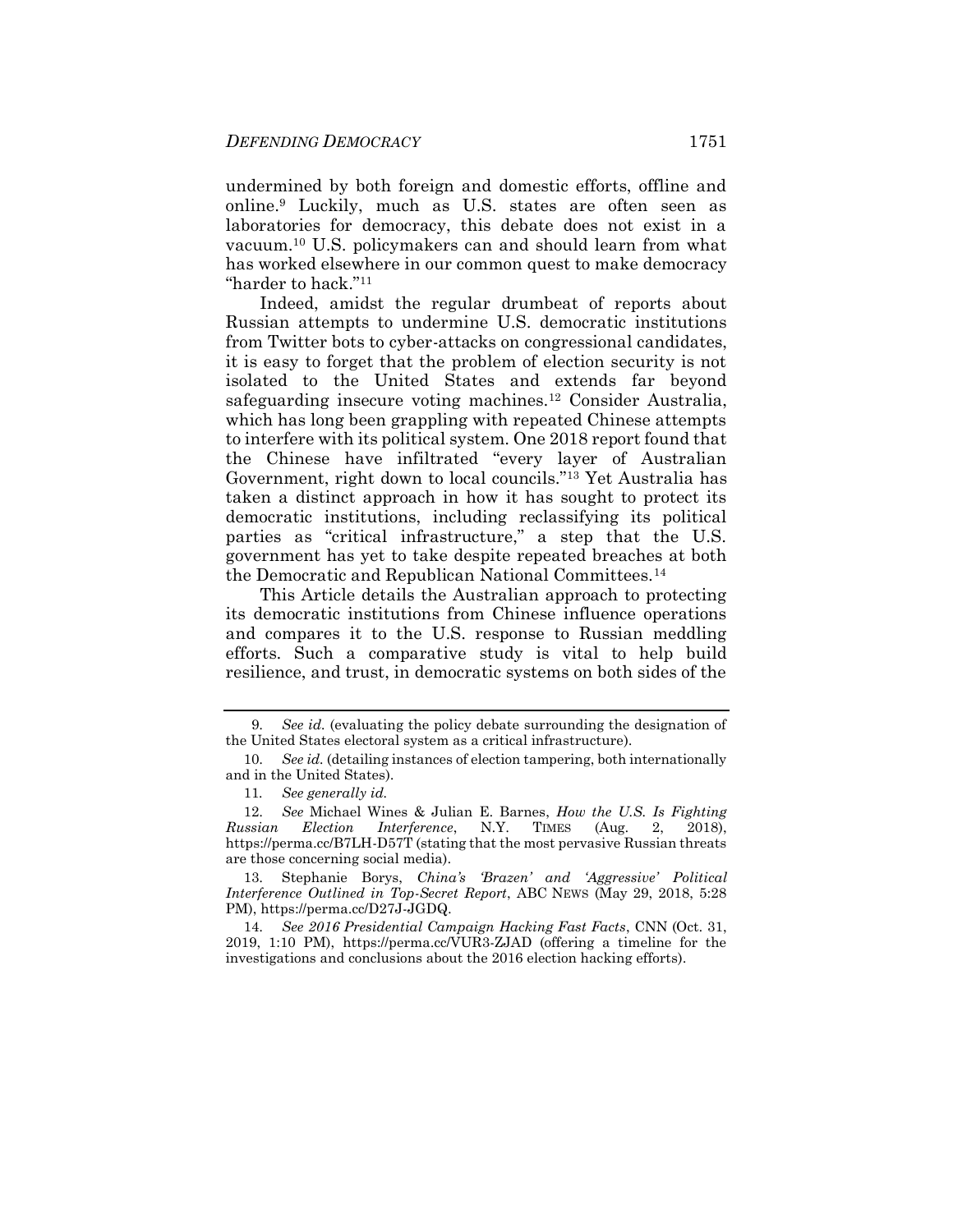Pacific. But we do not stop there. For the first time in the literature that we could identify, we also analyze the efforts of other leading cyber powers—including the European Union—comparing them against not only the United States and Australia, but also Small Pacific Island Nations, to better understand how to deter misinformation and disinformation campaigns in 2020 and beyond.<sup>15</sup>

In all, we argue that democracies can and should work together to share both cyber threat information and best practices to build resilience in democratic institutions the world over, and that a multi-faceted approach is needed that combines both targeted reforms to secure election infrastructure—such as requiring paper ballots and risk-limiting audits—with deeper structural interventions to limit the spread of misinformation and combat "digital repression."<sup>16</sup> We assert that it is vital to take this wider view of defending democracy that includes not only a focus on protecting election infrastructure, but also digital repression—both are means to an end, undermining trust, and confidence, in democratic institutions. As such, defending democracy in 2020 and beyond requires implementing policy responses that tackle this full range of cyber-enabled threats, which are not limited to insecure voting machines and processes.<sup>17</sup>

<span id="page-6-0"></span>The Article is structured as follows. Part II offers a short history of the cyber threat facing democracies, focusing on the

<sup>15.</sup> *See Australia Increases Investment in South Pacific Islands in an Apparent Response to China's Growing Economic Influence in the Region*, RWR ADVISORY GRP. (July 13, 2018, 11:52 AM), https://perma.cc/AR8W-5Q7G (recounting the Australian government's MoU with the Solomon Islands and Papua New Guinea to address China's growing economic activity in the areas).

<sup>16.</sup> *See* Brandon Valeriano, *Welcome to the Age of Digital Repression*, QUARTZ (Jan. 14, 2016), https://perma.cc/W9A9-HRTN (deeming cyber repression as one of the digital age's most important challenges and revealing that Donald Trump and Hillary Clinton previously called for shutting down the internet).

<sup>17.</sup> Further, it is important to note that prevalent cyber insecurity can feed digital repression; indeed, oftentimes new regulations from autocratic nations that are designed to address cybersecurity issues often wind up further entrenching repression. *See* Adrian Shahbaz, *Fake News, Data Collection, and the Challenge to Democracy*, FREEDOM HOUSE, https://perma.cc/Z3UB-386H (referencing the growing censorship of the internet leading to the disruption of democracies).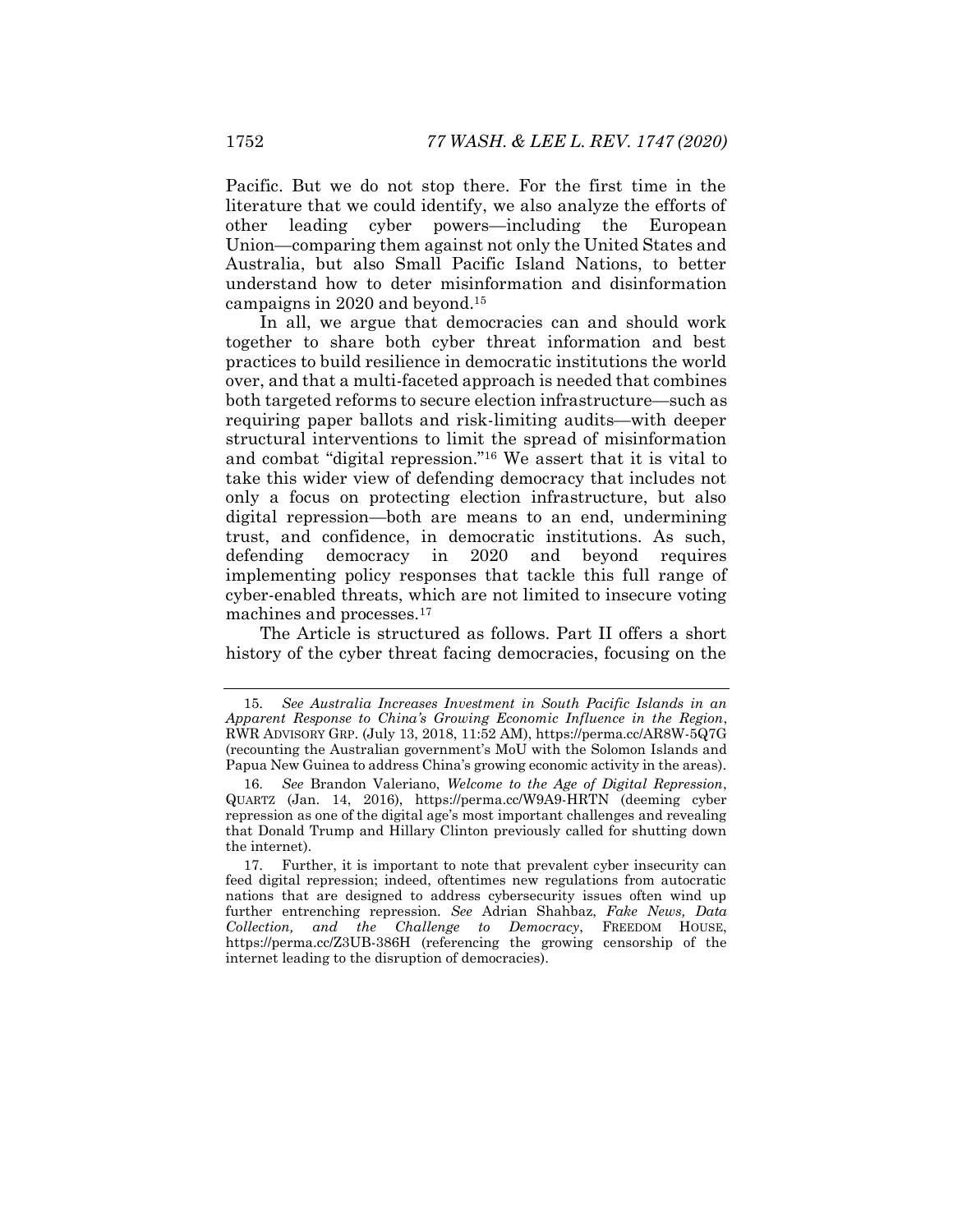role of authoritarian regimes in furthering digital repression. Part III summarizes U.S. efforts to protect election infrastructure post-2016. Part IV features a comparative case study summarizing EU efforts to similarly safeguard their democratic societies as compared to efforts from Australia and Oceania. Finally, Part V crystallizes implications and suggests policy responses to better manage both threats to election infrastructure and digital repression.

#### <span id="page-7-0"></span>*II. Unpacking the Cyber Threat to Democracies*

Threats to democracy, both foreign and domestic, take a variety of forms, which is part of the challenge in coming up with coherent policy responses.<sup>18</sup> For example, depending on the scale and preferred lens, it is possible to view post-2016 efforts to secure democracies as an exercise in regulating social media firms to guard against both misinformation and disinformation,<sup>19</sup> protecting vulnerable critical infrastructure,<sup>20</sup> or even as one facet of a larger needed debate on governing the Internet of Things, <sup>21</sup> to name a few. This Part helps to frame out this broader discussion by providing a short history of cyber-enabled election interference and how authoritarian

<sup>18.</sup> *See* THE WHITE HOUSE, NATIONAL SECURITY STRATEGY OF THE UNITED STATES OF AMERICA 26–28 (2017), https://perma.cc/SGG4-9TLH (PDF) (explaining that, due to the patient and strategic combination of political, economic, military, and informational strategies employed against the United States, responding to threats such as those related to cyber security, are more challenging).

<sup>19.</sup> Disinformation is commonly understood as false information that is spread deliberately with the goal of deceiving a targeted population, while misinformation may or may not be intentional, but is inaccurate. *See Propaganda vs. Misinformation*, JOHNS HOPKINS UNIV. SHERIDAN LIBRS., https://perma.cc/E2QW-G74W (last updated June 20, 2020, 4:28 PM) (comparing propaganda, information, misinformation, and disinformation).

<sup>20.</sup> *See* Scott J. Shackelford, Opinion, *How to Make Democracy Harder to Hack,* CHRISTIAN SCI. MONITOR (July 29, 2016), https://perma.cc/S6M6-EDFU (listing the items that are considered critical infrastructure).

<sup>21.</sup> *See* Scott J. Shackelford, *When Toasters Attack: Enhancing the 'Security of Things' Through Polycentric Governance*, 2017 U. ILL. L. REV. 415, 418 (considering the protection measures needed for cybersecurity resulting from the Internet of Things).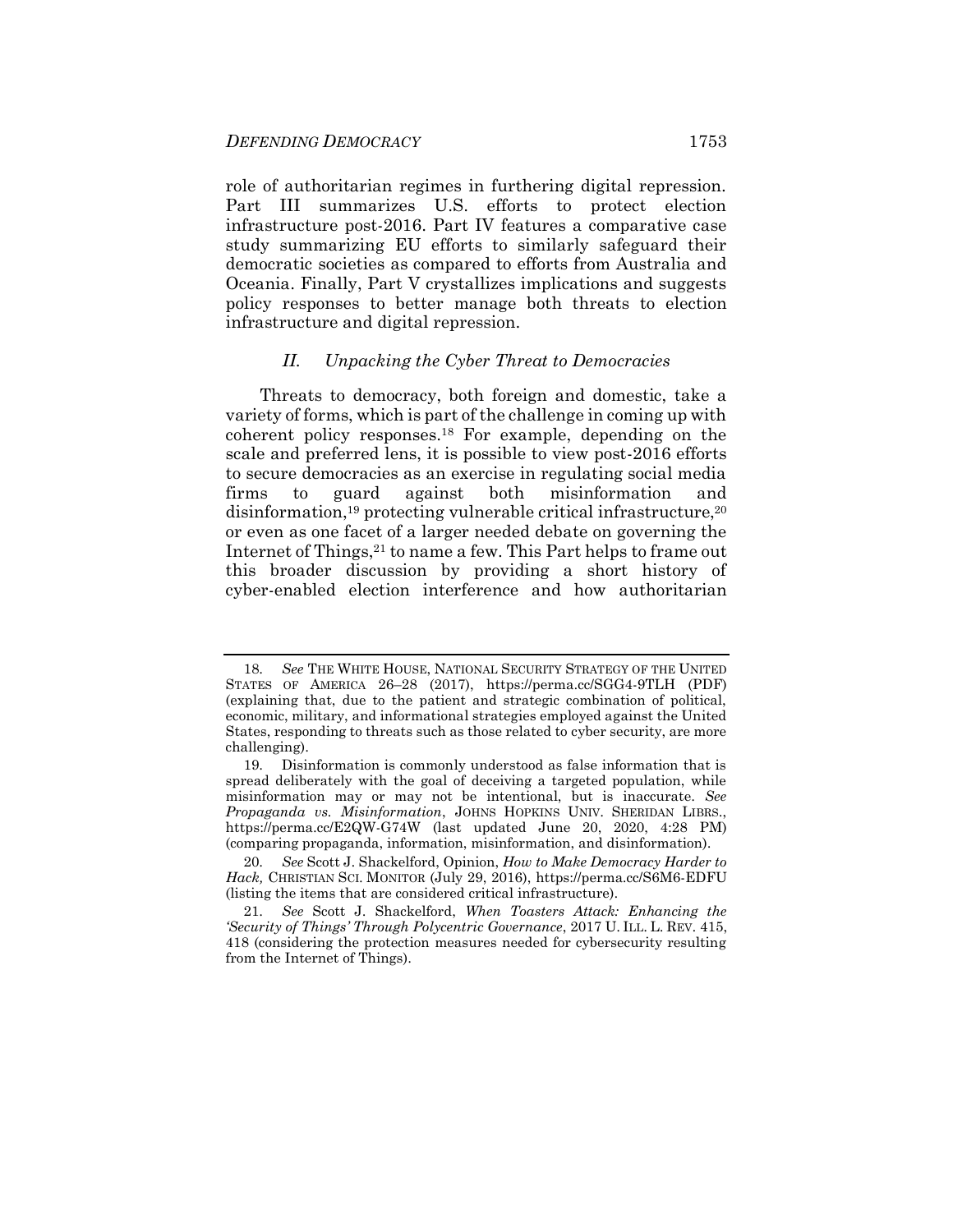regimes use digital repression both at home and abroad to help shape political debates.

#### <span id="page-8-0"></span>*A. Understanding Election Insecurity*

In general, election security is discussed in two interconnected yet separate areas of research.<sup>22</sup> The first involves election infrastructure security and is focused on the security of the system itself, such as voting machines and tabulation systems.<sup>23</sup> The second is the fight against digital repression, including misinformation disseminated by social media.<sup>24</sup> Both areas are essential to the overall goal of defending democracy, and one cannot be successful without the other.<sup>25</sup>

<span id="page-8-1"></span>Hacking into voting machines remains far too easy.<sup>26</sup> The vulnerabilities are not just theoretical.<sup>27</sup> They have been exploited around the world, such as in South Africa, Ukraine, Bulgaria and the Philippines.<sup>28</sup> In 2014, for example,

27. *See id.* (providing concrete examples of hacking incidents on voting machines and databases in South Africa and the United States).

28. *See* John Leyden, *Hacker Almost Derailed Mandela Election in South Africa*, REGISTER (Oct. 27, 2010), https://perma.cc/LW3L-MJKX (detailing the ability of an unidentified hacker to almost successfully derail the democratic elections in South Africa); Daniel Funke & Daniela Flamini, *A Guide to Anti-Misinformation Actions Around the World*, POYNTER (Sept. 8, 2020),

<sup>22.</sup> *See* THE NAT'L. ACADS. OF SCIS., ENG'G., & MED., SECURING THE VOTE: PROTECTING AMERICAN DEMOCRACY, xi–xiii (2018) (ebook) [hereinafter SECURING THE VOTE] (explaining that while the authors thought that their attentions would be devoted to the threats posed by long polling lines and outdated election systems, they also had to focus on the threats emerging from social media and other digital media).

<sup>23.</sup> *See* LAWRENCE NORDEN & CHRISTOPHER FAMIGHETTI, BRENNAN CTR. FOR JUST., AMERICA'S VOTING MACHINES AT RISK 8-15 (2015), https://perma.cc/5ZP7-JDV2 (PDF) (discussing the need to replace and upgrade aging voting systems and address insecure tabulation systems to protect election security).

<sup>24.</sup> *See* Shahbaz, *supra* note [17](#page-6-0) (discussing the connection between digital censorship and repression).

<sup>25.</sup> *See* SECURING THE VOTE, *supra* not[e 22,](#page-8-0) at 4 (articulating the threats of both election infrastructure and digital media on election security).

<sup>26.</sup> *See* Shackelford, *supra* note [20](#page-7-0) (detailing the ability of researchers from the University of Michigan to hack into government webpages in 2012 to have the University's fight song play after votes were casted).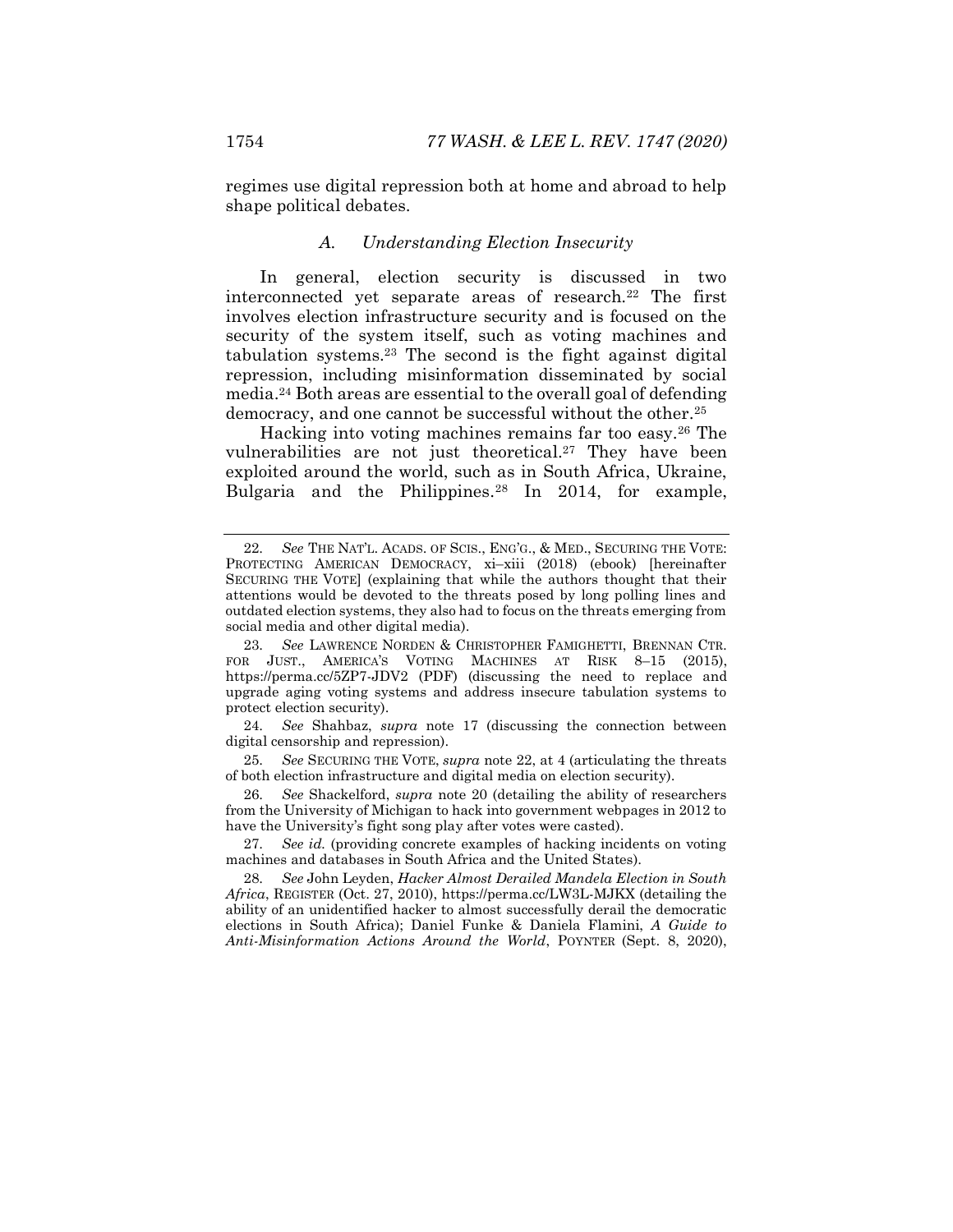Russian-backed hackers targeted Ukraine by attempting to fake vote totals for its presidential election.<sup>29</sup> They were caught just in time, but the sophistication of the attacks should have been seen as "a warning shot for future elections in the US and abroad."<sup>30</sup> Unfortunately, the U.S. government did not take the warning as seriously as it should have, as is discussed in Part III. But it should be noted that successful attacks do not need the resources and expertise of national governments—even kids have managed to orchestrate them.<sup>31</sup>

Election security suffers from common threats, as are summarized in Table 1, that range from outdated voting machines to insecure tabulation systems, each of which requires a different policy response as is discussed in Part V. This non-comprehensive list underscores the extent to which cyber insecurity enables digital repression, and vice versa, such as when hackers target vulnerabilities in government IT systems to spread misinformation about an upcoming election purportedly through official channels.<sup>32</sup>

https://perma.cc/2MPG-DWP9 (last updated Aug. 13, 2020) (referencing reports conducted by the EU to address the growing concern about misinformation and summarizing the responses of different countries to the spread of online misinformation).

<sup>29.</sup> *See* Mark Clayton, *Ukraine Election Narrowly Avoided 'Wanton Destruction' from Hackers*, CHRISTIAN SCI. MONITOR (June 17, 2014), https://perma.cc/23H9-AGZ6 (discussing the three-pronged cyber-attack on Ukraine's presidential election).

<sup>30.</sup> *Id*.

<sup>31.</sup> *See* Alex Hern, *Kids at Hacking Conference Show How Easily US Elections Could be Sabotaged*, GUARDIAN (Aug. 22, 2018), https://perma.cc/TBM2-VD87 (highlighting a child's ability to hack into websites, including those used for voter registration and campaigning efforts and the significant potential that creates for undermining election security).

<sup>32.</sup> *See, e.g.*, *Seven Ways Misinformation Spread During the 2016 Election*, KNIGHT FOUND. (Oct. 4, 2018), https://perma.cc/ZBR5-633R (providing a list of the many ways that misinformation was conveyed during the 2016 election).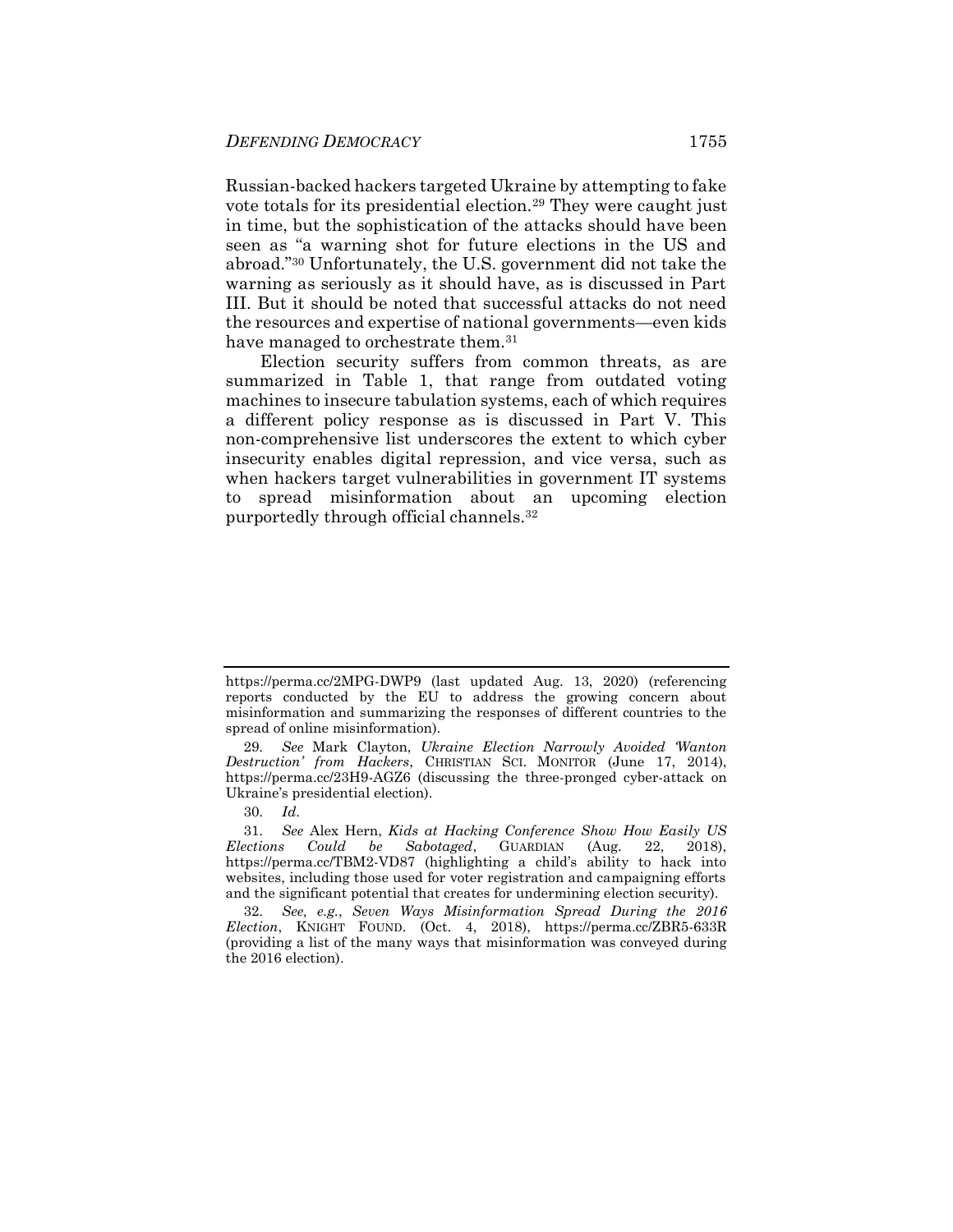| Phase(s)   | $\operatorname{Assets}$             | <b>Examples of Threats</b>                                                                                               |
|------------|-------------------------------------|--------------------------------------------------------------------------------------------------------------------------|
|            | Party/<br>candidate<br>registration | Tampering with<br>registrations                                                                                          |
| Setup      |                                     | Denial-of-service (DoS)<br>attacks or overload of<br>party/campaign<br>registration causing them<br>to miss the deadline |
|            |                                     | Fabricated signatures<br>from sponsor                                                                                    |
|            | Electoral<br>rolls                  | Identity fraud during<br>voter registration                                                                              |
| Setup      |                                     | Deleting or tampering<br>with voter data                                                                                 |
|            |                                     | DoS or overload of voter<br>registration system<br>suppressing voters                                                    |
|            | Campaign IT                         | Hacking candidate<br>laptops or email accounts                                                                           |
| Campaign   |                                     | Hacking campaign<br>websites (defacement,<br>DoS                                                                         |
|            |                                     | Misconfiguration of a<br>website                                                                                         |
|            |                                     | Leak of confidential<br>information                                                                                      |
| All phases | Government<br><b>IT</b>             | Hacking/misconfiguration<br>of government servers                                                                        |

### <span id="page-10-0"></span>**Table 1: Non-Comprehensive List of Election Security Threats**<sup>33</sup>

33. NIS COOP. GRP., COMPENDIUM ON CYBER SECURITY OF ELECTION TECHNOLOGY 16 (2018), [hereinafter COMPENDIUM] https://perma.cc/BMG4- C8WS (PDF).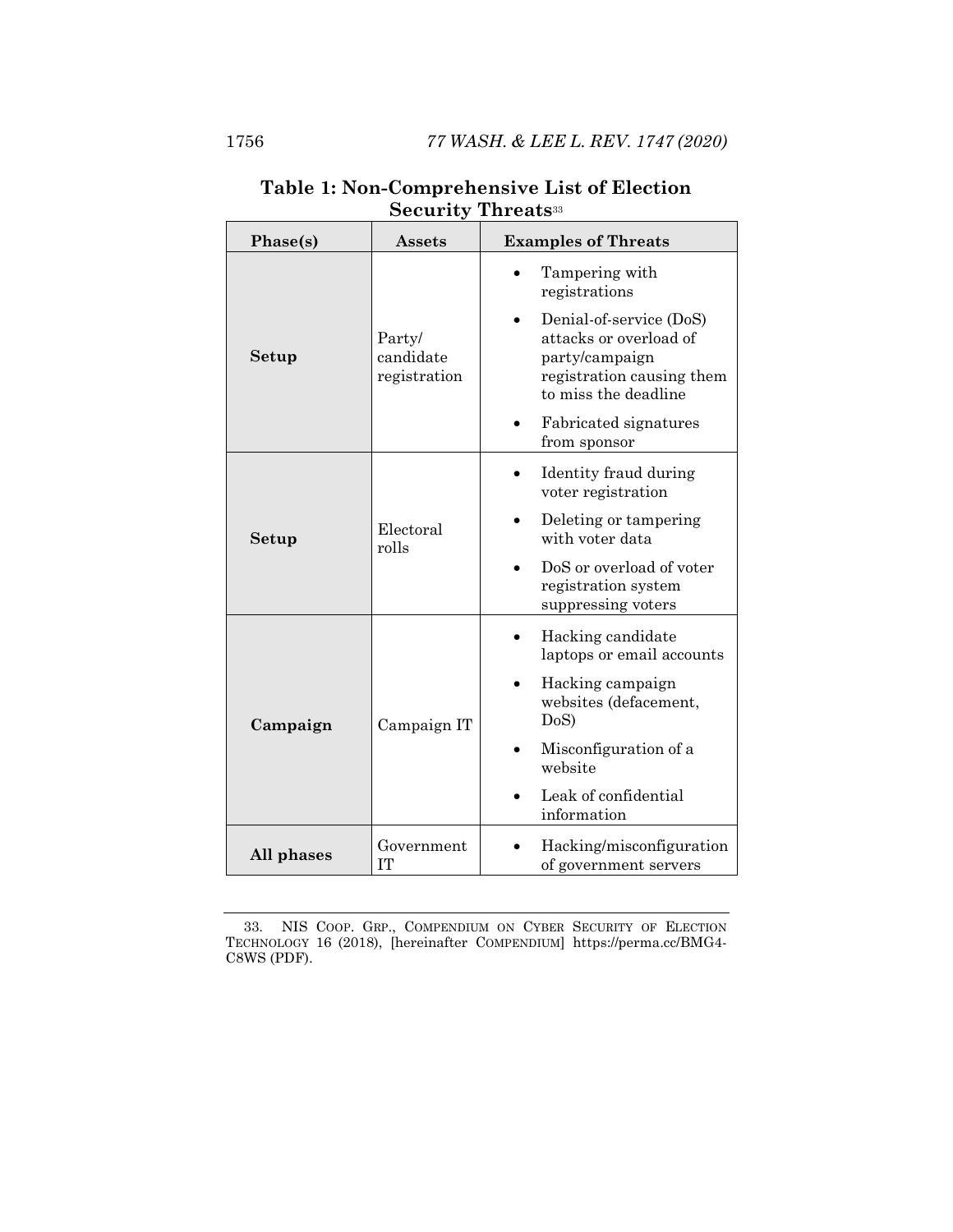|        |                        | Communication networks,<br>or endpoints                                                                                                    |
|--------|------------------------|--------------------------------------------------------------------------------------------------------------------------------------------|
|        |                        | Hacking government<br>websites, spreading<br>misinformation on the<br>election process,<br>registered<br>parties/candidates, or<br>results |
|        |                        | DoS or overload of<br>government websites                                                                                                  |
|        | Election<br>technology | Tampering or DoS of<br>voting and/or vote<br>confidentiality during or<br>after the elections                                              |
|        |                        | Software bug altering<br>election results                                                                                                  |
|        |                        | Tampering with<br>logs/journals                                                                                                            |
|        |                        | Breach of voter privacy<br>during the casting of<br>votes                                                                                  |
| Voting |                        | Tampering, DoS, or<br>overload of the systems<br>used for counting or<br>aggregating results                                               |
|        |                        | Tampering or DoS of<br>communication links used<br>to transfer (interim)<br>results                                                        |
|        |                        | Tampering with supply<br>chain involved in the<br>movement or transfer of<br>data                                                          |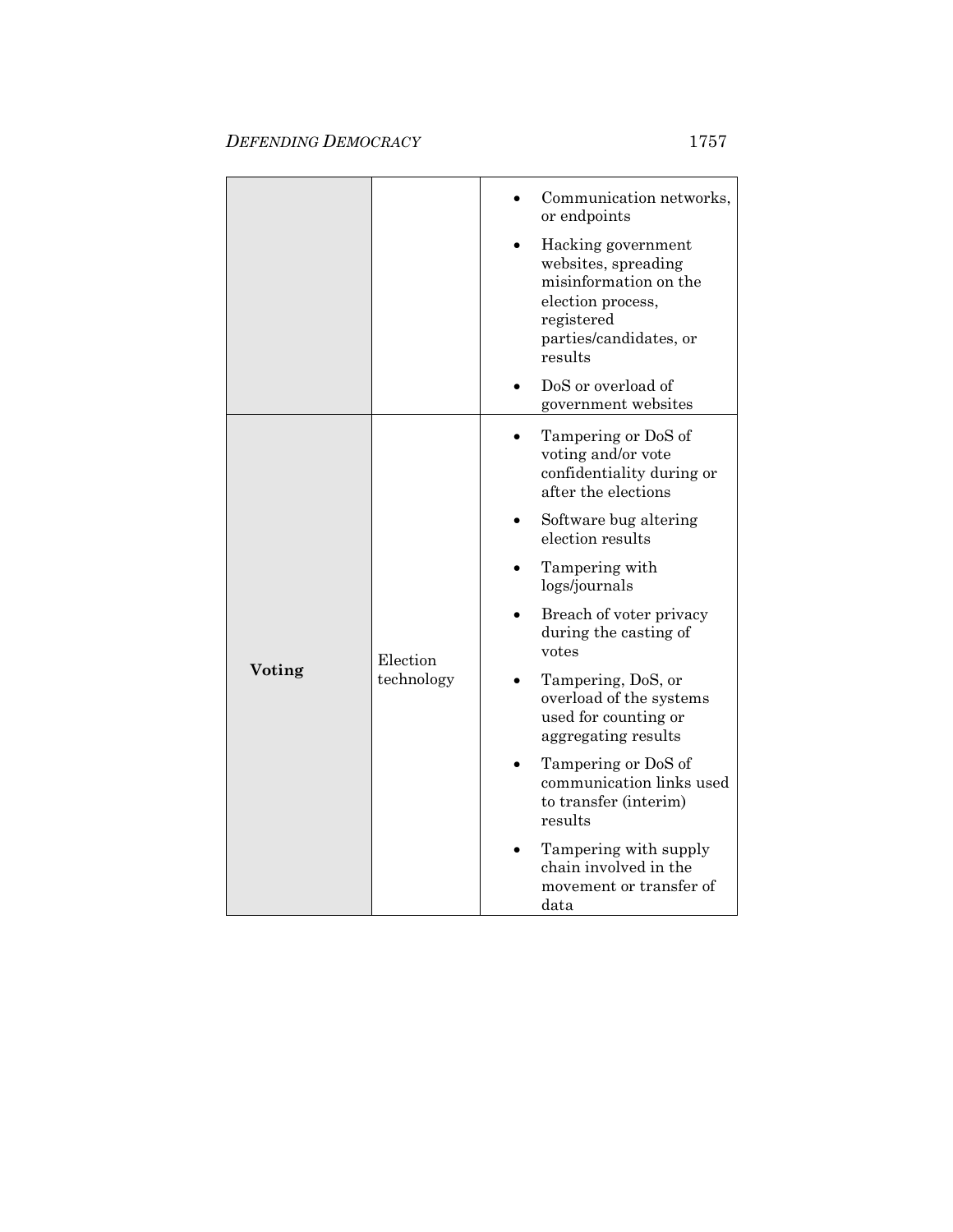|                                      | Media/ press | Hacking of internal<br>systems used by media or<br>press                                               |
|--------------------------------------|--------------|--------------------------------------------------------------------------------------------------------|
| Campaign,<br>public<br>communication |              | Tampering, DoS, or<br>overload of media<br>communication links                                         |
|                                      |              | Defacement, DoS, or<br>overload of websites or<br>other systems used for<br>publication of the results |

Table 1 serves as a framework for exploring the complex issue of democracy insecurity; however, no single issue should be focused on in isolation as each forms a complex backbone of the overall needs of the democratic system.<sup>34</sup> This Article focuses specifically upon the dual, related issues of securing election infrastructure and digital repression.<sup>35</sup> Yet, as is clear, these threats only constitute a small fraction of the larger conversation about maintaining the integrity of democratic systems.<sup>36</sup> As such, this Article attempts to break down these areas into discrete conversations, without losing sight of the larger context in which the system is placed.

#### *B. A Brief History of Cyber-Enabled Election Interference*

Foreign electoral interference is nothing new.<sup>37</sup> One study found that from 1945 to 2000, the United States and Russia combined tried to influence foreign elections 117 times, using

<sup>34.</sup> *See* SECURING THE VOTE, *supra* note [22,](#page-8-0) at 4 (discussing the impacts of election infrastructure and digital media).

<sup>35.</sup> *See id.* (exploring the relationship between election infrastructure and digital repression).

<sup>36.</sup> *See* COMPENDIUM, *supra* note [33,](#page-10-0) at 16 (providing a list of election security threats).

<sup>37.</sup> *See* Don H. Levin, *When the Great Power Gets a Vote: The Effects of Great Power Electoral Interventions on Election Results*, 60 INT'L. STUD. Q. 189, 189 (2016) (discussing electoral interventions).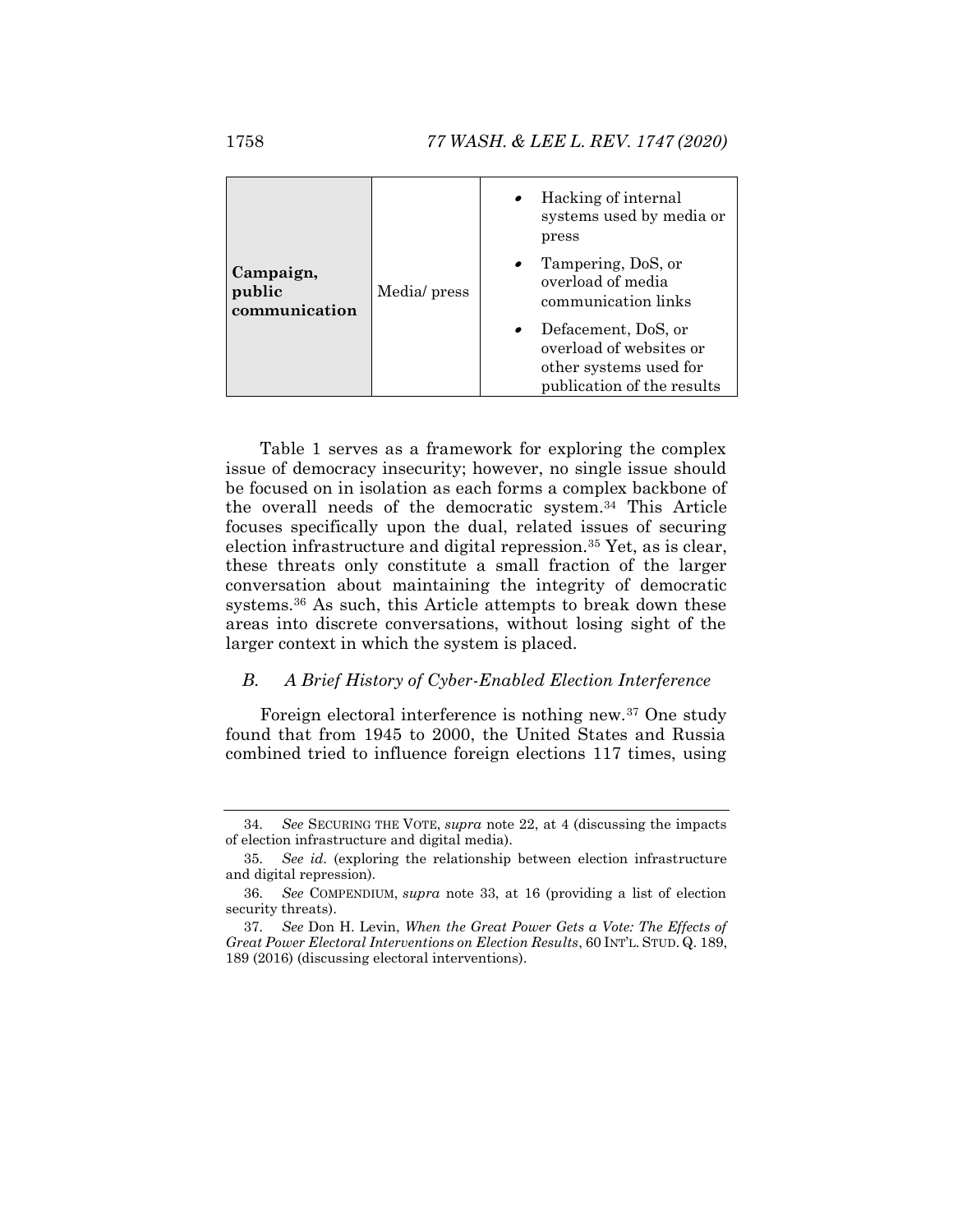<span id="page-13-0"></span>both overt and covert methods.<sup>38</sup> It is not even a novelty to use cyber-attacks to influence the outcome of an election. As far back as 1994, Nelson Mandela's presidential victory in South Africa was initially diluted due to an illicit computer program.<sup>39</sup> Russia, in particular, has been developing its disinformation capabilities for decades, long before the first packet of information was sent on a fiber optic cable.<sup>40</sup> Pre-Soviet Union, the Tsarist secret police (the Komitet Gosudarstvennoy Bezopasnosti (KGB), now Federalnaya Sluzhba Bezopasnosti (FSB), which is the predecessor Federal Security Service) used disinformation.<sup>41</sup> Joseph Stalin created an independent agency for *dezinformatsiya* designed to undermine political opponents and mislead Soviet citizens and foreigners alike as to the USSR's intentions.<sup>42</sup> During the Cold War, for example, Russian agents helped plant "hundreds of bogus headlines around the world" such as the claim that the U.S. government created the autoimmune disease AIDS, a false claim that was first mentioned in an Indian newspaper in the 1980s after being planted by a KGB agent.<sup>43</sup> That story eventually circled the world, and was even mentioned by a famous American newsperson, Dan Rather, on the *CBS Evening News* in 1987.<sup>44</sup>

Effective disinformation campaigns typically have three components: (1) a state-sponsored news outlet to originate the fabrication; (2) alternative media sources willing to spread it without adequately checking the underlying facts; and (3) witting or unwitting "agents of influence" (e.g., accomplices or

44. *Id*.

<sup>38.</sup> *Id.*

<sup>39.</sup> *See* Aislinn Laing, *Election Won by Mandela 'Rigged by Opposition*,*'* TELEGRAPH (Oct. 24, 2010, 6:47 PM), https://perma.cc/C63L-VW5K (stating that a hacker rigged the election). Unfortunately, the hacker who installed this program was never identified. *Id.* For more on this topic, see Shackelford et al., *supra* not[e 8,](#page-4-0) at 629.

<sup>40.</sup> *See* Ben Popken, *Factory of Lies: Russia's Disinformation Playbook Exposed*, NBC NEWS (Nov. 5, 2018, 8:02 PM), https://perma.cc/H974-GPDY (noting Russia's early efforts to spread disinformation during the Cold War through inaccurate newspaper headlines).

<sup>41.</sup> *See id.* (dating Russia's use of disinformation back to the 1880s when it was utilized by the Tsarist secret police).

<sup>42</sup>*. See id*.

<sup>43</sup>*. See id* (describing the worldwide spread).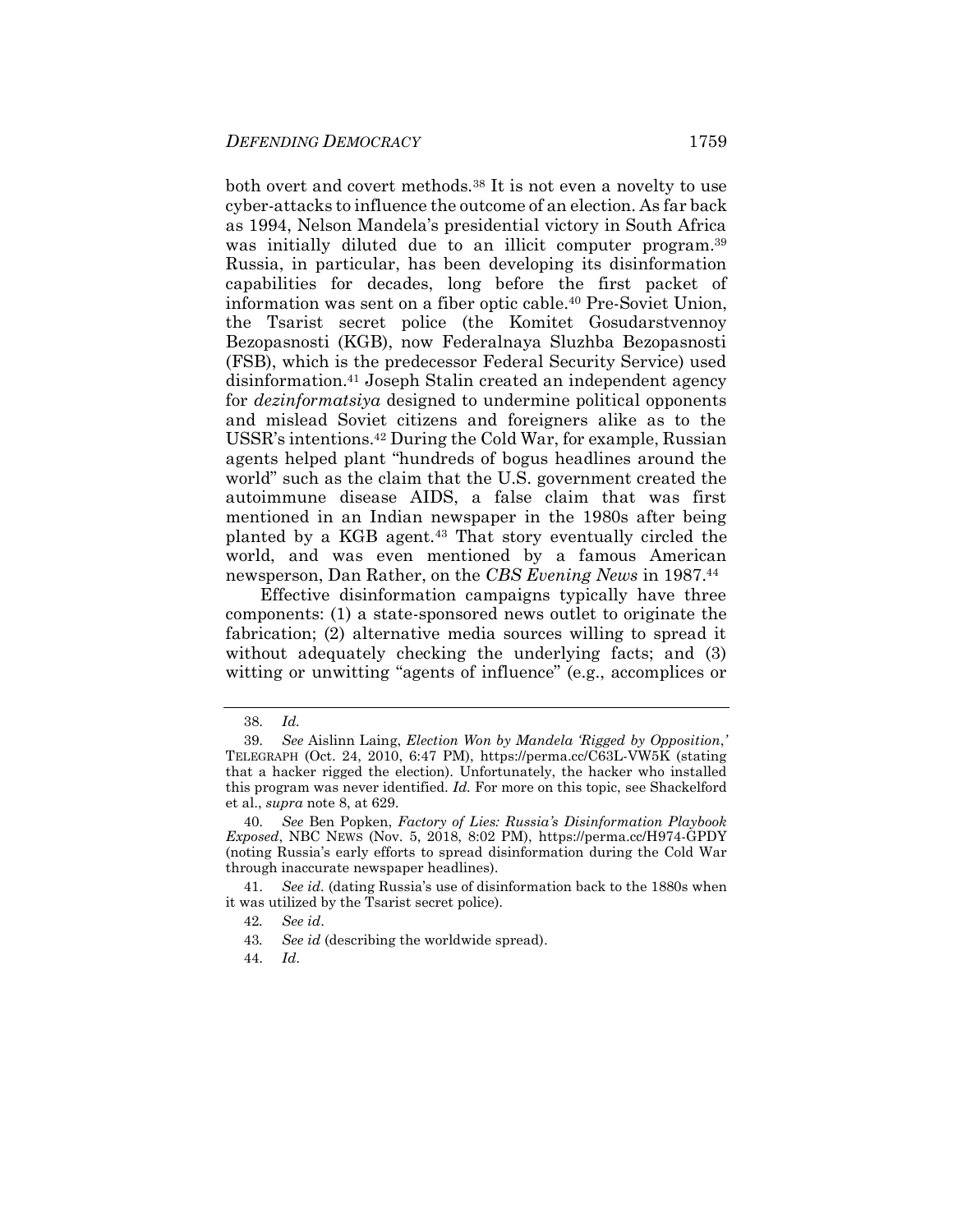unknowing agents) to advance the story in other outlets.<sup>45</sup> The advent of cyberspace has put the disinformation process into overdrive, both speeding the viral spread of stories across national boundaries and platforms with ease, and causing a proliferation in the types of traditional and social media willing to run with fake stories.<sup>46</sup> One tragic example is a false story about adopted children being butchered for their organs and sold to wealthy U.S. citizens that first appeared in Honduras in 1986, which was quickly debunked with the official whom was quoted denying the episode and issuing a correction, but that did not stop Soviet newspapers from spreading it around the world.<sup>47</sup> But this is just one tool among many.<sup>48</sup> Nations such as China and Russia also inundate internet discussion forums with so-called "flooding attacks" that enable distraction and disinformation.<sup>49</sup> As Henry Farrell and Bruce Schneier write: "Libertarians often argue that the best antidote to bad speech is more speech. What Vladimir Putin discovered was that the best antidote to more speech was bad speech."<sup>50</sup>

<span id="page-14-0"></span>Such actions are not confined to the physical or digital borders of illiberal regimes.<sup>51</sup> Russia has been linked with "confidence attacks" aimed at destabilizing democracies (especially those in bordering countries, such as Ukraine) and

49. *See id.* (discussing flooding attacks and their effect on democracy).

<sup>45.</sup> *See id*. (detailing a successful disinformation campaign).

<sup>46.</sup> *See, e.g.*, Davey Alba & Adam Satariano, *At Least 70 Countries Have Had Disinformation Campaigns, Study Finds*, N.Y. TIMES (Sept. 26, 2019), https://perma.cc/TGZ4-93FS (demonstrating that at least seventy countries have suffered from political disinformation campaigns despite overwhelming efforts by programs designed to stop them).

<sup>47.</sup> *See* Popken, *supra* note [40](#page-13-0) (explaining the promulgation of false headlines by Russian and Soviet agents during the Cold War).

<sup>48.</sup> *See* Henry Farrell & Bruce Schneier, *The Most Damaging Election Disinformation Campaign Came from Donald Trump, Not Russia*, VICE (Nov. 19, 2018, 10:26 AM), https://perma.cc/5GYL-KE4S (articulating the many methods of undermining election security, including the spread of false information, flooding attacks, confidence attacks, and Donald Trump's own comments about fraudulent election results).

<sup>50.</sup> *Id.* 

<sup>51.</sup> *See id*. (stating that the United States felt like the internet could positively spread liberal, American values).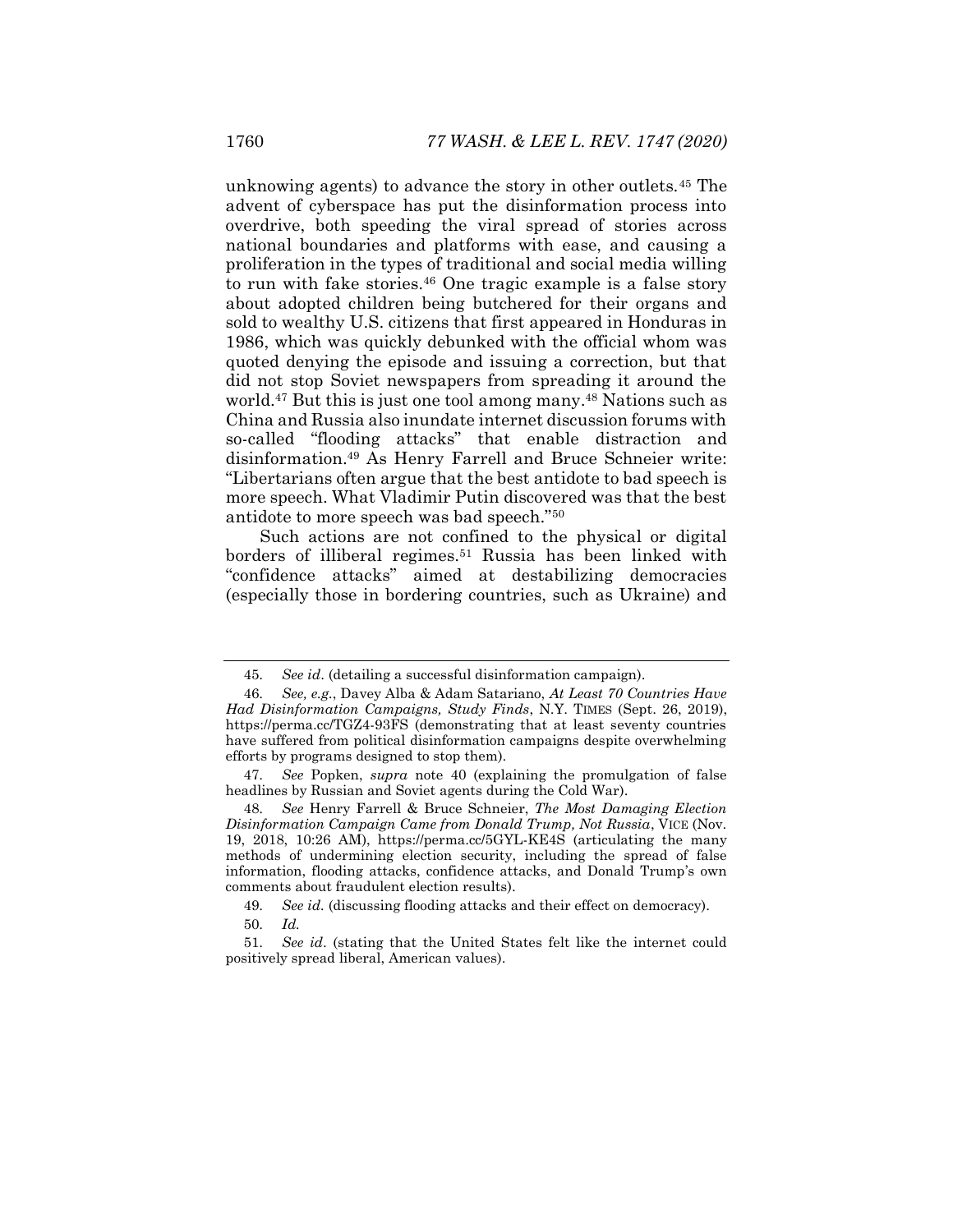undermining trust in elections, <sup>52</sup> a practice that, as we have seen, dates back centuries but now makes use of modern technologies along with the implicit trust and openness in democratic societies. Russia, of course, is not alone in such efforts.<sup>53</sup> As will be discussed further, China is increasingly emulating Russian disinformation efforts, particularly in Taiwan and Australia, as is Iran, North Korea, and an array of non-state actors including criminal organizations, terrorist groups, and hacktivists.<sup>54</sup> These groups are employing a range of tactics to undermine trust in electoral processes ranging from directly or indirectly intimidating voters to compromising candidates by releasing damaging (and potentially fabricated) information.<sup>55</sup>

It is impossible to say with certainty what the long-term impacts have been of Russian, Chinese, and other state-sponsored efforts to undermine trust in democratic elections.<sup>56</sup> John Sides, Michael Tesler, and Lynn Vavreck, for example, did not find a lasting measurable impact of Russia's efforts in the United States following the 2016 election,<sup>57</sup> while Yochai Benker, Robert Farris, and Hal Roberts have argued "that Fox News was far more influential in the spread of false

<sup>52.</sup> *See id*. (describing the "Russian social media trolls" that spread rumors to create confusion during the 2016 election).

<sup>53.</sup> *See* Tim Mak, *Former U.S. Diplomat Warns China Is Emulating Russian Political Interference*, NAT. PUB. RADIO (June 20, 2018, 4:19 PM), https://perma.cc/W2N6-NMRC (discussing a former U.S. official's warning that nations, including China, Iran, and North Korea, are beginning to interfere with elections).

<sup>54.</sup> *See id.* (discussing the National Security Council's observation that China, Iran, and North Korea are discovering that cyberspace is a good outlet for their political agendas).

<sup>55.</sup> *See, e.g.*, JAKUB JANDA, EUR. VALUES: KREMLIN WATCH REP., A FRAMEWORK GUIDE TO TOOLS FOR COUNTERING HOSTILE FOREIGN ELECTORAL INTERFERENCE, 13–15 (2017), https://perma.cc/B22B-7HB9 (PDF) (listing thirty-five ways the integrity of an election can be compromised by foreign actors).

<sup>56.</sup> *See* Farrell & Schneier, *supra* note [48](#page-14-0) (citing JOHN SIDES ET AL., IDENTITY CRISIS: THE 2016 PRESIDENTIAL CAMPAIGN AND THE BATTLE FOR THE MEANING OF AMERICA (2018)).

<sup>57.</sup> *Id.* (citing JOHN SIDES ET AL., IDENTITY CRISIS: THE 2016 PRESIDENTIAL CAMPAIGN AND THE BATTLE FOR THE MEANING OF AMERICA (2018)).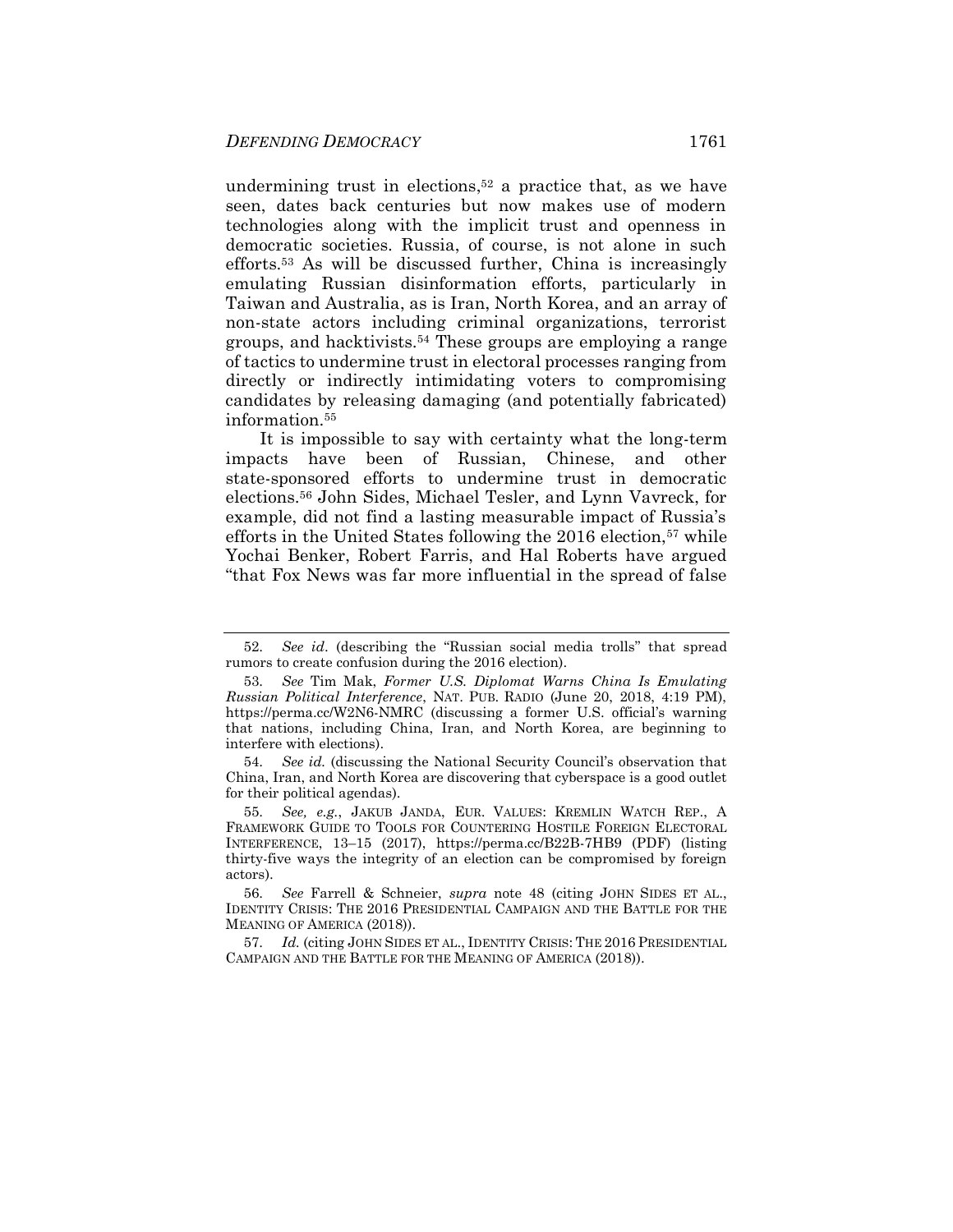news stories than any Russian effort."<sup>58</sup> Still, the fact that such efforts are spreading and that, to date, the efforts of the U.S. government, allied nations, and internet platforms have proven insufficient to stem the flood raises questions about how best to inoculate both advanced and emerging democracies against these threats, some of which stem from authoritarian regimes as is discussed next.

#### *C. Digital Repression*

As Farrell and Schneier have argued, "[c]ybersecurity today is not only about computer systems. It's also about the ways attackers can use computer systems to manipulate and undermine public expectations about democracy."<sup>59</sup> This process has only accelerated after the end of the Cold War, with the vast majority of nations enjoying some degree of internet access and more than thirty nations developing offensive cyber-attack capabilities.<sup>60</sup> Rather than being the final nail in the coffin of authoritarianism, as was hoped by early cyber libertarians such as John Perry Barlow's maxim in his *Declaration of the Independence of Cyberspace*, "Governments of the Industrial World, you weary giants of flesh and steel . . . [,] [y]ou have no sovereignty where we gather."<sup>61</sup> Instead, illiberal regimes from Damascus to Beijing have coopted the internet to entrench their power and control their populations.<sup>62</sup> The autocratic threat to democracy is therefore not confined to election interference or

<sup>58.</sup> *Id.* (quoting YOCHAI BENKLER ET AL., NETWORK PROPAGANDA: MANIPULATION, DISINFORMATION, AND RADICALIZATION IN AMERICAN POLITICS (2018)).

<sup>59.</sup> *Id.*

<sup>60.</sup> *See id.* (contrasting the Cold War era to today); Steve Ranger, *US Intelligence: 30 Countries Building Cyber Attack Capabilities*, ZDNET (Jan. 5, 2017), https://perma.cc/QMP3-UYAR (claiming that more than thirty nations have started to develop offensive cyber-attack strategies in response to increased cybersecurity threats).

<sup>61.</sup> Christopher Shea, *Sovereignty in Cyberspace*, INT'L. ECON. L. & POL'Y BLOG (Jan. 15, 2006), https://perma.cc/CZ5D-8HKG.

<sup>62.</sup> *See* EVGENY MOROZOV, THE NET DELUSION: THE DARK SIDE OF INTERNET FREEDOM 100–03 (2011) (arguing that the internet presents many avenues through which governments can censor information, including outsourcing).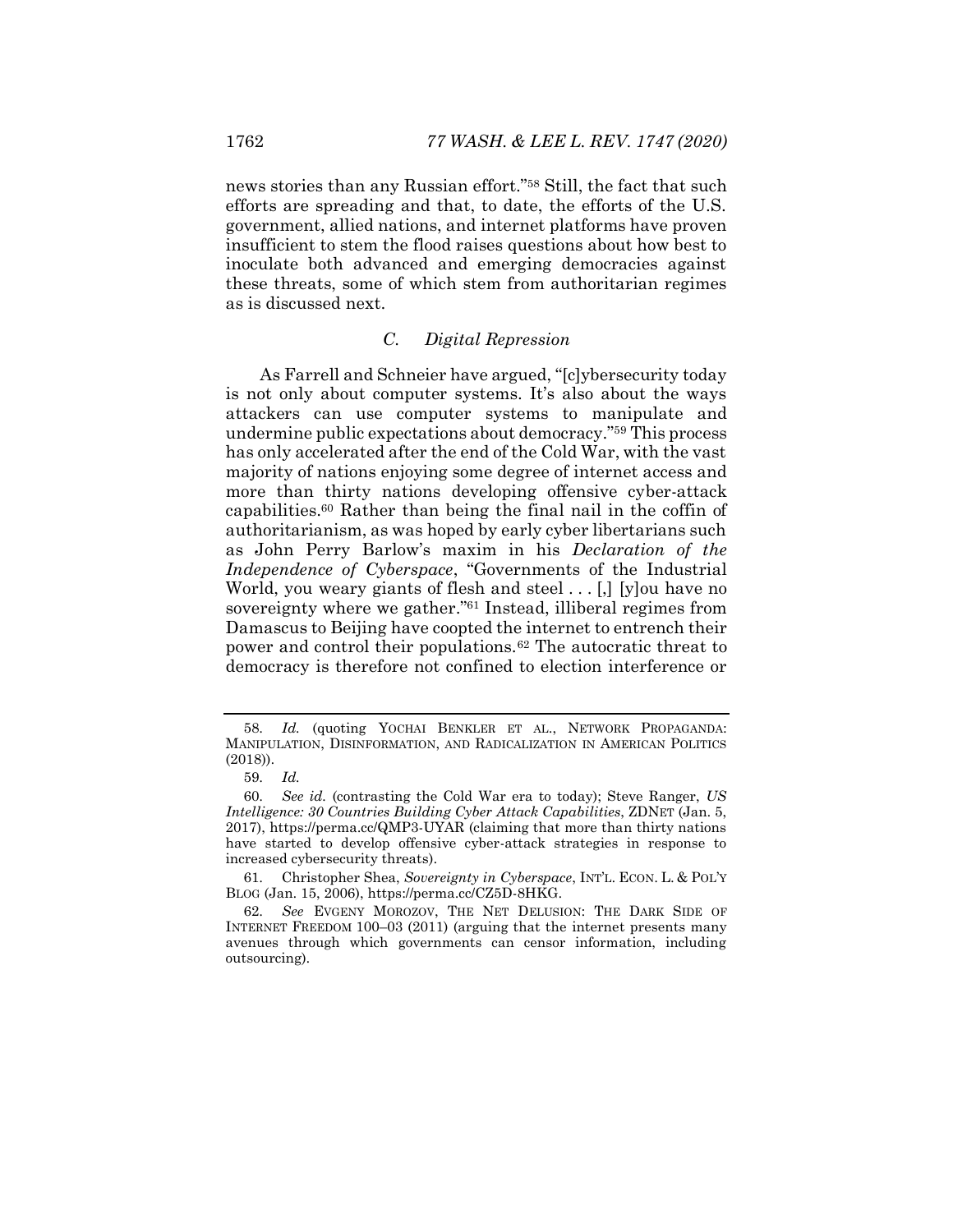misinformation campaigns.<sup>63</sup> There are myriad other ways in which illiberal regimes are using digital technologies to undermine democratic values at home and abroad.<sup>64</sup>

<span id="page-17-0"></span>Generally conceived, digital repression is the coercive use of information and communication technologies by the state to exert control over potential and existing challenges and challengers.<sup>65</sup> Digital repression includes a ranges of tactics through which states are able to use digital technologies to monitor and restrict the actions of their citizens, which include, but are not limited to, digital surveillance, advanced biometric monitoring, misinformation campaigns, and state-based hacking.<sup>66</sup> While digital repression does not specifically entail the use of physical sanctions against an individual or organization, it often carries with it the implicit assumption that information gathered could be used for more violent means.<sup>67</sup> This often has the outcome of inflicting a chilling effect on dissent against the state without sustained violence.<sup>68</sup> Furthermore, as discussed above, these repressive activities can be directed to individuals outside the state's national borders, in some cases compelling them to organize domestic dissident groups or even compromise the election process itself.<sup>69</sup>

66. *See* Steven Feldstein, *The Road to Digital Unfreedom: How Artificial Intelligence Is Reshaping Repression*, 30 J. DEMOCRACY 40, 41 (2019) (arguing that AI technology and computer systems have provided autocracies with substantially more political control over constituents).

67. *See id.* at 42 ("Because of this omnipresence, [AI systems] can induce changes in behavior and create a significant 'chilling effect' even in the absence of sustained physical violence.").

68. *See id*. (asserting that AI systems motivate the public to conform and avoid sending dissentious messages against the government).

69. *See, e.g.*, Scott Shane, *How Unwitting Americans Encountered Russian Operatives Online*, N.Y. TIMES (Feb. 18, 2018), https://perma.cc/6L7C-

<sup>63.</sup> *See id.* at 13 (outlining political implications that an email in the United States had on foreign relationships with Iran, China, and the Soviet Union).

<sup>64.</sup> *See id.* at 99–101 (outlining ways that authoritarian governments can censor internet information, including using hyperlinks and aggregation).

<sup>65.</sup> *See* Erica Frantz et. al., *Digital Repression in Autocracies* 1–5 (Varieties of Democracy Inst., Working Paper No. 27, 2020), https://perma.cc/6U5D-G58F (PDF) (defining digital repression and identifying the tools employed by governments engaging in it).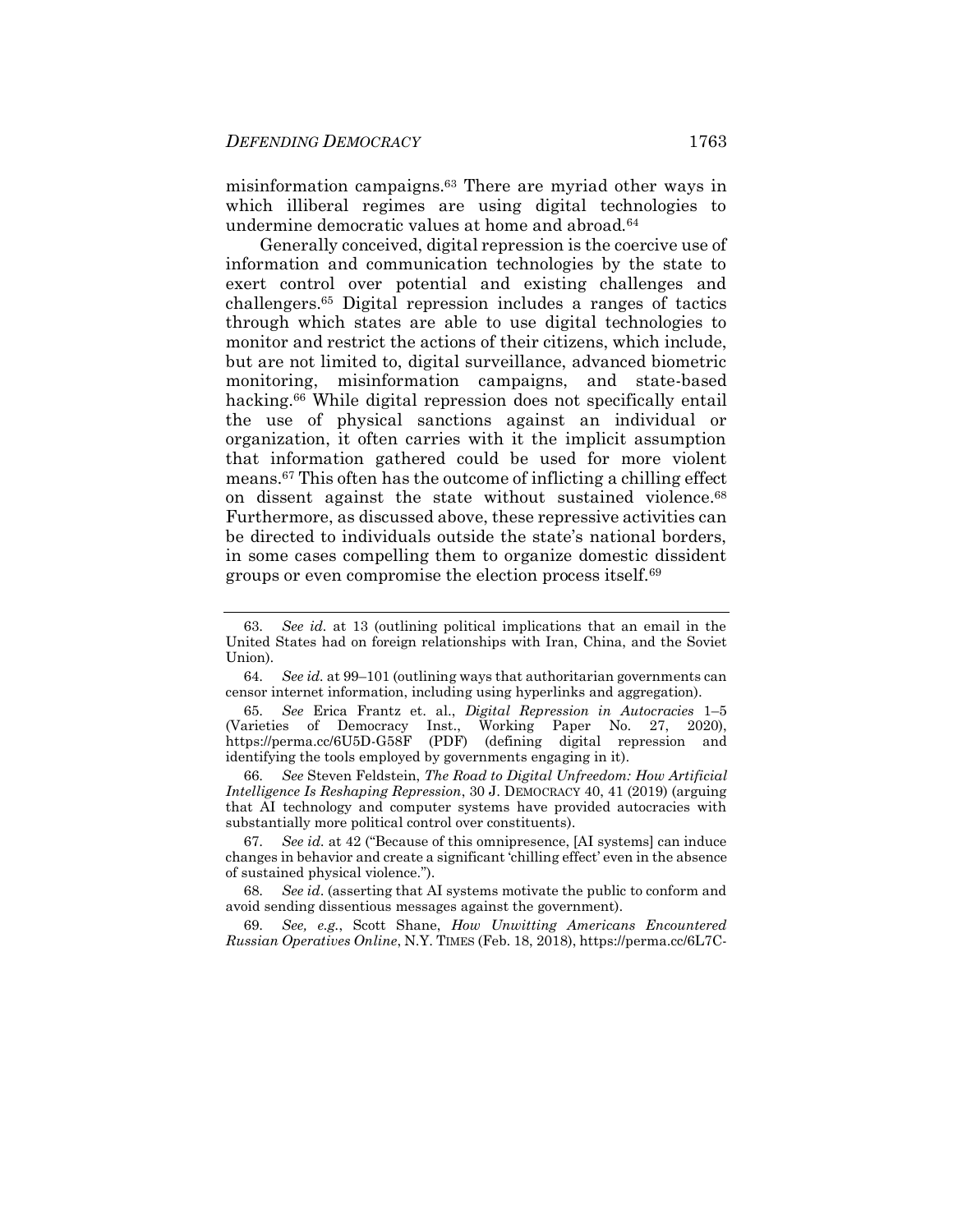<span id="page-18-1"></span><span id="page-18-0"></span>States have always repressed.<sup>70</sup> Even democracies, particularly those democracies under threat,<sup>71</sup> have used surveillance and sometimes physical repression against their own citizens.<sup>72</sup> Repressive tactics include the violation of physical integrity rights, such as harassment, detainment, torture,<sup>73</sup> and extrajudicial killings,<sup>74</sup> as well as covert repression through monitoring and surveilling which can include wiretapping, organizational infiltration, and the use of informants and agents provocateur.<sup>75</sup> Repression in all forms is

71*. See* Rudolph Rummel, *Democracy, Power, Genocide, and Mass Murder*, 39 J. CONFLICT RES. 3, 3 (1995) (articulating that governments, themselves, commit democide and repress their citizens).

72. *See generally* CHRISTIAN DAVENPORT, STATE REPRESSION AND THE DOMESTIC DEMOCRATIC PEACE (2007) (discussing the repressive practices of the then Hutu-led government); *see also* Courtenay Conrad et al., *Torture and the Limits of Democratic Institutions*, 55 J. PEACE RSCH. 3, 4 (2018) (highlighting the approval of executives in democratic nations that engage in torture and repression).

73. *See* DARIUS REJALI,TORTURE AND DEMOCRACY 1–3 (2007) (arguing that there are physical forms of torture but also silent torture tactics that generally go unnoticed).

74. *See* Matthew Krain, *State-Sponsored Mass Murder: The Onset and Severity of Genocides and Politicides*, 41 J. CONFLICT RESOL. 331, 332 (1997) (asserting that the internal and external characteristics of a state influence the degree of genocide and politicide therein); *see generally* MANUS I. MIDLARSKY, THE KILLING TRAP: GENOCIDE IN THE TWENTIETH CENTURY (2005) (offering a comparative analysis of genocides, politicides, and ethnic cleansings); BENJAMIN A. VALENTINO, FINAL SOLUTIONS: MASS KILLING AND GENOCIDE IN THE 20TH CENTURY (Robert J. Art et al. eds., 2004) (discussing mass killings)*.*

75. *See* Christian Davenport, *Understanding Covert Repressive Action: The Case of the U.S. Government Against the Republic of New Africa*, 49 J. CONFLICT RESOL. 120, 122 (2005) (describing the numerous covert techniques that nations can use to learn about its constituents, the information spread therein, and the social movements taking hold).

KAKZ (recounting the Russian operators who created phony Heart of Texas and Blacktivist groups and announced rallies to interfere with the 2016 election).

<sup>70.</sup> *See* Christian Davenport, *State Repression and Political Order*, 10 ANN. REV. POL. SCI. 1, 1 (Margaret Levi et al. eds., 2007) (proposing that repression is as old as "the founding of the nation-state"); *see also* ROBERT JUSTIN GOLDSTEIN, POLITICAL REPRESSION IN MODERN AMERICA FROM 1870 TO THE PRESENT 547 (1978) ("Political repression has been an important and neglected factor in shaping major aspects of American political development since 1870.").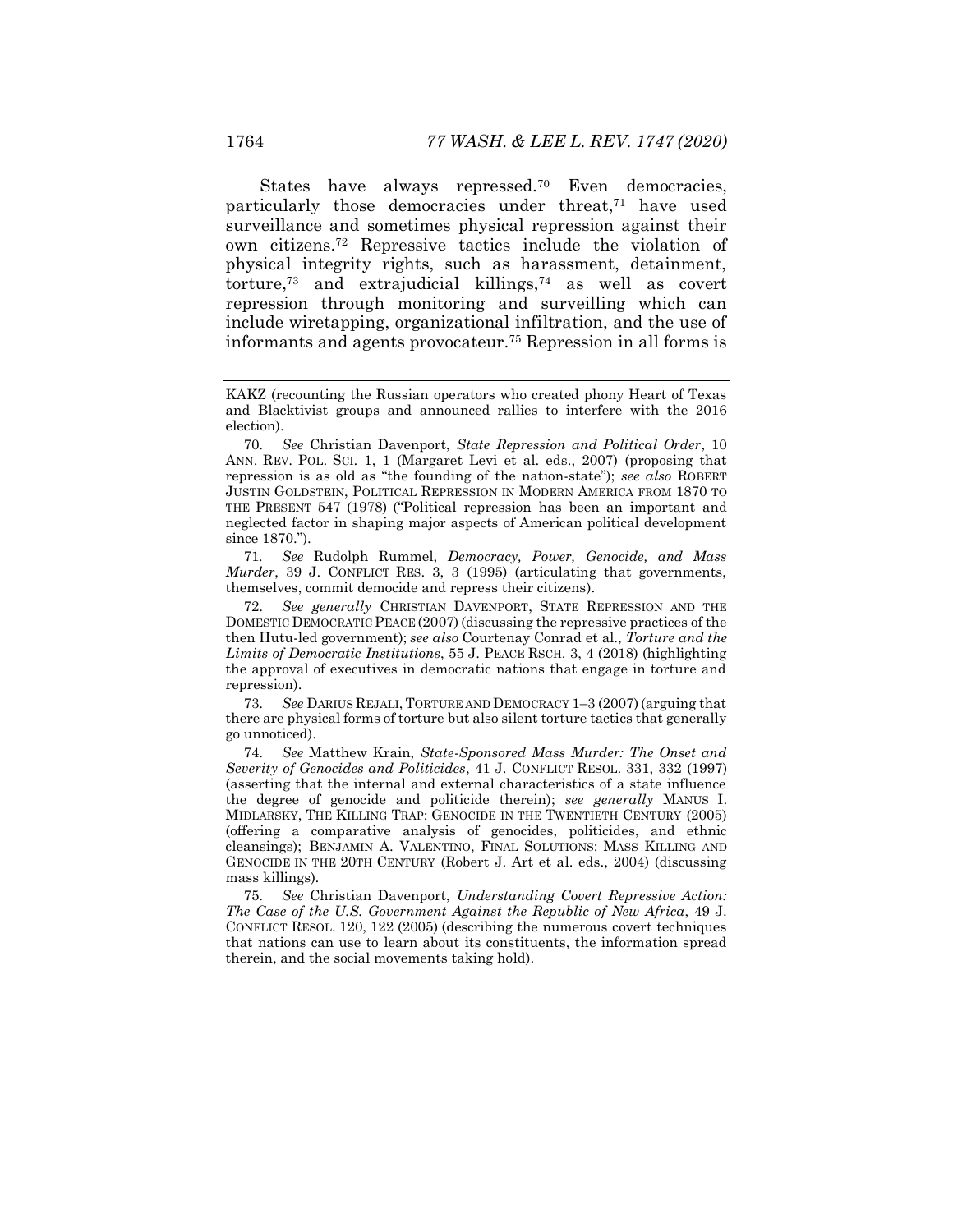<span id="page-19-1"></span>costly for the state, and its citizens.<sup>76</sup> Repression carries the physical costs of maintaining a coercive apparatus and, in more open regimes, it carries the potential audience costs of having these actions exposed to the public.<sup>77</sup> States choose to incur these costs when they are under (real or perceived) threat, which may be created or reinforced through disinformation.<sup>78</sup>

<span id="page-19-2"></span><span id="page-19-0"></span>While the repressive power and potential of the state is not a new phenomenon, digital technologies are offering a fresh platform through which governments can exercise their powers of control and self-preservation domestically.<sup>79</sup> Rather than offering the liberating potential originally associated with these technologies,<sup>80</sup> many are now arguing that "social media [is] driving the spread of authoritarian practices."<sup>81</sup> Examples of this phenomenon include the Arab Spring, as well as more recent conflicts across the Middle East, and beyond.<sup>82</sup>

Digital technologies are changing the nature of state repression in two primary ways. First, the speed and scope with which information can be collected and processed is far greater than any monitoring or surveillance techniques of the past.<sup>83</sup> As Ron Deibert and Rafal Rohozinski write, "[d]igital information

<sup>76.</sup> *See* Davenport, *supra* note [70,](#page-18-0) at 4 (exploring the costs associated with repression and the cost-benefit analysis employed by repressive leaders).

<sup>77.</sup> *See id.* at 10 (noting that democratic nations have increased costs associated with repressive action because officials are held accountable through the electoral process).

<sup>78.</sup> *See* DAVENPORT, *supra* note [72,](#page-18-1) at 2 (discussing the Hutu- and Tutsi-led governments' repressive tactics).

<sup>79.</sup> *See* Ronald J. Deibert, *Three Painful Truths About Social Media*, 30 J. DEMOCRACY 25, 31 (2019) (arguing that social media enables authoritarianism).

<sup>80.</sup> *See* Larry Diamond, *Liberation Technology*, 21 J. DEMOCRACY 69, 70 (2010) (examining social media as a tool for activists to organize against authoritarianism).

<sup>81.</sup> Deibert, *supra* note [79,](#page-19-0) at 31.

<sup>82.</sup> *See, e.g.*, Caroline Caywood, *This Is How Social Media Is Being Used in the Middle East*, NAT'L INT. (Nov. 21, 2018), https://perma.cc/96LF-8258 ("Governments are using social media to rally domestic and foreign support for their policies.").

<sup>83.</sup> *See* Ronald Deibert & Rafal Rohozinski, *Liberation vs. Control: The Future of Cyberspace*, 21 J. DEMOCRACY 43, 43 (2010) (noting that no technology other than digital technology has "grown with such speed and spread so far geographically in such a short period of time").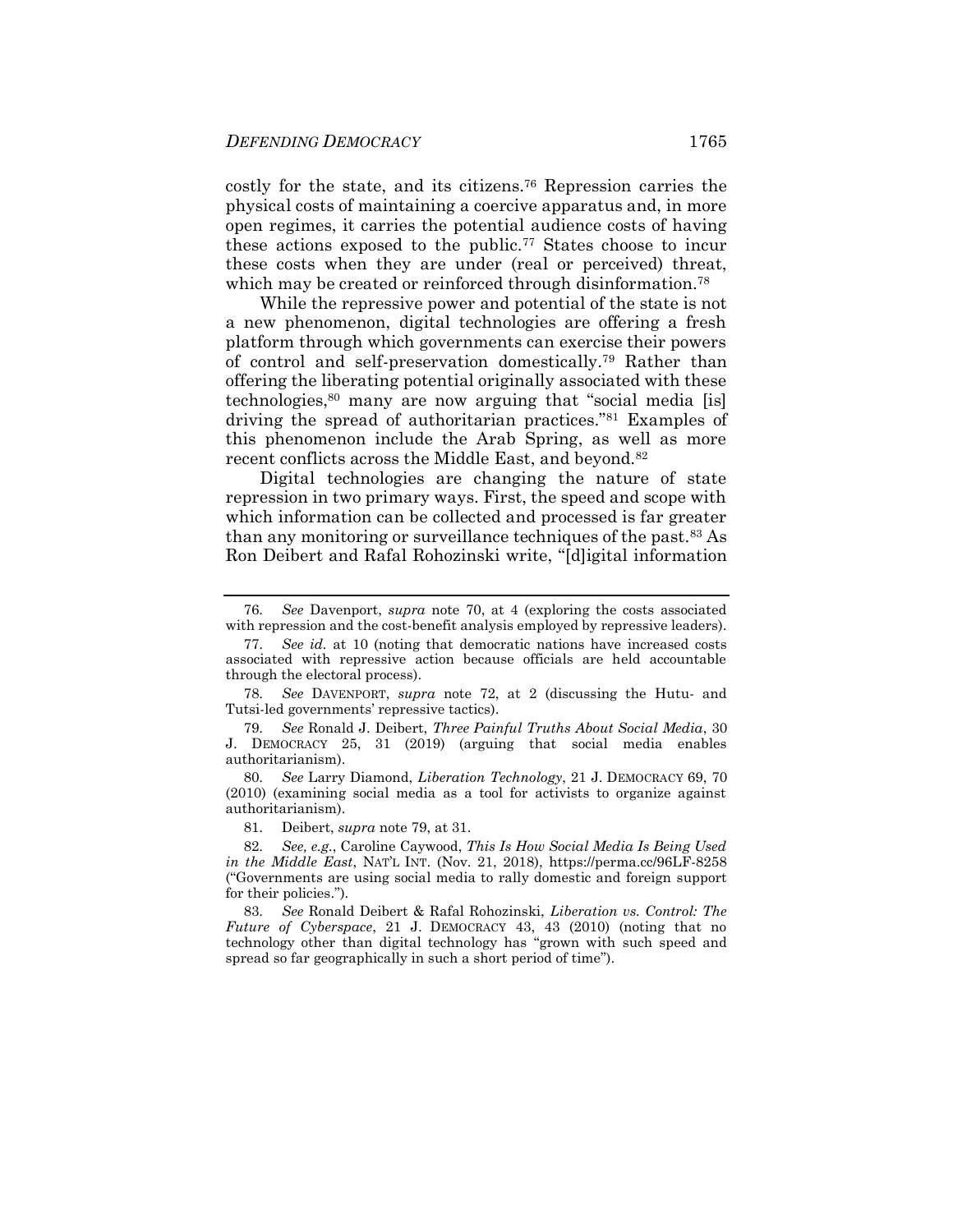can be easily tracked and traced, and then tied to specific individuals who themselves can be mapped in space and time with a degree of sophistication that would make the greatest tyrants of days past envious."<sup>84</sup> This can be done on a much wider swath of the population than was ever previously possible. For example, states threatened by mass mobilization are able to closely monitor, in real-time, crowd formations with the potential to become mass rallies, allowing police to be put on standby to immediately break up a protest before it grows.<sup>85</sup>

Second, the nature of repressive technologies has shifted the capacity required for repression which in turn has shifted the costs. As outlined above, repression is costly.<sup>86</sup> It carries the physical costs associated with maintaining a repressive apparatus (e.g., training and paying soldiers and police, maintaining detention facilities, etc.). $87$  In the past, mass surveillance required an extensive network of informers.<sup>88</sup> In Poland in 1981, for example, at the height of the Sluzba Bezpieczenstwa's (Security Service) work to undermine the Solidarity movement, there were an estimated 84,000 informers.<sup>89</sup> New technologies produce the same level of surveillance or greater from far fewer people.<sup>90</sup> Such digital

88. *See, e.g.*, Andreas Lichter et al., *The Long-Term Costs of Government Surveillance: Insights from Stasi Spying in East Germany* 2 (SOEPpapers, Working Paper No. 865, 2016), https://perma.cc/3DDH-2BRX (PDF) (stating that the number of informants relied on by East Germany's *Stasi* secret police "accounted for more than one percent of the East German population in the 1980s").

89. *See* Matthew Day, *Polish Secret Police: How and Why the Poles Spied on Their Own People*, TELEGRAPH (Oct. 18, 2011, 7:00 AM), https://perma.cc/C88T-MKS6 (describing how the *Sluzba Bezpieczenstwa* "was at the forefront of the Polish authoritarian state's long war against opposition to communist rule").

90. *See* Feldstein, *supra* not[e 66,](#page-17-0) at 42 ("[T]he most advanced surveillance operations rely on relatively few human agents: Many functions are instead automated through AI.").

<sup>84.</sup> *Id*. at 44.

<sup>85.</sup> *See* Feldstein, *supra* not[e 66,](#page-17-0) at 44 (noting that governments can use AI to control protests).

<sup>86.</sup> *See supra* note[s 76](#page-19-1)–[78](#page-19-2) and accompanying text.

<sup>87.</sup> *See* Feldstein, *supra* note [66,](#page-17-0) at 43 ("[Autocrats] relying on security forces to repress their citizenry . . . entails . . . resource costs and political risk.").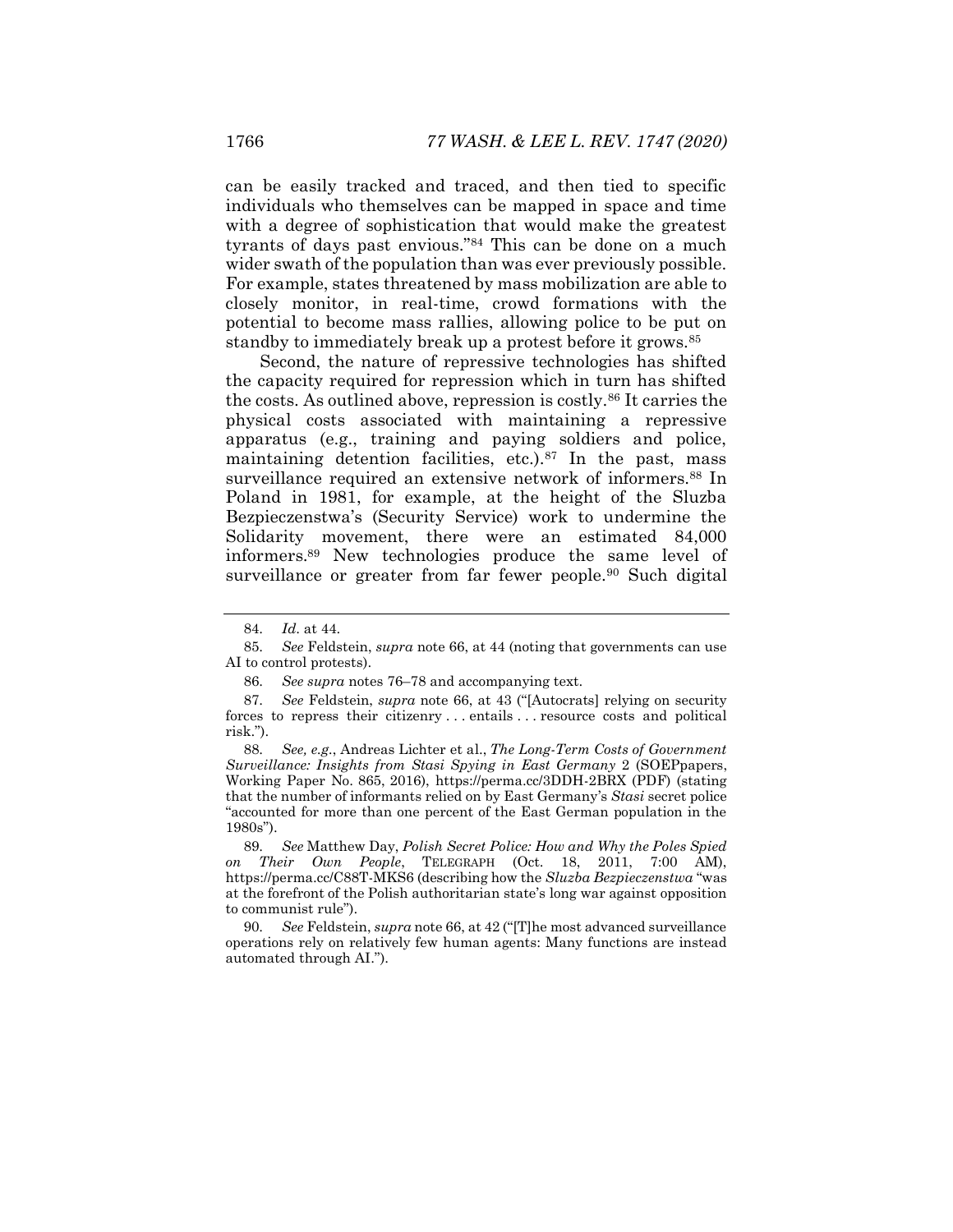technologies can be expensive. The Xinjian authorities, for example, reportedly budgeted more than \$1 billion in the first quarter of 2017 for the monitoring and detention of the Uyghur population there.<sup>91</sup> Yet this is likely a low figure when compared with the amount the Chinese state would have spent to construct a comparable system without using digital technologies.<sup>92</sup>

Steven Feldstein attributes the impacts of digital repression to the increased availability of big data from both public and private sources, enhanced machine learning and algorithmic approaches to the processing of that data, and the corresponding advances in computer processing power.<sup>93</sup> As Feldstein writes, "[f]rom facial-recognition technologies that cross-check real-time images against massive databases to algorithms that crawl social media for signs of opposition activity, these innovations are a game-changer for authoritarian efforts to shape discourse and crush opposition voices."<sup>94</sup> In many ways digital technologies have ushered us into a new era, what Larry Diamond calls "postmodern totalitarianism," in which we appear to be free to go about our daily lives, but governments are controlling and censoring all information flows.<sup>95</sup>

Furthermore, digital technologies serve a very specific function for autocratic states. While leader removal by coups and civil war defeats are declining, it is increasingly common for leaders to be removed based on internal pressure and mass

<sup>91.</sup> *See* Josh Chin & Clément Bürge, *Twelve Days in Xinjiang: How China's Surveillance State Overwhelms Daily Life*, WALL ST. J. (Dec. 19, 2017, 10:58 PM), https://perma.cc/SM8E-QG8B ("China's efforts to snuff out a violent separatist movement . . . have turned the autonomous region of Xinjiang . . . into a laboratory for high-tech social controls that civil-liberties activists say the government wants to roll out across the country.").

<sup>92.</sup> *See* Feldstein, *supra* note [66,](#page-17-0) at 45–46 (discussing the budget for "security-related investment projects").

<sup>93.</sup> *Id*. at 41.

<sup>94.</sup> *Id*.

<sup>95.</sup> *See* Larry Diamond, *The Threat of Postmodern Totalitarianism*, 20 J. DEMOCRACY 20, 23 (2019) (comparing this reality to "a nightmarish modern-day version of *Nineteen Eighty-Four*").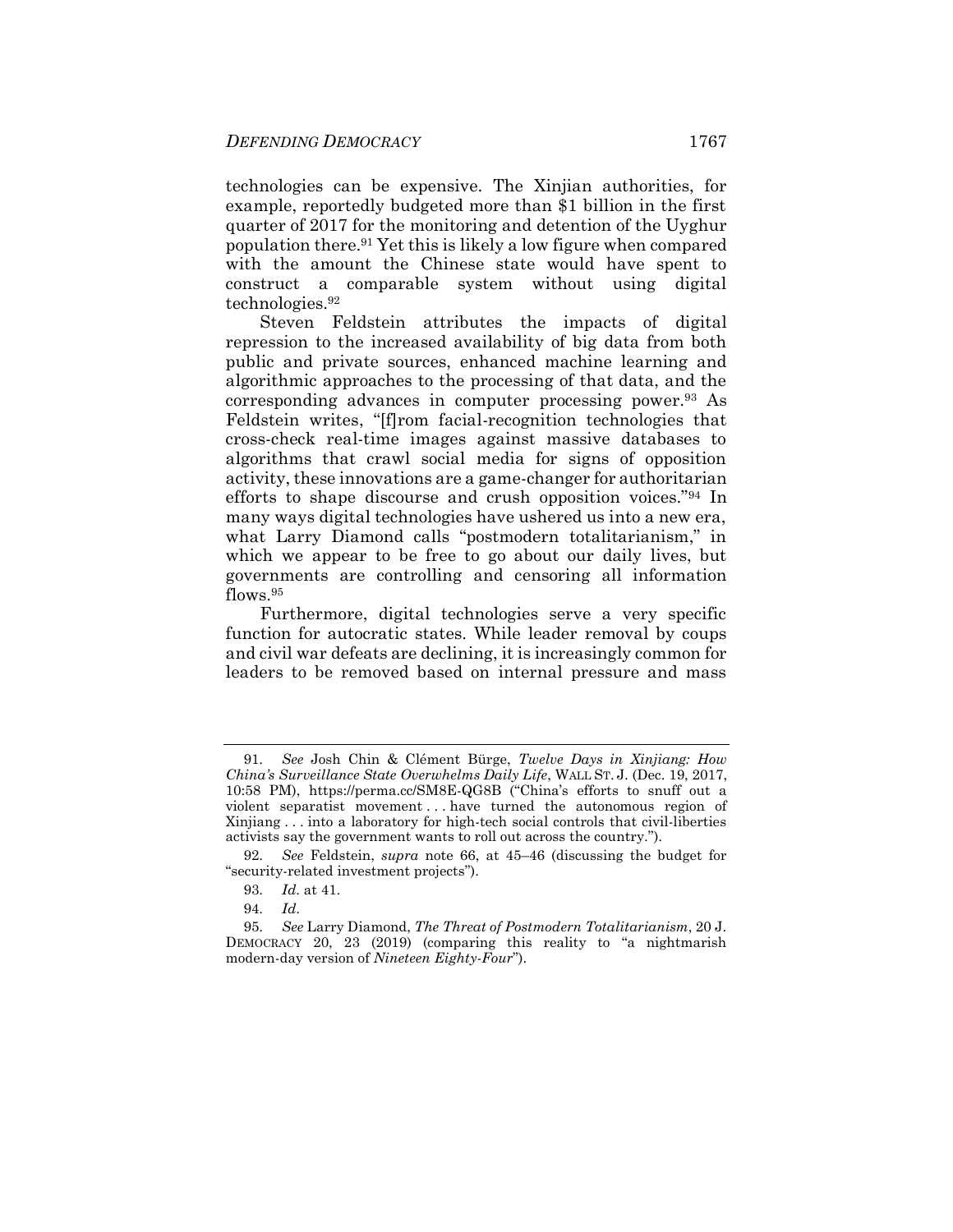public uprisings.<sup>96</sup> In this way, "the gravest threats to authoritarian survival today may be coming not from insider-led rebellions, but from discontented publics on the streets or at the ballot box."<sup>97</sup> Such observations might explain Vladimir Putin's response to the December 2011 protests in Russia,<sup>98</sup> along with the color revolutions,<sup>99</sup> and Arab Spring.<sup>100</sup> These new trends in leadership removal increase the incentives for leaders to pursue repressive tactics capable of monitoring public opinion and mobilization potential.<sup>101</sup>

As is discussed further in Parts III and IV, the target of digital repression need not solely be a country's own citizens. Surveillance, state-sponsored hacks, election interference, and misinformation campaigns have all been documented strategies of autocratic governments' attempts at destabilizing rivals and undermining democracy globally.<sup>102</sup> In addition to challenging the functioning of democratic governments, there have also been attempts to change the behavior of non-state actors in pursuit

<sup>96.</sup> *See* Feldstein, *supra* note [66,](#page-17-0) at 43 (stating that popular revolt and electoral defeat "have overtaken coups" as "the most common causes of departure for dictators").

<sup>97.</sup> *Id*.

<sup>98.</sup> *See* Michael Crowley, *Why Putin Hates Hillary*, POLITICO (July 25, 2016, 6:20 PM), https://perma.cc/2WVT-KW98 (stating Putin blamed Hillary Clinton for rigging Russian elections and causing the protests).

<sup>99.</sup> *See* Yulia Nikitina, *The "Color Revolutions" and "Arab Spring" in Russian Official Discourse*, 14 CONNECTIONS 87, 88 (2014) (stating the "main concern" with the color revolution is that problems are not being resolved through the constitution or existing laws, but instead through "revolutions" and "street democracy.").

<sup>100.</sup> *See id*. at 92–93 (discussing Putin's negative reaction to Western intervention of parties involved in the Arab Spring).

<sup>101.</sup> *See* Feldstein, *supra* note [66,](#page-17-0) at 43 ("[A]utocratic leaders are embracing digital tactics for monitoring, surveilling, and harassing civil society movements and for distorting elections.").

<sup>102.</sup> *See* Charles Marsh, *How Autocratic Regimes Try to Undermine Democracy at Home and Abroad*, DEMOCRACY WITHOUT BORDERS (Dec. 17, 2017), https://perma.cc/U9SJ-HBHP (summarizing recent research on autocrats' attempts to weaken democracy using, among other tactics, "internet censorship and controlled narratives").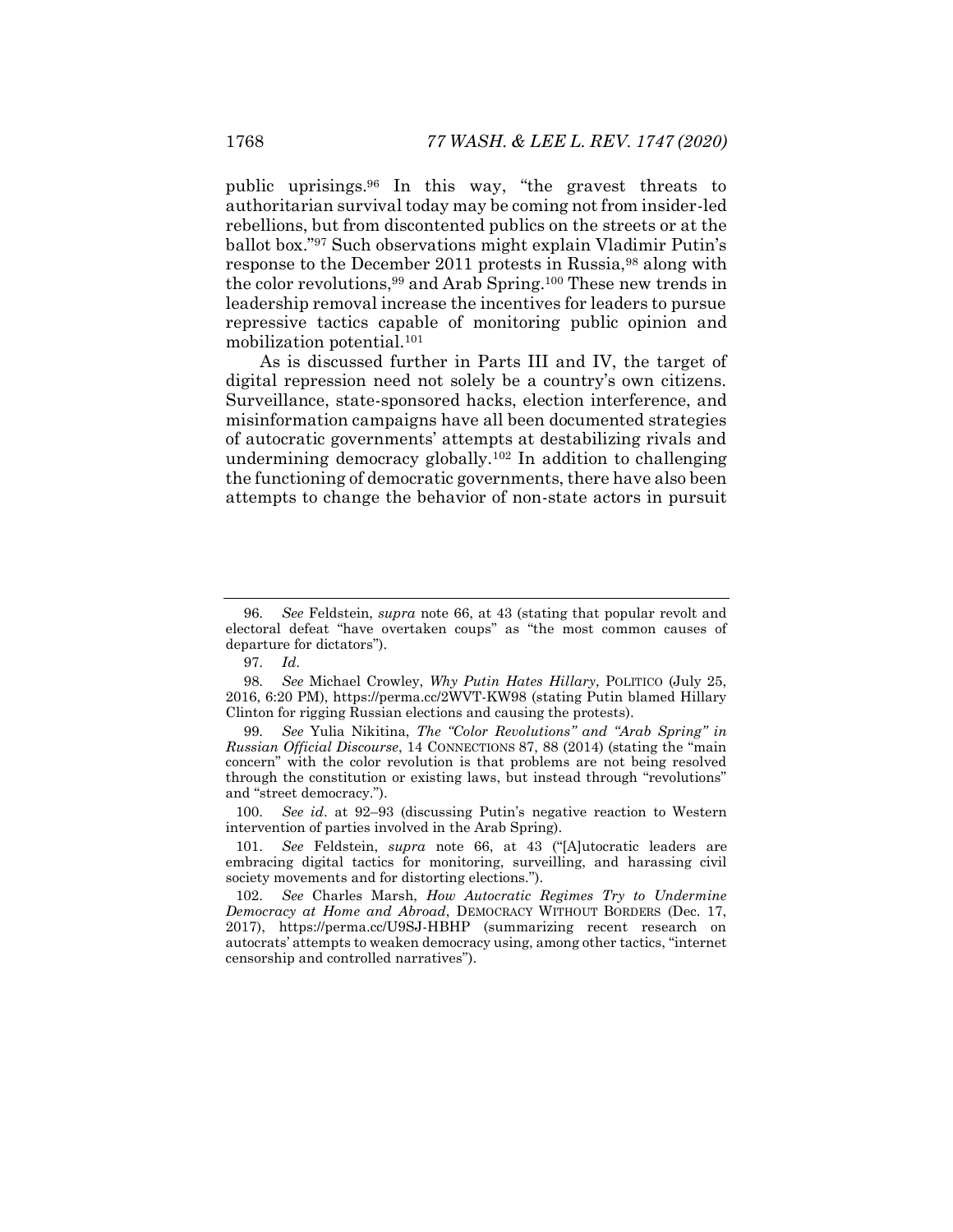of a global liberal agenda, such as human rights NGOs.<sup>103</sup> Moreover, while the focus of this Article is mainly on digital influence from Russia and China, the nature of digital technologies is impacting which states have the ability to monitor and repress.<sup>104</sup> As the financial and material costs of digital repression decrease, the capacity to influence is no longer confined to global powers.<sup>105</sup> Finally, much like repression itself, digital repression is not and will not be confined to autocratic regimes. Democracies monitor, surveille, and repress their own citizens, particularly in times of threat.<sup>106</sup> We should, therefore, not only look for digital repression and interference from our autocratic rivals but acknowledge its potential even within the most stalwart democracies, including the United States, which we turn to next.

#### *III. U.S. Efforts to Protect Democratic Institutions*

When adversaries interfere with elections, they threaten more than the integrity of electoral process, they threaten collective faith in democracy. Indeed, a core focus of the Russian strategy to undermine confidence in the 2016 U.S. presidential election was not necessarily to target voting machines directly,

<sup>103.</sup> *See, e.g.*, Bill Marczak et al., *Missing Link: Tibetan Groups Targeted with 1-Click Mobile Exploits* (Citizen Lab 2019), https://perma.cc/R8XL-CQCS ("[S]enior members of Tibetan groups received malicious links in individually tailored WhatsApp text exchanges with operators posing as NGO workers, journalists, and other fake personas."); JOHN SCOTT-RAILTON ET AL., RECKLESS VII: WIFE OF JOURNALIST SLAIN IN CARTEL-LINKED KILLING TARGETED WITH NSO GROUP'S SPYWARE 8–9 (2019), https://perma.cc/X8B6-9SPJ (PDF) (describing NSO Group's attempts to target various non-state actors, including journalists, lawyers, and anti-corruption activists).

<sup>104.</sup> *See* Adrian Shahbaz, *The Rise of Digital Authoritarianism*, *in* FREEDOM HOUSE, FREEDOM ON THE NET 2018, 1 (2018), https://perma.cc/53HC-C7EK (PDF) ("[A] cohort of countries is moving toward digital authoritarianism by embracing the Chinese model of extensive censorship and automated surveillance systems.").

<sup>105.</sup> *See id*. at 9 (listing countries, such as Rwanda, Bahrain, and Kazakhstan, that use telecommunications infrastructure, AI surveillance, and trainings in a similar way as China).

<sup>106.</sup> *See* GOLDSTEIN, *supra* not[e 70,](#page-18-0) at 559 ("[I]ncreased strain and tension in society and increased dissent (which frequently, but not always, occur together) have been the most important causes of political authorities increasing political repression.").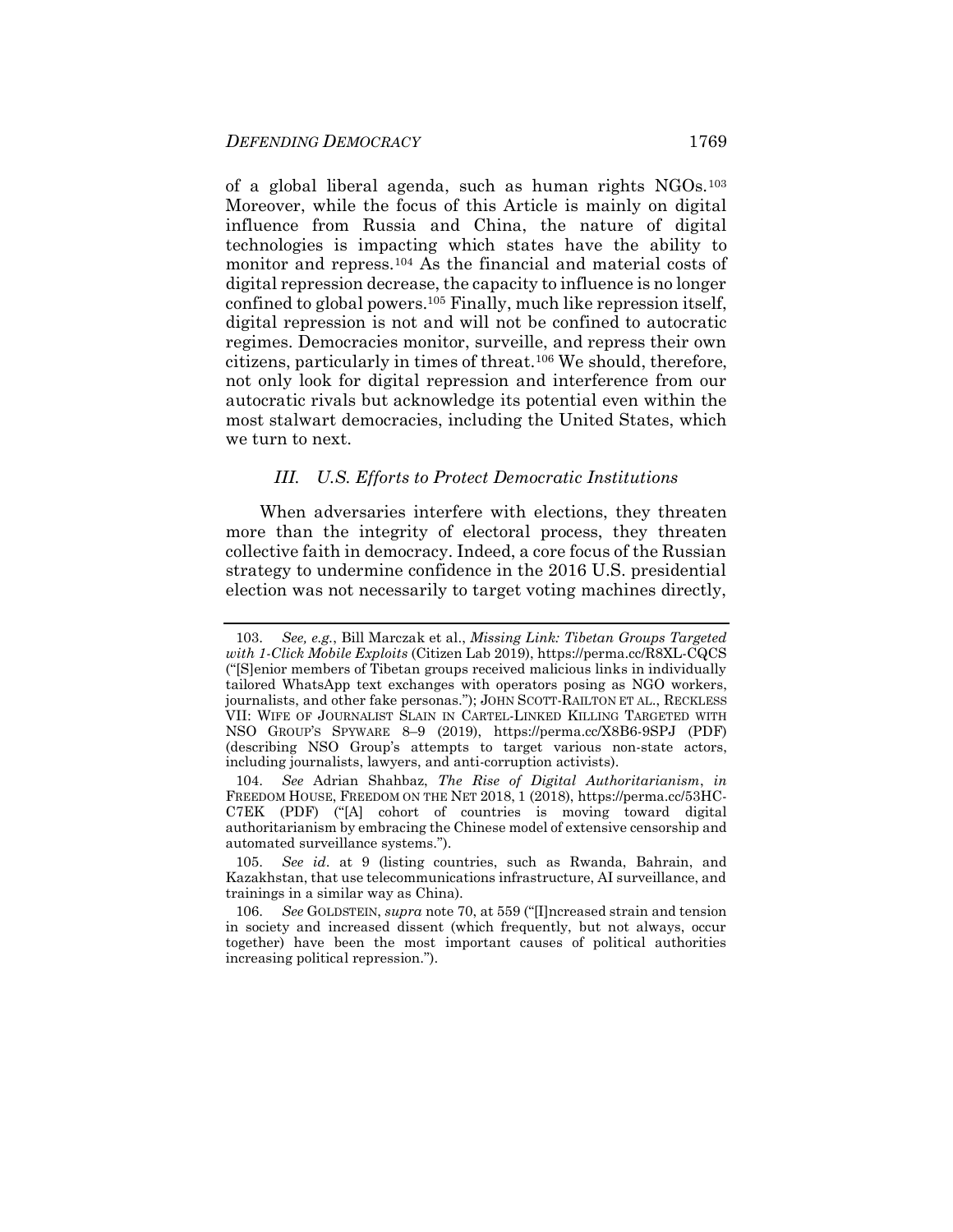<span id="page-24-0"></span>but instead to use low-cost techniques through social media and otherwise to "undermine and distract the Clinton campaign," which would, to Russia's delight, result in a benefit to Donald Trump's campaign.<sup>107</sup> This is why so many state and private actors have taken action in response to Russia's "sweeping and systematic" interference in both U.S. and European elections, and why it is so surprising that the U.S. federal government did not take more comprehensive and decisive action to counter this ongoing threat ahead of the 2020 election cycle.<sup>108</sup> This section summarizes attempts within the U.S.'s public and private sectors to improve election security. It concludes by identifying particular weaknesses in the overall U.S. response to date, while Part V offers a series of steps for how to fill these governance gaps.

#### <span id="page-24-1"></span>*A. U.S. Efforts to Safeguard its Election Infrastructure*

This section begins by discussing federal and state protections for voting infrastructure. We next move on to analyze companion efforts from civil society and the private sector. After that, we explore U.S. efforts to combat digital repression and then offer several critiques of U.S. efforts to make democracy harder to hack.

#### *1. Federal & State Approaches to Election Security*

In the United States, elections are primarily administered by the states.<sup>109</sup> Unlike other countries with federal governments, such as Australia explored in Part IV, the U.S. federal government has historically played a minimal role in

<sup>107.</sup> Eric Geller, *Collusion Aside, Mueller Found Abundant Evidence of Russian Election Plot*, POLITICO (Apr. 18, 2019, 12:35 PM), https://perma.cc/L3S3-9CJZ.

<sup>108.</sup> *See* U.S. DEP'T OF JUST., OFF. OF SPECIAL COUNS., REPORT ON THE INVESTIGATION INTO RUSSIAN INTERFERENCE IN THE 2016 PRESIDENTIAL ELECTION 1 (2019) [hereinafter MUELLER REPORT], https://perma.cc/QBB3- QGF4 (PDF) ("The Russian government interfered in the 2016 presidential election in sweeping and systematic fashion.").

<sup>109.</sup> *See Elections & Voting*, WHITE HOUSE, https://perma.cc/T7TU-24MA (stating that the federal government "grant[s] the states wide latitude in how they administer elections").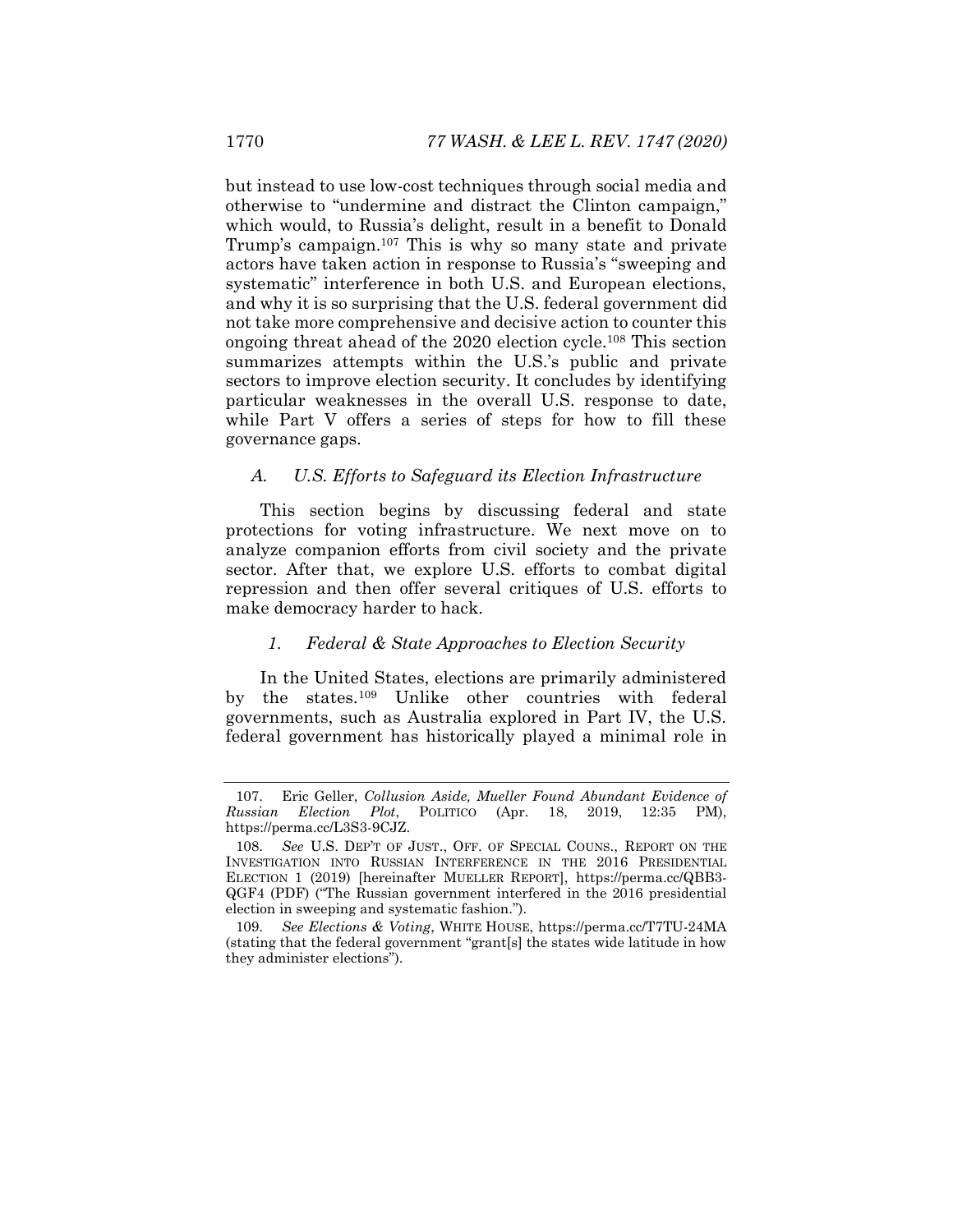<span id="page-25-0"></span>election oversight.<sup>110</sup> Yet, as the Congressional Research Service has noted, "the federal government . . . has steadily increased its presence in campaigns and elections in the past fifty years. Altogether, dozens of congressional committees and federal agencies could be involved in federal elections under current law."<sup>111</sup> As a result, there is a patchwork of voting systems throughout the country, with many states—including core swing states like Pennsylvania—using outdated voting machines and, as of August 2019, more than ten using paperless ballots, which leave no paper trail preventing an effective post-election audit in the aftermath of a cyber-attack.<sup>112</sup> While the federal government can regulate aspects of federal voting and appropriate funds for state voting systems<sup>113</sup> along with, of course, providing for the common defense,  $114$  the political response at the federal level can, as of this writing, at best be described as apathetic to election security concerns.<sup>115</sup>

113. *See* Dylan Lynch & Wendy Underhill, *Election Security Cybersecurity: What Legislators (and Others) Need to Know*, NAT'L CONF. OF STATE LEGIS. (Feb. 4, 2019), https://perma.cc/HLJ4-F5MY (stating that the federal government acts "in an advisory role" to states focused on election security).

<span id="page-25-2"></span><span id="page-25-1"></span><sup>110.</sup> *See* R. SAM GARRETT, CONG. RSCH. SERV., R45302, FEDERAL ROLE IN U.S. CAMPAIGNS AND ELECTIONS: AN OVERVIEW i (2018) https://perma.cc/3LYE-2SBT (PDF) ("Conventional wisdom holds that the federal government plays [a] relatively little role in U.S. campaigns and elections.").

<sup>111.</sup> *Id*.

<sup>112.</sup> *See* Tim Lau, *U.S. Elections Are Still Vulnerable to Foreign Hacking*, BRENNAN CTR. FOR JUST. (July 18, 2019), https://perma.cc/DGY8-WSVC ("Many states have outdated election security infrastructure . . . ."); CHRISTOPHER R. DELUZIO ET AL., DEFENDING ELECTIONS: FEDERAL FUNDING NEEDS FOR STATE ELECTION SECURITY 4 (2019), https://perma.cc/33FK-UF34 (PDF) ("Aging voting systems often use outdated hardware . . . .").

<sup>114.</sup> *See* U.S. CONST. art. I, § 8 ("The Congress shall have Power To . . . provide for the common Defence and general Welfare of the United States.").

<sup>115.</sup> *See* Li Zhou, *Republicans Are Still Blocking Election Security Bills After Mueller's Testimony*, VOX (July 25, 2019, 11:47 AM), https://perma.cc/42S7-UBHC (explaining that Republicans were blocking "Democratic efforts to put stronger election security restrictions in place"); Josh Dawsey et al., *As Security Officials Prepare for Russian Attack on 2020 Presidential Race, Trump and Aides Play Down Threat*, WASH. POST (Apr. 30, 2019, 8:21 AM), https://perma.cc/Q3CA-G45H ("During discussions in the Oval Office, Trump has regularly conflated the threat of foreign interference with attacks on the legitimacy of his election . . . .").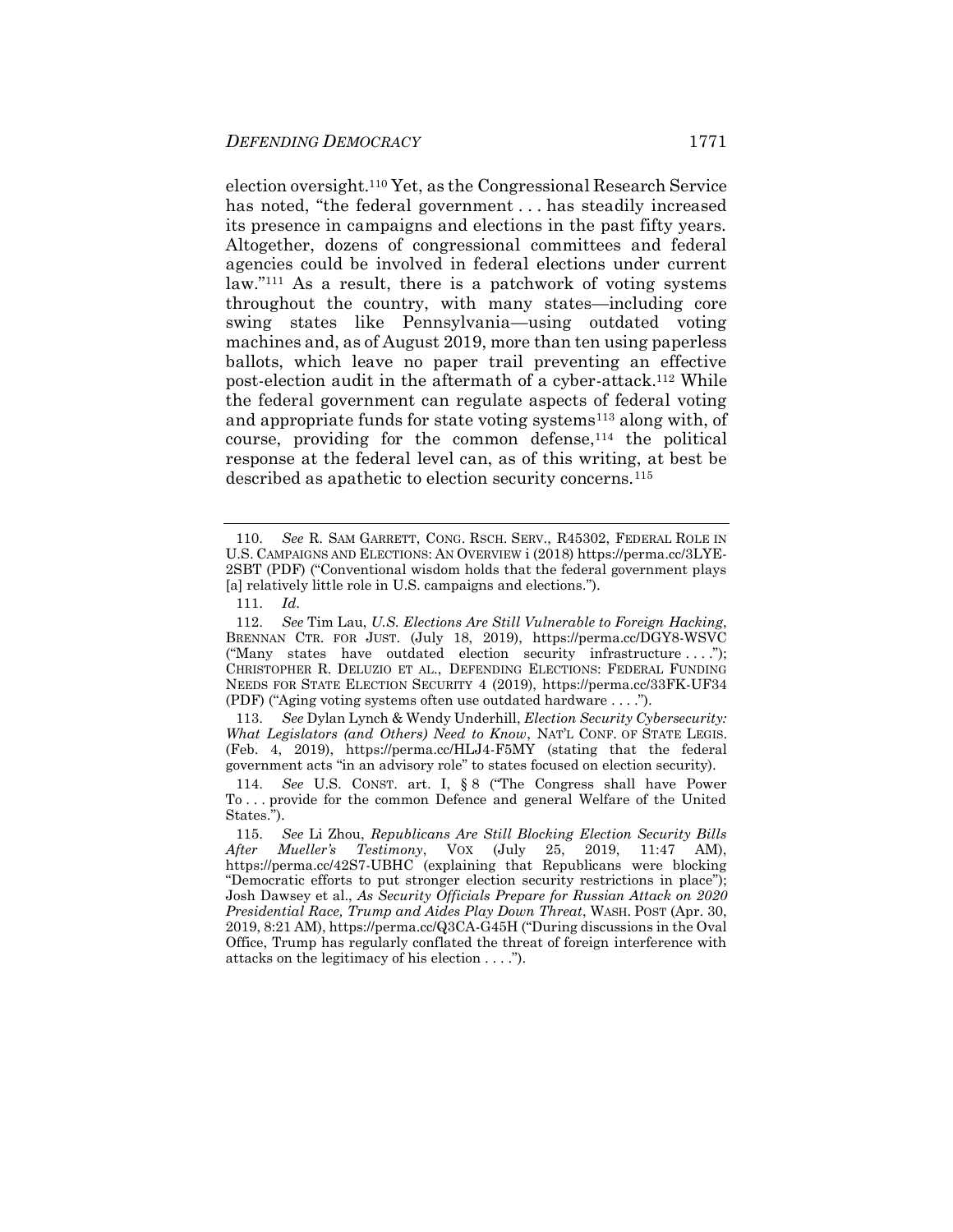Congress did appropriate \$380 million for state election security efforts after the  $2016$  election,<sup>116</sup> along with another \$425 million in December 2019.<sup>117</sup> These are steps in the right direction, and are in line broadly with how much it would cost to replace paperless voting machines across the nation, and will allow more states to upgrade their voting equipment and conduct post-election audits.<sup>118</sup> Yet these appropriations did not stem from any authority created in the aftermath of the 2016 election.<sup>119</sup> Instead, these were part of a 2002 bill, the Help America Vote Act,<sup>120</sup> passed as a consequence of the contested presidential election between George W. Bush and Al Gore in 2000.<sup>121</sup> Multiple bills, some bipartisan, were subsequently proposed and passed by one of the two chambers of Congress, but thus far all have stalled.<sup>122</sup> In particular, the most widely reported on bill, the Election Security Act, would have pushed states to implement back-up paper ballots and would have provided \$1 billion in election security grants for

<sup>116.</sup> *See* Press Release, U.S. Election Assistance Comm'n, U.S. Election Assistance Commission to Administer \$380 Million in 2018 HAVA Election Security Funds (Mar. 29, 2018), https://perma.cc/2JSH-ZBA2; *see also* Blake Paterson & Ally J. Levine, *Fund Meant to Protect Elections May Be Too Little, Too Late*, PROPUBLICA (Aug. 21, 2018, 9:00 AM), https://perma.cc/YG9X-GAUP ("[Q]uestions remain about how much [the \$380 million set aside for election infrastructure] will help secure the 2018 election.").

<sup>117.</sup> *See* Miles Parks, *Congress Allocates \$425 Million for Election Security in New Legislation*, NAT'L PUB. RADIO (Dec. 16, 2019, 5:02 PM), https://perma.cc/28PC-GYBT.

<sup>118.</sup> *See* BRENNAN CTR. FOR JUST., ESTIMATE FOR THE COST OF REPLACING PAPERLESS, COMPUTERIZED VOTING MACHINES 1, https://perma.cc/5PHX-RABA (PDF) (estimating the cost would "range [from] \$130 million to \$400 million").

<sup>119.</sup> *See* GARRETT, *supra* not[e 110,](#page-25-0) at 8 (describing the Help America Vote Act of 2002).

<sup>120.</sup> Help America Vote Act of 2002, Pub. L. No. 252, 116 Stat. 1666.

<sup>121.</sup> *See* GARRETT, *supra* note [110,](#page-25-0) at 8 ("Congress enacted the Help America Vote Act (HAVA) in 2002, after the disputed 2000 presidential election raised concerns about election administration, ballot design, and voting equipment around the country.").

<sup>122.</sup> *See, e.g.*, Katherine Tully-McManus, *House Passes Election Security Measure Requiring Cybersecurity Safeguards, Paper Ballots*, ROLL CALL (Jun. 27, 2019, 4:49 PM), https://perma.cc/4HN6-63DX (noting that "an election security measure" passed by the House "faces stiff opposition from Republicans" in the Senate).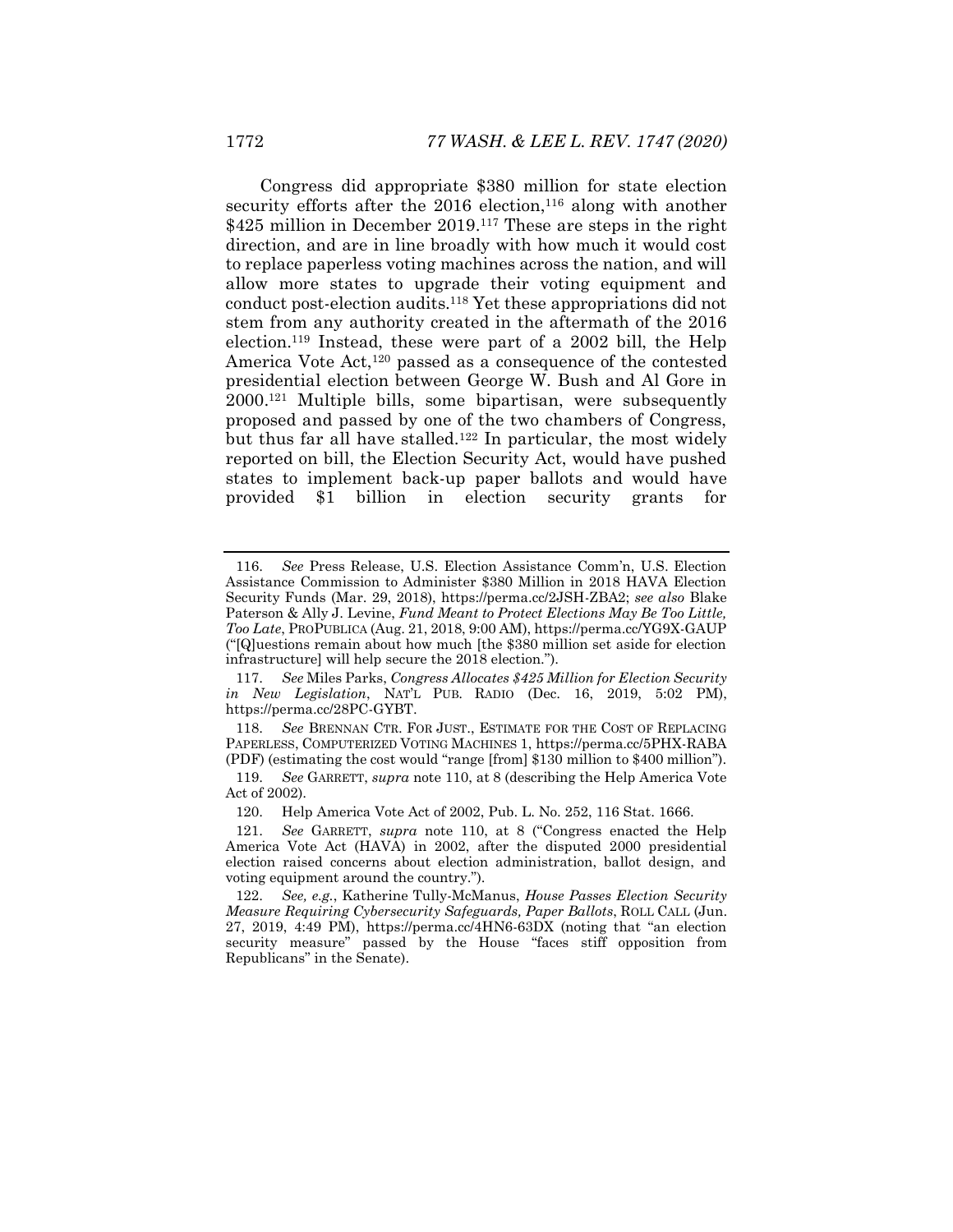<span id="page-27-0"></span>modernization.<sup>123</sup> However, Senate Majority Leader, Mitch McConnell, argued that such a bill would federalize the election process and take control away from states.<sup>124</sup>

The Senate Intelligence Committee released a report in 2019 on the 2016 election and provided recommendations for securing elections.<sup>125</sup> These recommendations—including the need for paper ballots—have yet to be implemented in any concerted way.<sup>126</sup> In addition, a widely disseminated report from the National Academies of Sciences, Engineering, and Medicine, entitled *Securing the Vote*, put together a series of recommendations, which included: election administrators "routinely assess[ing] the integrity of voter registration databases," ensuring backups for pollbooks should disruptions occur, conducting regular penetration testing, requiring paper ballots along with post-election audits and the removal of "[v]oting machines that do not provide the capacity for independent auditing," and empowering the National Institute for Standards and Technology (NIST) to "develop security standards and verification and validation protocols for electronic pollbooks in addition to the standards and verification and validation protocols they have developed for voting systems."<sup>127</sup> However, most of these recommendations have similarly not been acted upon as of this writing.<sup>128</sup>

<sup>123.</sup> *See* Maggie Miller, *2020 Democrats Accelerate Push for Action to Secure Elections*, HILL (June 30, 2019, 7:00 AM), https://perma.cc/79KU-S5JZ (describing the bill as a way to "strengthen cybersecurity information sharing and require all jurisdictions to perform post-election audits").

<sup>124.</sup> *See id.* (reporting McConnell's argument); *see also* Alex Padill, *What Do States Need to Secure Upcoming Elections?*, PBS NEWS HOUR (Aug. 2, 2018, 6:30 PM), https://perma.cc/2RXM-RGKR (asserting that election security should be viewed as a matter of national defense, to which \$700 billion is dedicated each year).

<sup>125.</sup> S. REP. NO. 116-XX, at 54 (2019), https://perma.cc/5Q3Y-N78L (PDF).

<sup>126.</sup> *See* Dana Farrington, *READ: Senate Intelligence Report on Russian Interference in the 2016 Election*, NAT. PUB. RADIO (July 25, 2019, 3:08 PM), https://perma.cc/NY7Y-FK8M (stating "Congress has been slow to take action" on the report's recommendations).

<sup>127.</sup> SECURING THE VOTE, *supra* note [22,](#page-8-0) at 5–7.

<sup>128.</sup> *C.f.* Miller, *supra* note [123](#page-27-0) (noting that as of June 2019, the year following the Securing the Vote report, a technology entrepreneur was still concerned about "foreign interference in elections").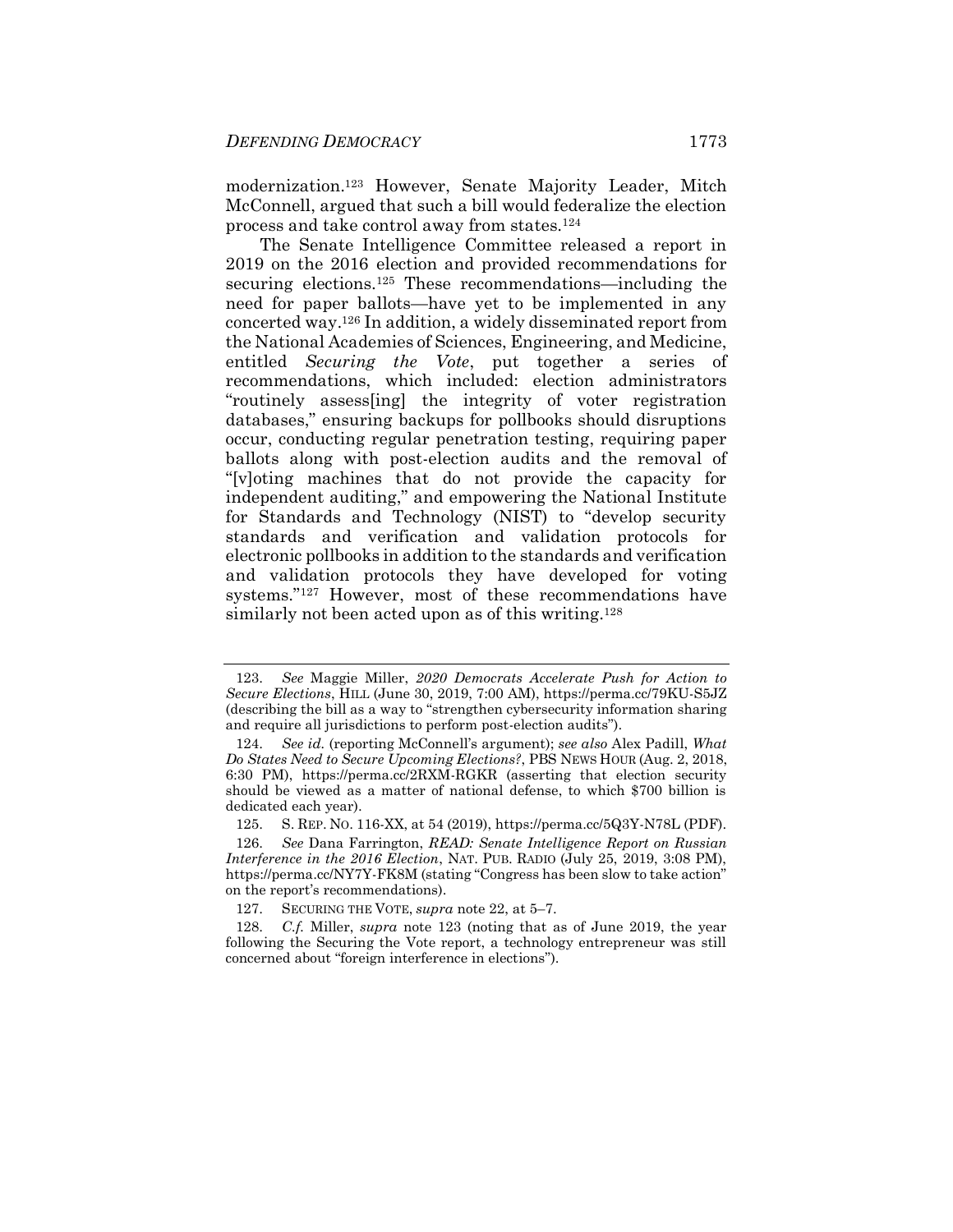<span id="page-28-0"></span>As a matter of national defense, election security has received more attention at the federal level through agencies such as the Central Intelligence Agency, Department of Defense, Department of Homeland Security (DHS), National Security Agency, and Federal Bureau of Investigation.<sup>129</sup> Most notably, DHS designated the election infrastructure<sup>130</sup> as critical infrastructure.<sup>131</sup> This means that DHS can offer states resources and intelligence insights to ensure election security.<sup>132</sup> It does not mean, however, the same degree of regulatory oversight as is common in other jurisdictions, such as the European Union discussed in Part IV. Despite a multitude of efforts, the pains taken by various U.S. agencies and departments have been relatively ad hoc and siloed.<sup>133</sup> This is likely why the Director of National Intelligence established the position of Intelligence Community Election Threats Executive

131. *See* Johnson, *supra* note [130](#page-28-0) ("Given the vital role elections play in this country, it has been determined that certain systems and assets of election infrastructure meet the definition of critical infrastructure.").

<sup>129.</sup> *See* R. SAM GARRETT, CONG. RSCH. SERV., IF11265, CAMPAIGN AND SECURITY POLICY: BRIEF INTRODUCTION 1-2 (2019) https://perma.cc/5QZ7-N2P4 (PDF) (discussing agency roles in election security).

<sup>130.</sup> "Election infrastructure" includes "storage facilities, polling places, and centralized vote tabulations locations used to support the election process, and information and communications technology to include voter registration databases, voting machines, and other systems to manage the election process and report and display results on behalf of state and local governments." Press Release, Jeh Johnson, Sec'y, Dep't of Homeland Sec., Statement by Secretary Jeh Johnson on the Designation of Election Infrastructure as a Critical Infrastructure Subsector (Jan. 6, 2017), https://perma.cc/LGD8-D5BJ; *see*  Danielle Root et al., *Election Security in All 50 States: Defending America's Elections*, CTR. FOR AM. PROGRESS (Feb. 12, 2018, 12:01 AM), https://perma.cc/T9LE-DWDS (describing election infrastructure across the country).

<sup>132.</sup> *See* Kaveh Waddell, *Why Elections Are Now Classified as 'Critical Infrastructure,'* ATLANTIC (Jan. 13, 2017), https://perma.cc/6GXU-GP6D ("[The classification] makes it easier for DHS to offer [state and local organizations] resources and intelligence information.").

<sup>133.</sup> *See* Julian E. Barnes, *Intelligence Chief Names New Election Security Oversight Official*, N.Y. TIMES (July 19, 2019), https://perma.cc/83TU-5CNU (noting that analysts viewed the intelligence community's increased focus on election security before the 2018 midterm races as rather impromptu).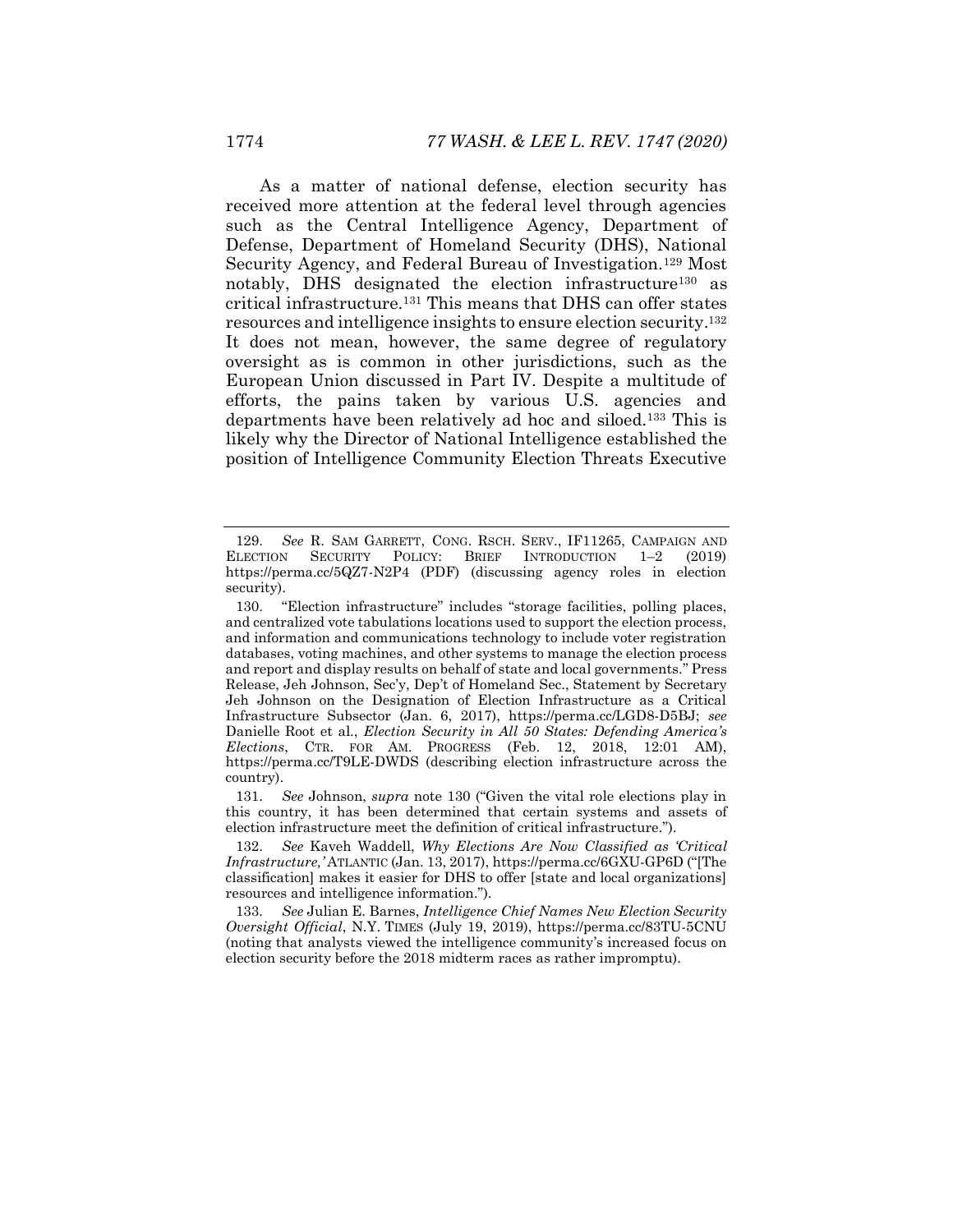(ETE) in July of 2019.<sup>134</sup> The goal of that position is to coordinate election security activities across the federal government.<sup>135</sup> Another useful step in this same vein has been the creation of Election Infrastructure Information Sharing and Analysis Center (EI-ISAC) to help share information about cyber threats and best practices with election agencies and other interested stakeholders.<sup>136</sup> But it is still unclear whether such coordination will ultimately address the problems associated with election insecurity in the United States, to say nothing of other vulnerable democracies.

At the state level, many state and local governments have organized and funded their own initiatives to improve election security in the absence of effective federal leadership.<sup>137</sup> For example, California created the Office of Elections Cybersecurity.<sup>138</sup> Virginia switched from paperless electronic voting to a statewide paper ballot system.<sup>139</sup> Colorado instituted a risk-limiting audit that is being emulated by other states.<sup>140</sup> Indiana passed a plan to phase out paperless voting machines

<sup>134.</sup> Press Release, Daniel R. Coats, Dir. of Nat'l Intelligence, Director of National Intelligence Daniel R. Coats Establishes Intelligence Community Election Threats Executive (July 19, 2019), https://perma.cc/V77W-AGS7.

<sup>135.</sup> *See id.* ("[T]he ... Election Threats Executive (ETE)... will coordinate and integrate all election security activities, initiatives, and programs across the [Intelligence Community] and synchronize intelligence efforts in support of the broader U.S. government.").

<sup>136.</sup> *See Elections Infrastructure ISAC*, CTR. FOR INTERNET SEC., https://perma.cc/93ZZ-QUT7.

<sup>137.</sup> *See* Root et al., *supra* note [130](#page-28-0) (describing New York's new election security initiative, among others).

<sup>138.</sup> *See* Sara Friedman, *California Creates Elections Security Office*, GCN (Aug. 31, 2018), https://perma.cc/6635-PH67 (reporting on the new organization).

<sup>139.</sup> *See* Root et al., *supra* not[e 130](#page-28-0) (describing Virginia's switch to a paper ballot system).

<sup>140.</sup> *See* Jesse Paul, *Colorado's First-of-its-Kind Election Audit Is Complete, with All Participating Counties Passing*, DENVER POST (Nov. 22, 2017, 1:59 PM), https://perma.cc/D6RK-P5DF (stating the process involves the "manual recount of a sample of ballots from the more than 50 counties that had elections this year and compar[ing] them with how they were interpreted by tabulating machines").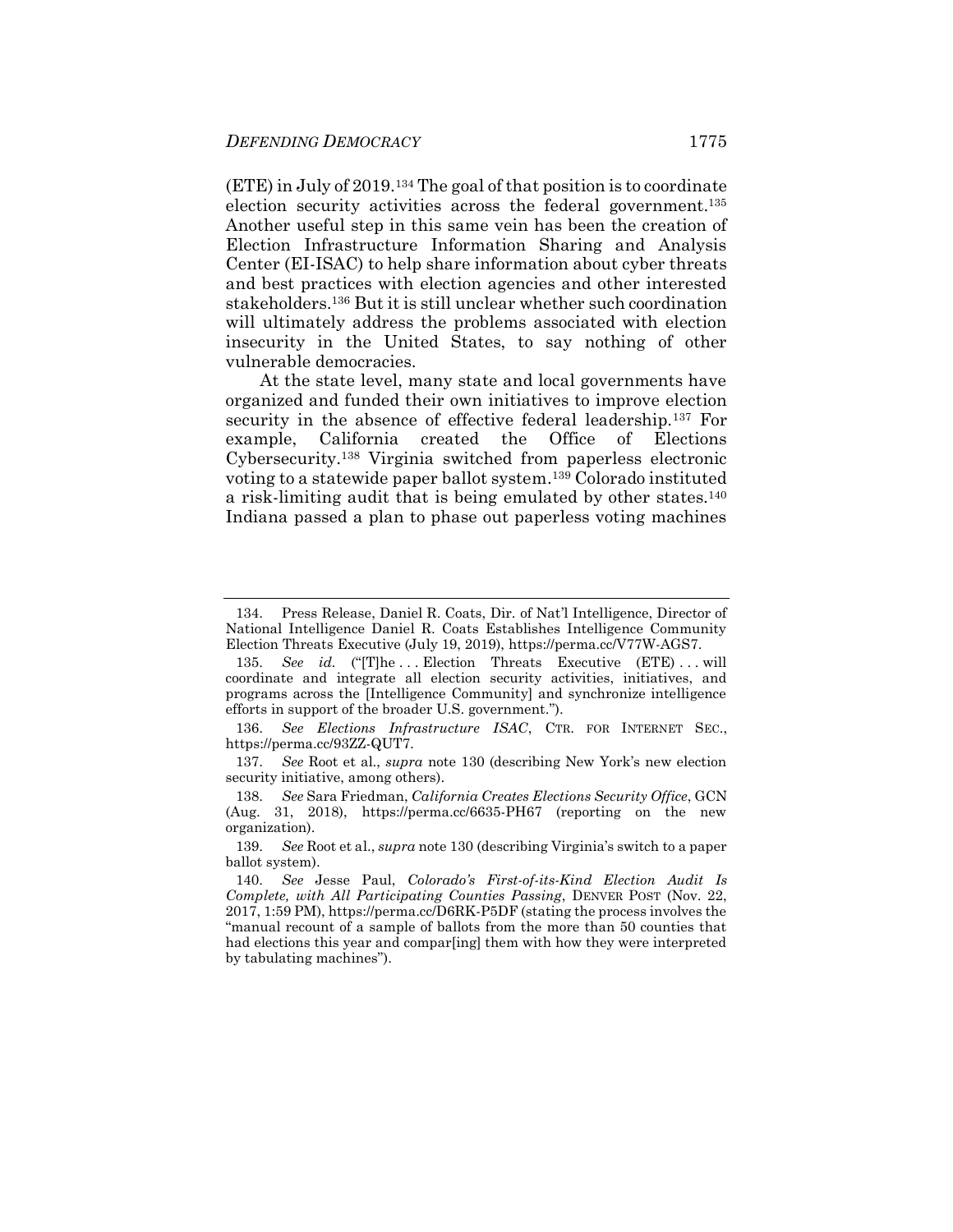fully by 2029.<sup>141</sup> In total, as of this writing at least thirty-six states have made efforts to improve and are working with DHS or the National Guard to assess and identify voting systems.<sup>142</sup> However, wait times for help, especially with DHS, are reportedly very long (up to nine months), and with state and local elections happening multiple times per year, it is likely that vulnerabilities will go unaddressed for several more election cycles.<sup>143</sup>

#### <span id="page-30-0"></span>*2. Private Sector & Civil Society Efforts*

In the United States (and unlike Australia, as we will see), election security has very deep ties with the private sector and is a topic watched closely, but largely passively, by civil society organizations and academia.<sup>144</sup> The private sector plays such a strong role because voting machines are manufactured without direct government involvement and are only subject to *ex post* testing.<sup>145</sup> Thus, among the first lines of defense of election infrastructure security lies primarily in the hands of private voting machine manufacturers, who despite the various stress tests required by many states, produce equipment that may still

<sup>141.</sup> *See* Tom Davies, *Indiana Election Upgrade Leaves Widespread Paperless Voting*, ASSOCIATED PRESS (Sept. 27, 2019), https://perma.cc/79GS-JBNK (noting that paperless voting machines are not prohibited until 2029).

<sup>142.</sup> *See* Root et al., *supra* note [130](#page-28-0) (explaining that those states are working with federal entities in "assessing and identifying potential threats to voter registration systems").

<sup>143.</sup> *See* Tim Starks, *The Latest 2018 Election-Hacking Threat: 9-Month Wait for Government Help*, POLITICO (Dec. 29, 2017, 5:05 AM), https://perma.cc/RRY9-UGJD ("[S]ome states might not get the service until weeks before the November midterms and may remain unaware of flaws that could allow homegrown cyber vandals or foreign intelligence agencies to target voter registration databases and election offices' computer networks . . . .").

<sup>144.</sup> *See* Joseph Marks, *The Cybersecurity 202: Even a Voting Machine Company Is Pushing for Election Security Legislation*, WASH. POST (June 10, 2019, 7:13 AM), https://perma.cc/PU7B-V2PJ (noting that because one company's "commitment to third-party testing is entirely voluntary, it also gets to say who those third-party testers are").

<sup>145.</sup> *See id*. (reporting that the company urged Congress to pass legislation that would "mandate security testing of voting equipment by outside researchers"); Tim Starks, *Voting Machine Vendors Under Pressure*, POLITICO (July 12, 2018, 10:00 AM), https://perma.cc/LE5U-KQWG (stating that voting machine vendors sell electronic voting machines without paper backups).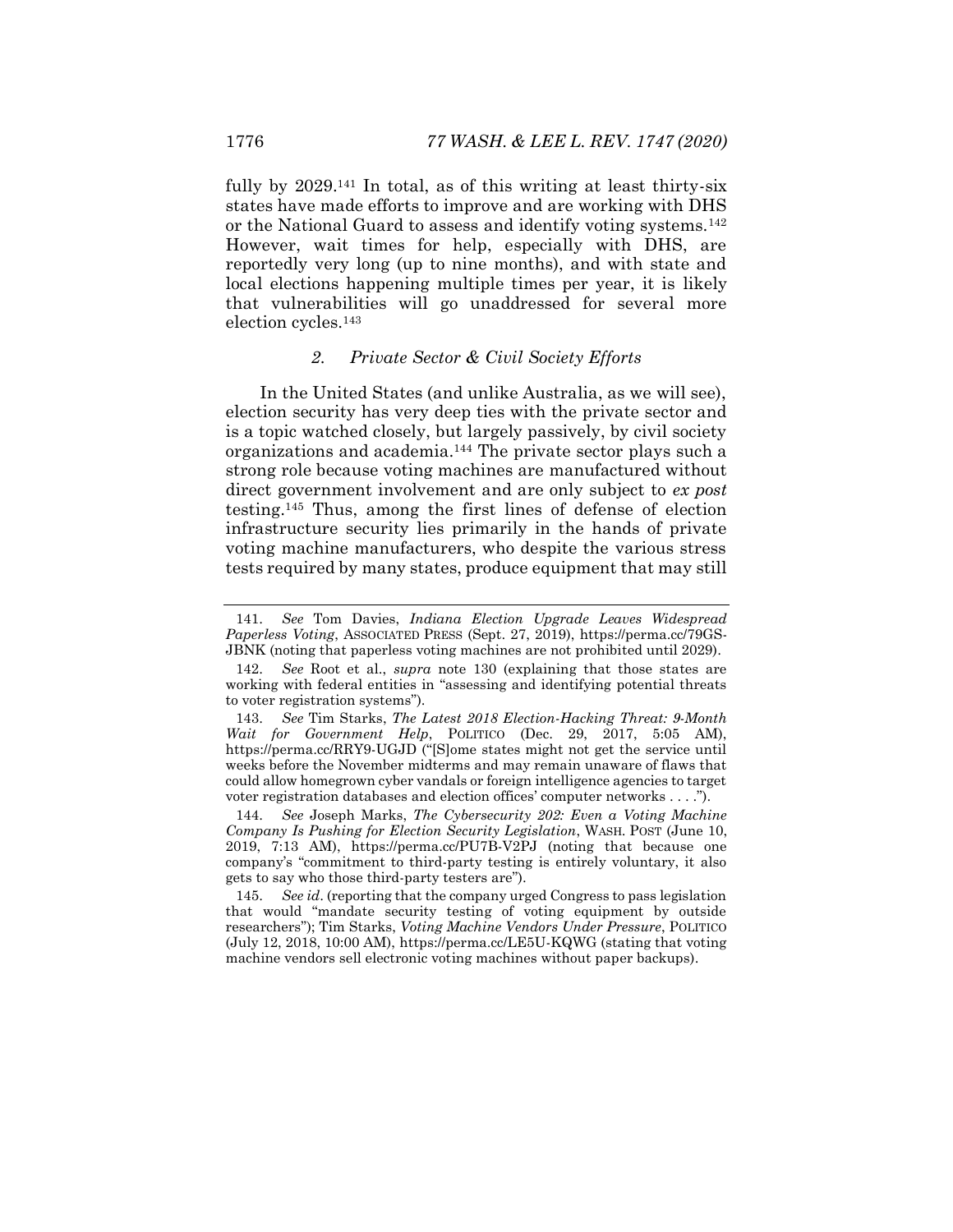contain vulnerabilities that can go undetected.<sup>146</sup> While manufacturers have taken steps to boost election infrastructure security, such as by refusing to sell paperless machines to those jurisdictions that do not have paper voting machines as their primary machines, machines continue to be in operation without any serious recall regime in place and there are no legal obligations to notify election officials when vulnerabilities and breaches are detected.<sup>147</sup> "I know America's voting machines are vulnerable," said J. Alex Halderman during Congressional testimony, "because my colleagues and I have hacked them—repeatedly—as part of a decade of research studying the technology that operates elections and learning how to make it stronger."<sup>148</sup> He has gone on to argue: "Our highly computerized election infrastructure is vulnerable to sabotage and even to cyberattacks that could change votes."<sup>149</sup>

<span id="page-31-1"></span><span id="page-31-0"></span>Halderman demonstrated, for example, how a mock contest between George Washington and Benedict Arnold could be won by the latter, simply by infecting a voting machine's memory with malware.<sup>150</sup> The vulnerabilities that Halderman and his group have exploited include not only outdated voting machines, but also election-management systems that design ballots, which election officials often access via memory cards that may

148. Steve Freiss, *Hacking the Vote: It's Easier Than You Think*, MICH. ALUMNI ASS'N, https://perma.cc/J9QA-D6SX.

149. Alexander Freund, *Democracy in Danger: Elections are Easy to Manipulate*, DEUTSCHE WELLE (Oct. 16, 2018), https://perma.cc/7Q63-LXBG.

<sup>146.</sup> For a list of standards and tests required of voting machines, see *Voting System Standards, Testing and Certification*, NAT'L CONF. OF STATE LEGIS. (Aug. 6, 2018), https://perma.cc/4JHL-V3VG.

<sup>147.</sup> *See* Lily Hay Newman, *Election Security Is Still Hurting at Every Level*, WIRED (June 6, 2019, 12:01 AM), [hereinafter Newman I] https://perma.cc/H8XC-QHHR (quoting the president of Verified Voting, as saying that "I don't think the for-profit commercial model works particularly well for voting systems, because there's not enough profit in them to do really good R&D").

<sup>150.</sup> *See* Jen Schwartz, *The Vulnerabilities of Our Voting Machines*, SCI. AM. (Nov. 1, 2018), https://perma.cc/GP64-2MHX ("[W]ithout a paper trail of each vote, neither the voters nor a human auditor could check for discrepancies. In real elections, too, about 20 percent of voters nationally still cast electronic ballots only.").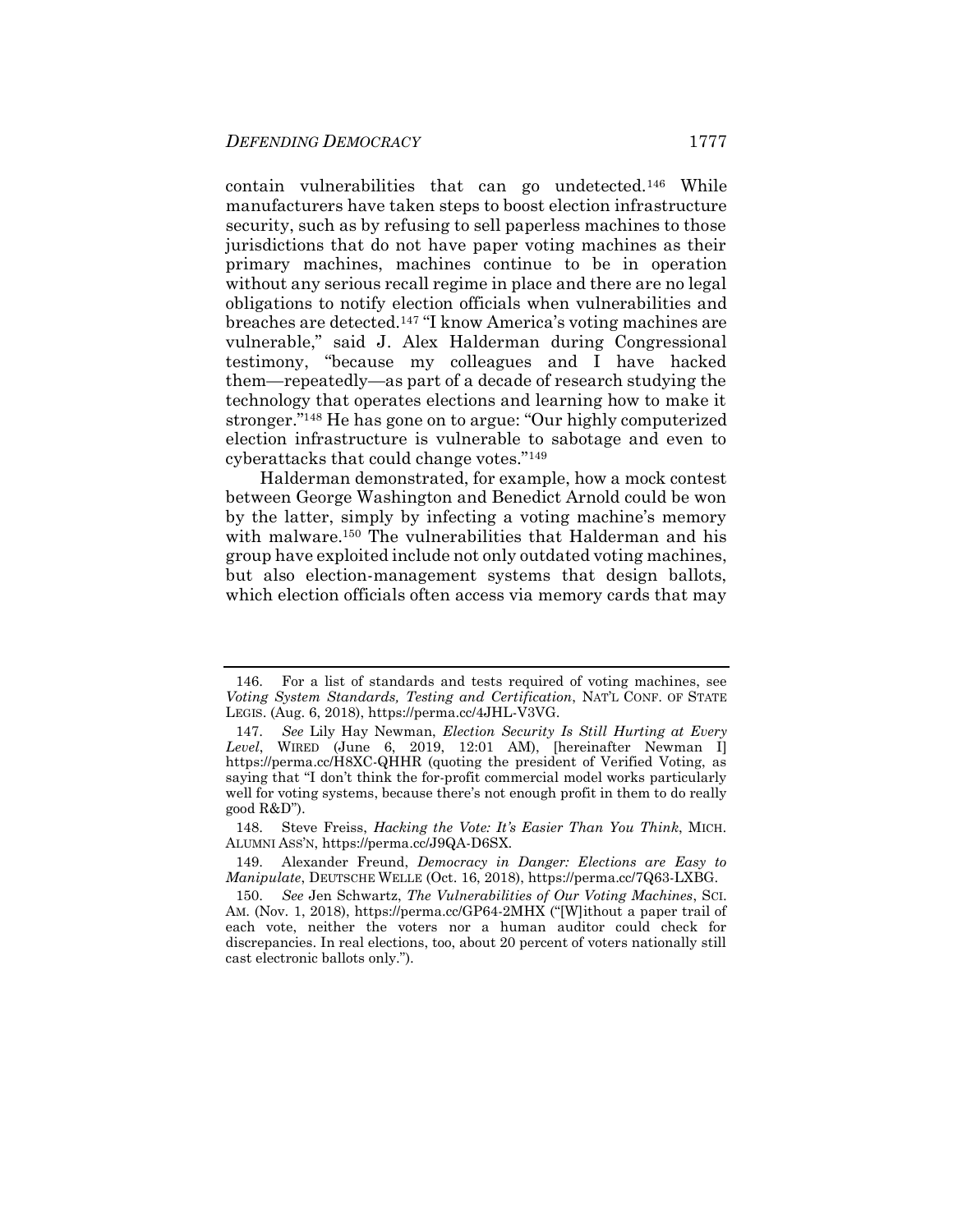be corrupted.<sup>151</sup> Other cybersecurity researchers have corroborated these findings, including those affiliated with the Defcon hacker conference, and found numerous vulnerabilities in many voting machines still in use across more than twenty-six states in 2019.<sup>152</sup>

<span id="page-32-0"></span>Within civil society and academia, numerous comprehensive reports on election security have been written exploring what to do about these problems.<sup>153</sup> The most notable of these publications include the National Academies of Sciences' *Securing the Vote* mentioned above; the Brennan Center for Justice at New York University School of Law's *Defending Elections*; and the Center for American Progress's *Election Security in All 50 States*. <sup>154</sup> However, once again, because of political stagnation, there has been very little implementation of their policy proposals.<sup>155</sup> As for active participation in election security, some universities play a role in certifying and testing voting machines, but this role is limited.<sup>156</sup>

#### *B. U.S. Attempts to Combat Digital Repression*

Unlike the tentative steps that have been taken to protect U.S. election infrastructure, the U.S. government's response to misinformation remains nascent, which is in part due to demanding requirements of the First Amendment and deep

<sup>151.</sup> *See id*. (discussing how malicious code can be introduced to the election-management systems).

<sup>152.</sup> *See* Lily Hay Newman, *Some Voting Machines Still Have Decade-Old Vulnerabilities*, WIRED (Sept. 26, 2019, 2:41 PM), https://perma.cc/S6E7-L38X [hereinafter Newman II] (highlighting "detailed vulnerability findings related to six models of voting machines" including one model "used in 28 states in 2018" and another model "used in 26 states that same year").

<sup>153.</sup> *See, e.g.*, SECURING THE VOTE, *supra* note [22,](#page-8-0) at xii (outlining numerous recommendations "designed to harden our election infrastructure and safeguard its integrity and credibility").

<sup>154.</sup> *See generally id.*; DELUZIO, *supra* note [112;](#page-25-1) Root, *supra* not[e 130.](#page-28-0)

<sup>155.</sup> *See supra* note[s 115](#page-25-2)–[143](#page-30-0) and accompanying text.

<sup>156.</sup> *See, e.g.*, CONN. GEN. STAT. ANN. § 9-241(b) (West 2020) (allowing Connecticut's Secretary of State to enter into agreements with universities to assist with ensuring the integrity of voting equipment); *see also* IND. CODE. ANN. § 3-11-16-4 (West 2020) (allowing Indiana election officials to work with universities to perform audits and assist with certifications).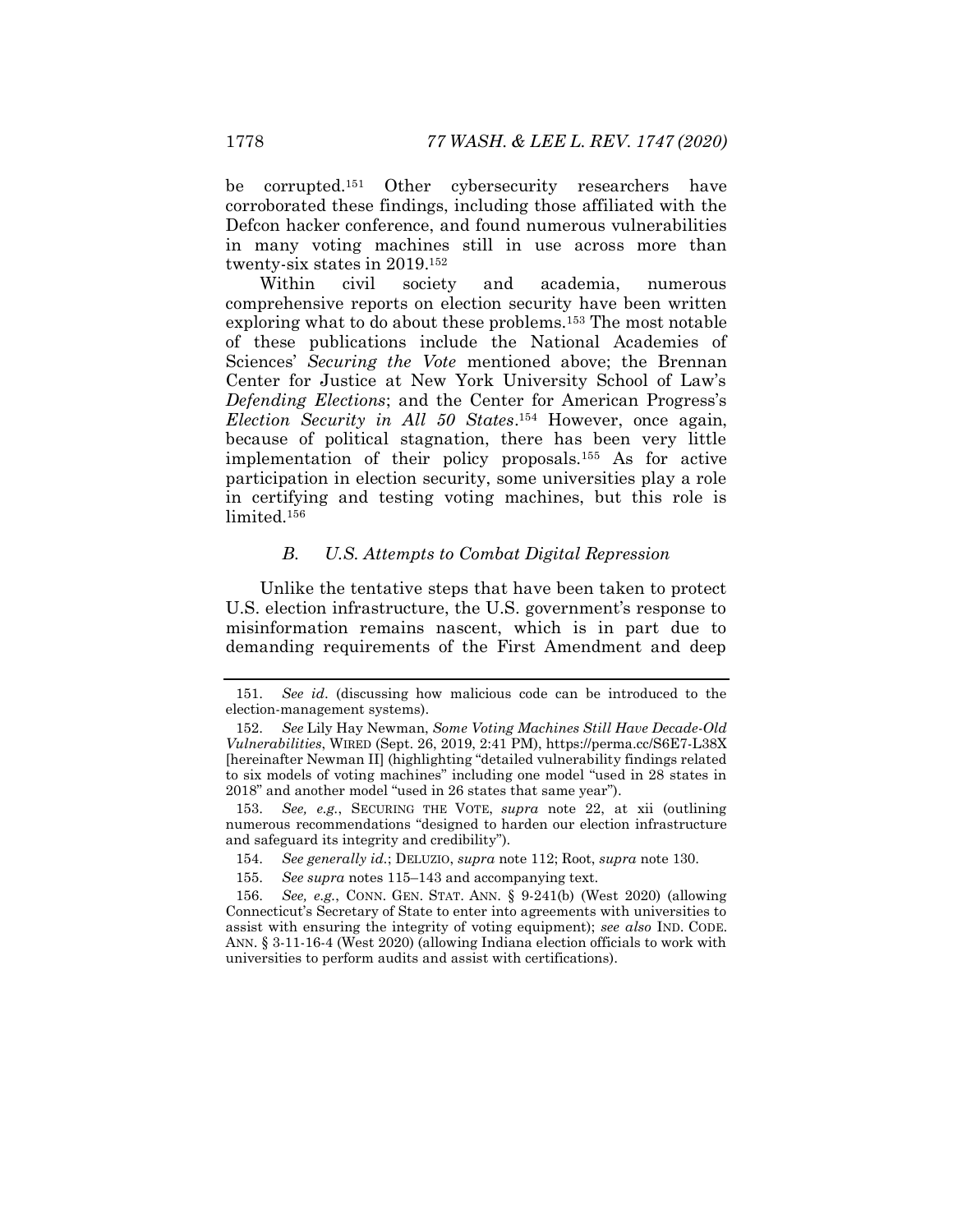<span id="page-33-0"></span>divisions about the proper role of the federal government in policing content.<sup>157</sup> There are, however, a patchwork of state laws aimed at combatting the effects of misinformation.<sup>158</sup> One example is a California law that requires the state's Department of Education to provide a list of education materials on its websites to teach students how to distinguish misinformation from real news and advertisements.<sup>159</sup> The impetus behind the law was a Stanford University study,<sup>160</sup> which found that 82 percent of middle school students could not distinguish between advertisements and news stories.<sup>161</sup> Other states have followed suit, by including more programming related to misinformation and disinformation in their educational programming.<sup>162</sup>

Congress has unsuccessfully tried to pass the Honest Ads Act,<sup>163</sup> a bill that requires platform political ads to follow the same rules as the Federal Election Campaign Act of 1971, such

<sup>157.</sup> *See* Sara Prendergast, *It Must be True, I Read It on the Internet: Regulating Fake News in the Digital Age*, MICH. TECH. L. REV. (Mar. 4, 2019), https://perma.cc/8UYS-ULF2 (discussing the hesitancy of the United States to combat misinformation); John Samples, *Why the Government Should Not Regulate Content Moderation of Social Media*, CATO INST. (Apr. 9, 2019), https://perma.cc/E5DP-RK8T (noting that a California bill aimed at reducing the spread of misinformation on social media through the creation of an advisory board was vetoed by former Governor Jerry Brown, citing First Amendment concerns).

<sup>158.</sup> *See* Funke & Flamini, *supra* not[e 28](#page-8-1) (listing state actions).

<sup>159.</sup> *See* CAL. EDUC. CODE § 51206.4 (West 2020) (ordering California's Department of Education to provide a list of resources on media literacy); *see also* Funke & Flamini, *supra* note [28](#page-8-1) (noting that California is one of a few states to enact legislation promoting media literacy); Susan Minichiello, *California Now Has a Law to Bolster Media Literacy in Schools*, PRESS DEMOCRAT (Sept. 18, 2018), https://perma.cc/7VBR-RSKW (reporting that Gov. Jerry Brown signed the bill to encourage media literacy).

<sup>160.</sup> *See* Minichiello, *supra* note [159](#page-33-0) (discussing the bill's origins).

<sup>161.</sup> *See* SAM WINEBURG ET AL., EVALUATING INFORMATION: THE CORNERSTONE OF CIVIC ONLINE REASONING 10 (2016), https://perma.cc/FC3T-9VQ6 (PDF) ("More than 80% of students believed that the [fake] advertisement . . . was a real news story.").

<sup>162.</sup> *See* Funke & Flamini, *supra* not[e 28](#page-8-1) (stating that at least twenty-four states are attempting to improve media literacy).

<sup>163.</sup> S. 1989, 115th Cong. (2017).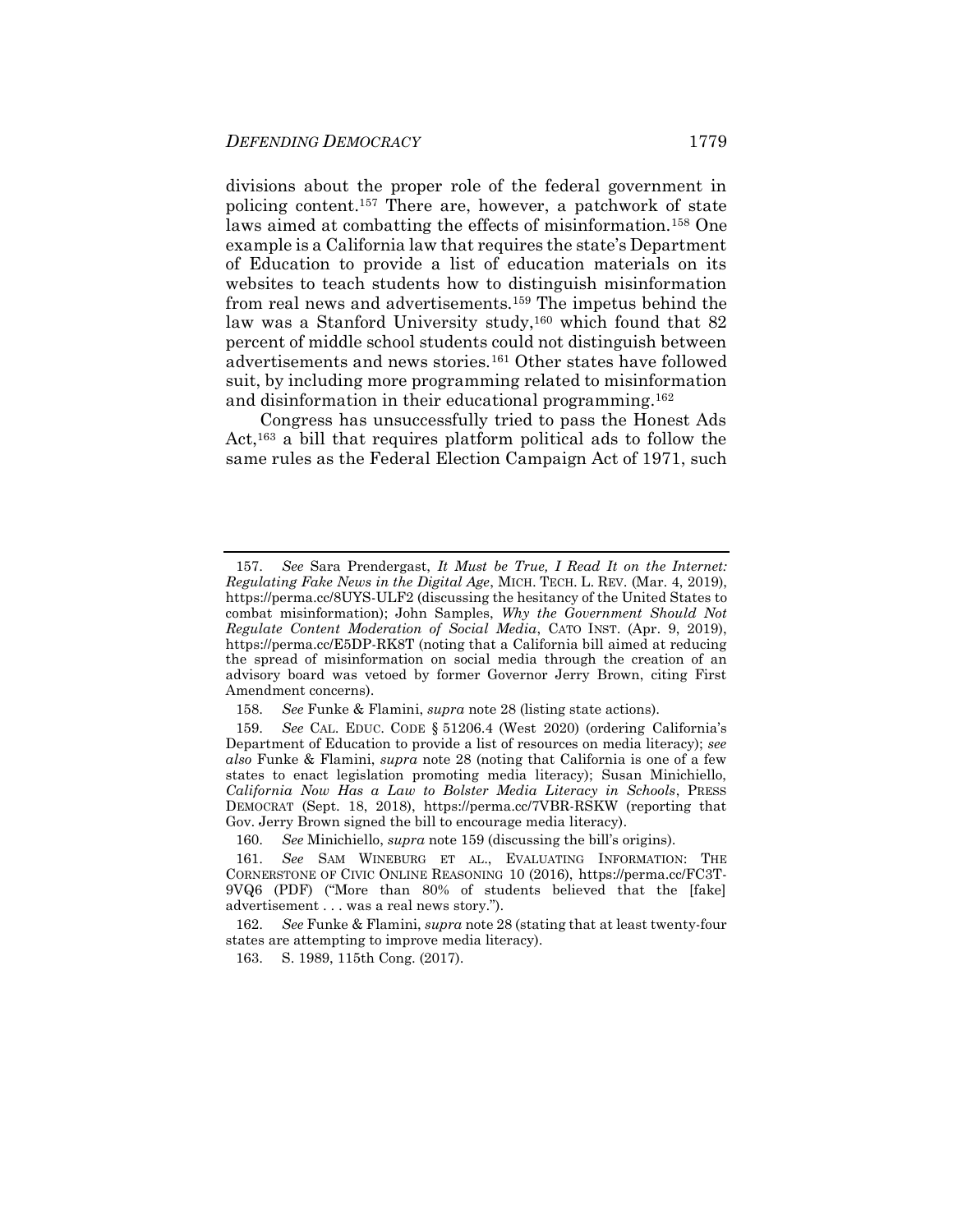as identifying the organization or person sponsoring the ad.<sup>164</sup> In addition, the Act would require platforms to engage in "reasonable efforts" to ensure that ads are not purchased "directly or indirectly" by foreign governments.<sup>165</sup> Major tech companies have strongly opposed such a bill, arguing instead for self-regulation.<sup>166</sup> Some, such as Twitter, have come out with new limits—and even bans—on political ads on their platforms due, in part, to concerns over enabling the spread of misinformation,<sup>167</sup> but as of this writing Facebook has not followed suit.<sup>168</sup>

#### *C. Critiques of U.S. Response*

While there are many efforts afoot within the public and private sectors to improve the security of U.S. election infrastructure and combat digital repression, as the foregoing analysis made clear there remains a great deal to be done. Consider the work done at Defcon since 2017 that was referenced above.<sup>169</sup> Defcon is the world's largest "white hat"

169. *See supra* not[e 152](#page-32-0) and accompanying text.

<sup>164.</sup> *See id.* (requiring advertisement sponsors to provide their name, address, phone number, etc.); *see also* Tim Lau, *The Honest Ads Act Explained*, BRENNAN CTR. FOR JUST. (Jan. 17, 2020) https://perma.cc/G56T-HJH8 (noting that the Honest Ads Act is still a proposed law before the United States Senate).

<sup>165.</sup> Honest Ads Act, S. 1989, 115th Cong.; *see* Natasha Bertrand, *Senators Have a New Plan to Fix a Major Loophole that Let Russia Take Advantage of Facebook and Tech Giants*, BUS. INSIDER (Oct. 19, 2017), https://perma.cc/VF2B-7H3A (stating that the Act's requirements are a departure from the Federal Election Campaign Act of 1971).

<sup>166.</sup> *See* Ben Brody & Bill Allison, *Lobbying Group for Facebook and Google to Pitch Self-Regulation of Ads*, BLOOMBERG (Oct. 23, 2017, 8:49 PM), https://perma.cc/3VRB-VCFR ("[G]oogle, Facebook, and Twitter . . . pitch self-regulation instead of a proposed federal law requiring more disclosure for political advertising on their online platforms . . . .").

<sup>167.</sup> *See* Kate Conger, *Twitter Will Ban All Political Ads, C.E.O. Jack Dorsey Says*, N.Y. TIMES (Oct. 30, 2019), https://perma.cc/Q2L3-T6XG ("Twitter announce[d] that it would eliminate political ads, starting Nov. 22,  $[2019]$ .").

<sup>168.</sup> *See* Danielle Abril, *Google and Twitter Changed Their Rules on Political Ads. Why Won't Facebook?*, FORTUNE (Nov. 22, 2019), ("Despite a recent political ad ban from Twitter and new limitations from Google, Facebook has yet to back down from its 'anything goes' policy.").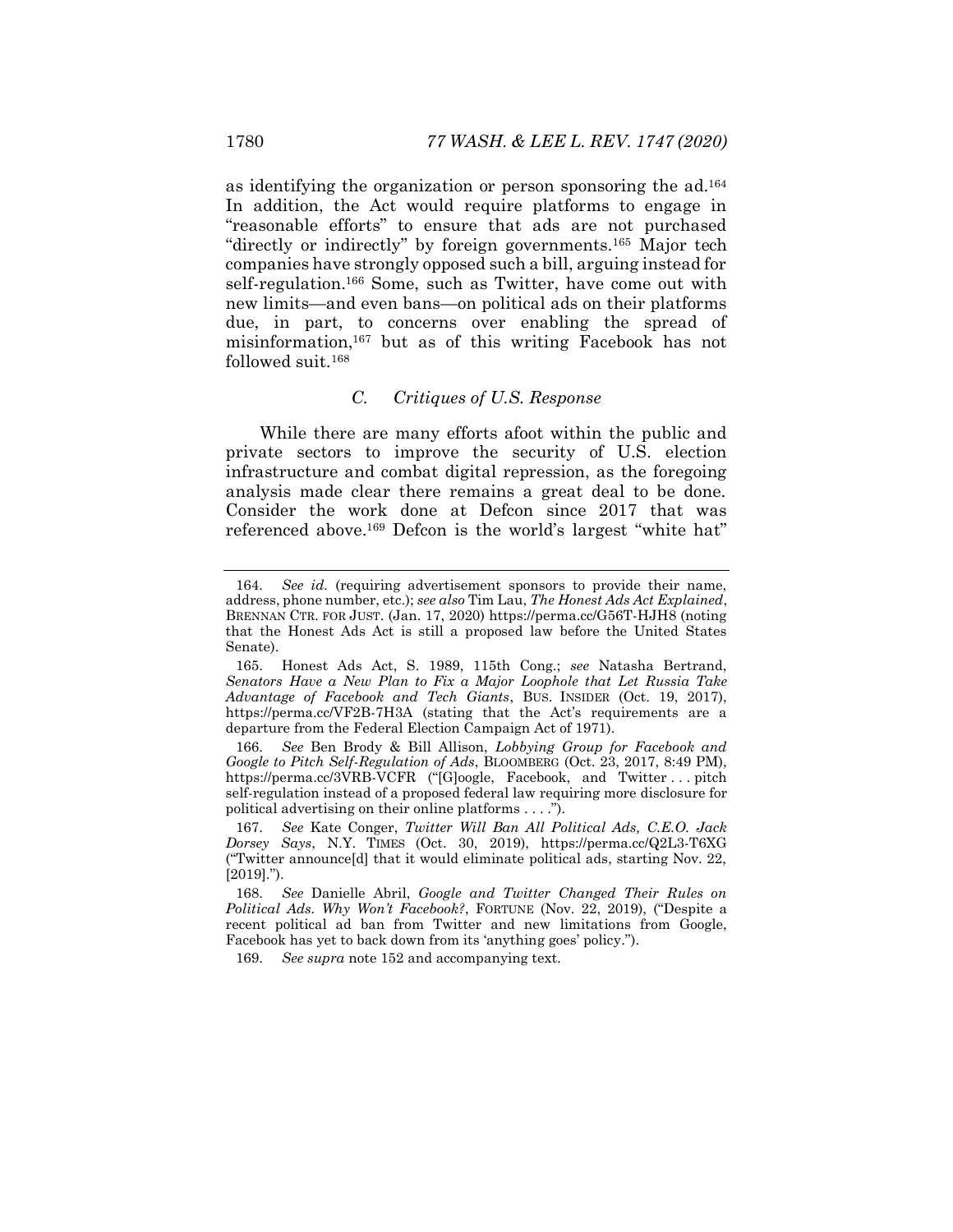<span id="page-35-0"></span>hacker conference, and it reports out the numerous ways its participants have been able to hack into U.S. voting machines annually.<sup>170</sup> In its 2018 report, conference participants found, among other vulnerabilities, that: (1) a tabulator used by twenty-three states could be hacked via a network attack; (2) a machine used in eighteen states was able to be hacked within two minutes, which is remarkable considering that it takes the average voter six minutes to vote; and (3) hackers had the ability to wirelessly reprogram an electronic card used by many Americans to activate the voting terminal.<sup>171</sup> The latter issue would allow a single voter to cast multiple ballots in a given voting session.<sup>172</sup> As Senator Ron Wyden said at Defcon in 2019, "Election officials across the country as we speak are buying election systems that will be out of date the moment they open the box."<sup>173</sup> He added: "[This is] the election security equivalent of putting our military out there to go up against superpowers with a peashooter."<sup>174</sup>

<span id="page-35-1"></span>The vulnerabilities exposed at Defcon stem from the lack of comprehensive federal and state oversight discussed above. Leaving voting machine hardware and software to the private

<sup>170.</sup> *See* Taylor Telford, *Hackers Were Told to Break into U.S. Voting Machines. They Didn't Have Much Trouble.*, WASH. POST (Aug. 12, 2019), https://perma.cc/T85A-YCKJ (reporting on a conference that involves skilled hackers attempting to break into U.S. voting machines)*; see generally* MATT BLAZE ET AL., DEF CON 26 VOTING VILLAGE: REPORT ON CYBER VULNERABILITIES IN U.S. ELECTION EQUIPMENT, DATABASES, AND INFRASTRUCTURE (2018), https://perma.cc/H7F8-LCV4 (PDF) [hereinafter DEFCON 2018] (reporting the findings of the Voting Village in 2018); MATT BLAZE ET AL., DEF CON 25 VOTING MACHINE HACKING VILLAGE: REPORT ON CYBER VULNERABILITIES IN U.S. ELECTION EQUIPMENT, DATABASES, AND INFRASTRUCTURE (2017), https://perma.cc/5Y83-ZLWV (PDF) [hereinafter DEFCON 2017] (discussing the findings from the 2017 Voting Village).

<sup>171.</sup> *See* DEFCON 2018, *supra* note [170,](#page-35-0) at 5 (noting various vulnerabilities in the U.S. voting process); *see also* Lily Hay Newman, *Voting Machines Are Still Absurdly Vulnerable to Attacks*, WIRED (Sept. 28, 2018, 11:04 AM), https://perma.cc/K3HW-CA82 [hereinafter Newman III] ("Many of the weaknesses Voting Village participants found were frustratingly basic, underscoring the need for a reckoning with manufacturers.").

<sup>172.</sup> *See* DEFCON 2018, *supra* note [170,](#page-35-0) at 21 (explaining the vulnerabilities).

<sup>173.</sup> Telford, *supra* note [170.](#page-35-0)

<sup>174.</sup> *Id*.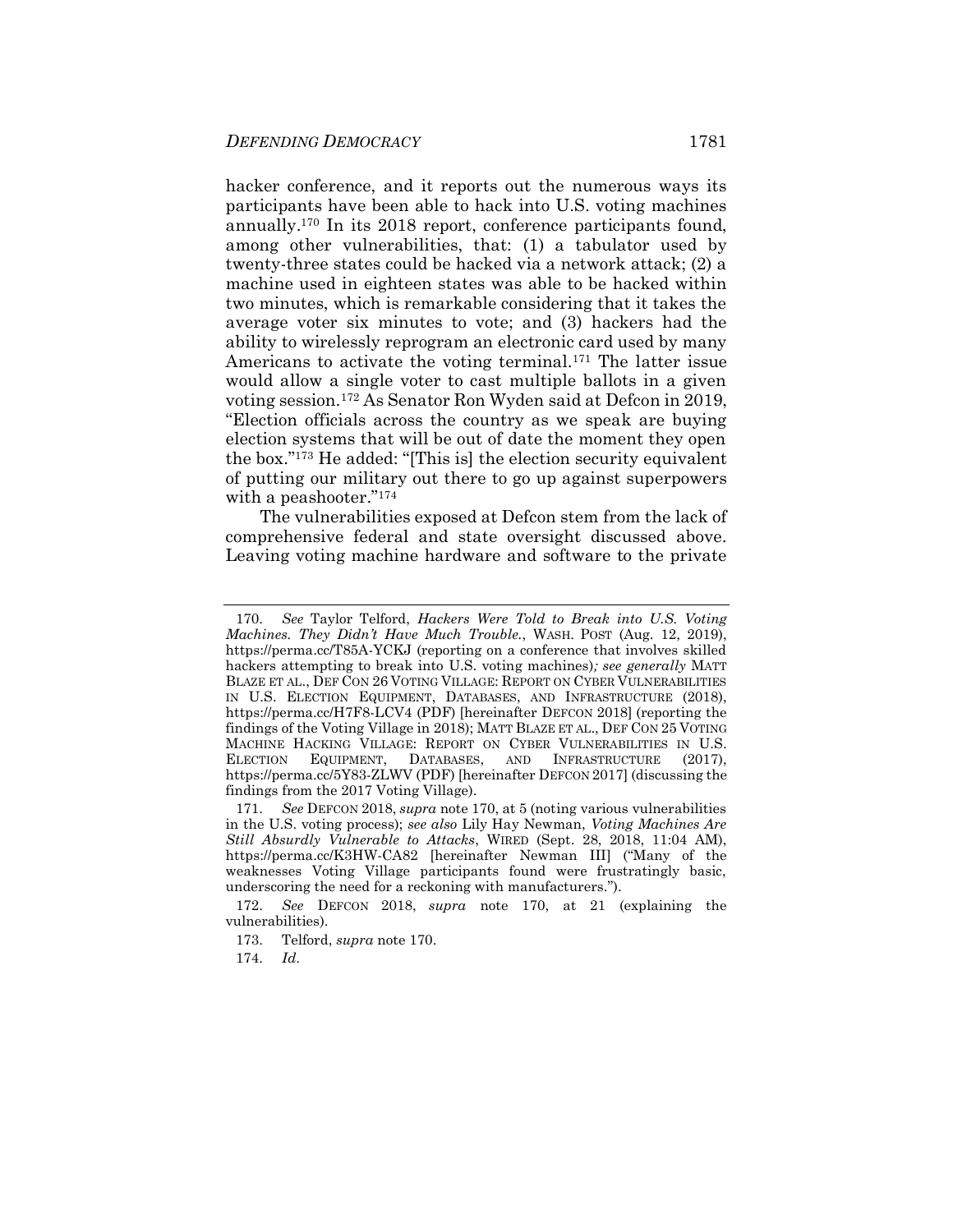sector without adequate regulatory oversight is insufficient to protect election security.<sup>175</sup> Moreover, the failure of effective federal oversight has meant a greater burden on state and local officials, who often do not have the expertise necessary to compare and assess the quality of voting systems when making purchasing decisions. <sup>176</sup> Some with the means and will, such as Los Angeles, with its \$300 million Voting Solutions for All People program, have taken it upon themselves to make major investments in new technology and practices, but these are outliers.<sup>177</sup> Furthermore, many state and local governments remain insufficiently trained to respond to cybersecurity threats<sup>178</sup> and still more jurisdictions are using voter databases that are over a decade old—a lifetime in tech terms.<sup>179</sup> The continued weakness of the U.S. response leaves election security a "significant counterintelligence threat,"<sup>180</sup> which adversaries may continue to exploit, along with abusing social media firms with lax policies to combat digital repression.<sup>181</sup>

The United States is not alone in facing these vulnerabilities, though. Both advanced and emerging democracies around the world are similarly grappling with how

177. *See* Matt Stiles, *Sweeping Change Is Coming for L.A. County Voters. If Things Go Wrong, He'll Get the Blame*, L.A. TIMES (Aug. 19, 2019), https://perma.cc/27GC-NK42 (PDF) (stating that major investments into better election technology is rare).

178. *See* Elizabeth Warren, *My Plan to Strengthen Our Democracy*, MEDIUM (June 25, 2019), https://perma.cc/WK9T-PDQ7 (noting that a number of states do not train election officials to deal with cyber security threats).

179. *See id.* ("Forty-two states use voter registration databases that are more than a decade old.").

<sup>175.</sup> *See* Newman III, *supra* note [171](#page-35-1) (detailing the "nation's vulnerable election infrastructure").

<sup>176.</sup> *See* Newman II, *supra* note [152](#page-32-0) ("[W]e're still using antiquated equipment that should be replaced, both for security and reliability reasons . . . [which] is one reason why Congress and the states need to step up on election security spending." (quoting the deputy director of Brennan Center's Democracy Program)).

<sup>180.</sup> Julian E. Barnes & Adam Goldman, *F.B.I. Warns of Russian Interference in 2020 Race and Boosts Counterintelligence Operations*, N.Y. TIMES (Apr. 26, 2019), https://perma.cc/AXD3-TRDN (quoting FBI Director Christopher Wray).

<sup>181.</sup> *See id.* (citing weak social media policies as a contributor to mass misinformation).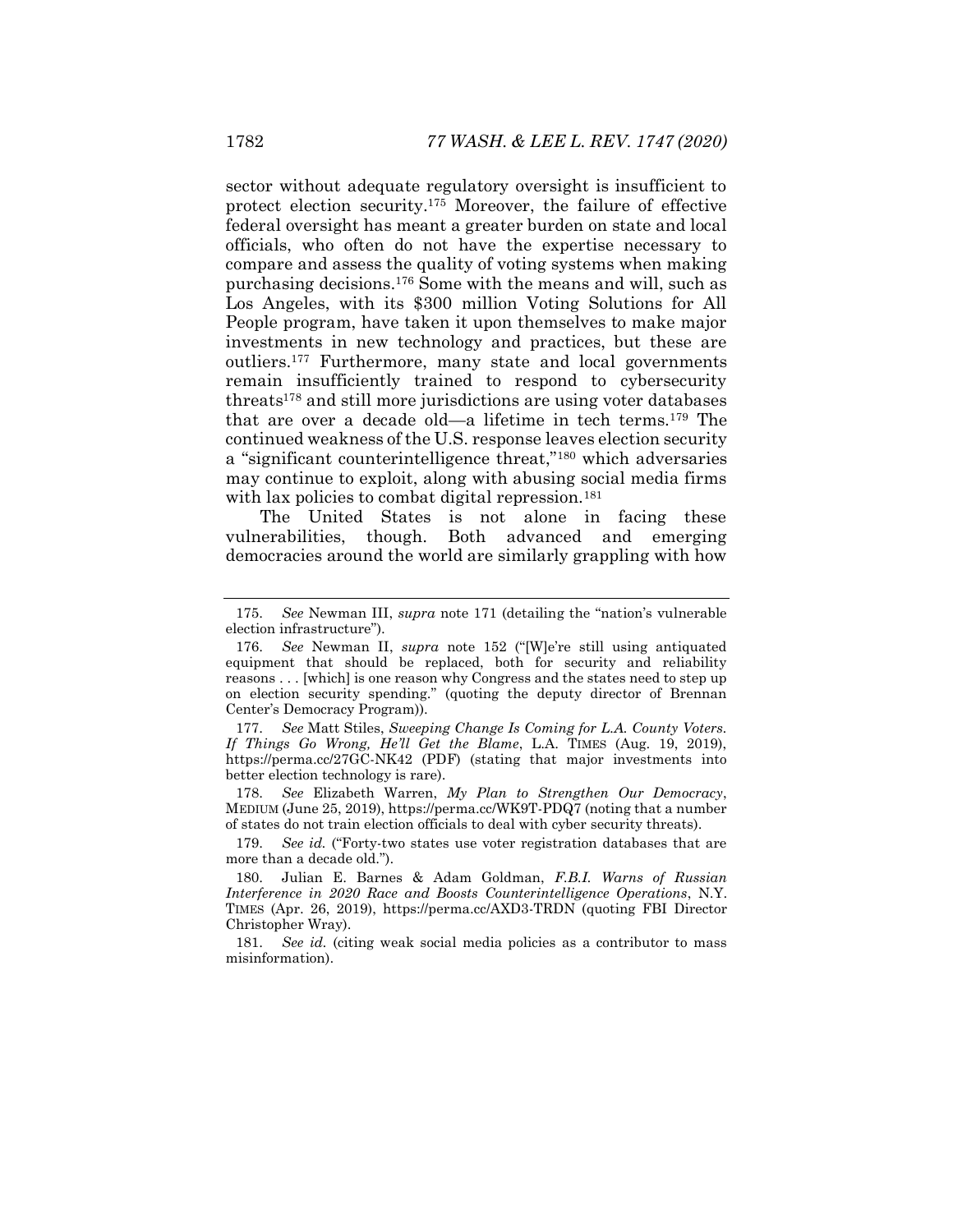best to enhance the security and integrity of their own elections and democratic societies. Part IV focuses on some of these efforts, notably from the European Union, Asia, Australia, and Oceania. Implications for policymakers stemming from this analysis are explored in Part V.

#### *IV. Lessons from Other Democracies*

Aside from the United States, other advanced and emerging democracies around the world are working to manage threats to their own election security, as well as creating strategies to manage digital repression and disinformation. These efforts form only one component of a larger debate happening around enhancing cybersecurity, which in turn suffers from a lack of clear definition. According to former General Michael Hayden, for example, "rarely has something been so important and so talked about with less clarity and less apparent understanding [than cybersecurity]."<sup>182</sup> This Part surveys some of these efforts to help provide a framework for discussion in Part V, which in turn considers a range of potential reforms to help make democracy harder to hack.

#### *A. European Union*

This section begins by discussing EU protections for voting infrastructure. We next move on to analyze companion efforts from civil society, and the private sector.

<sup>182.</sup> Michael V. Hayden, *The Future of Things Cyber*, 5 STRATEGIC STUD. Q. 3, 3 (2011); *see* Karen O'Donoghue, *Some Perspectives on Cybersecurity*, INTERNET SOC'Y (Nov. 12, 2012), https://perma.cc/49V2-L5SW (noting that the Internet Society maintains that "as a catchword, cybersecurity is frighteningly inexact and can stand for an almost endless list of different security concerns, technical challenges, and 'solutions' ranging from the technical to the legislative").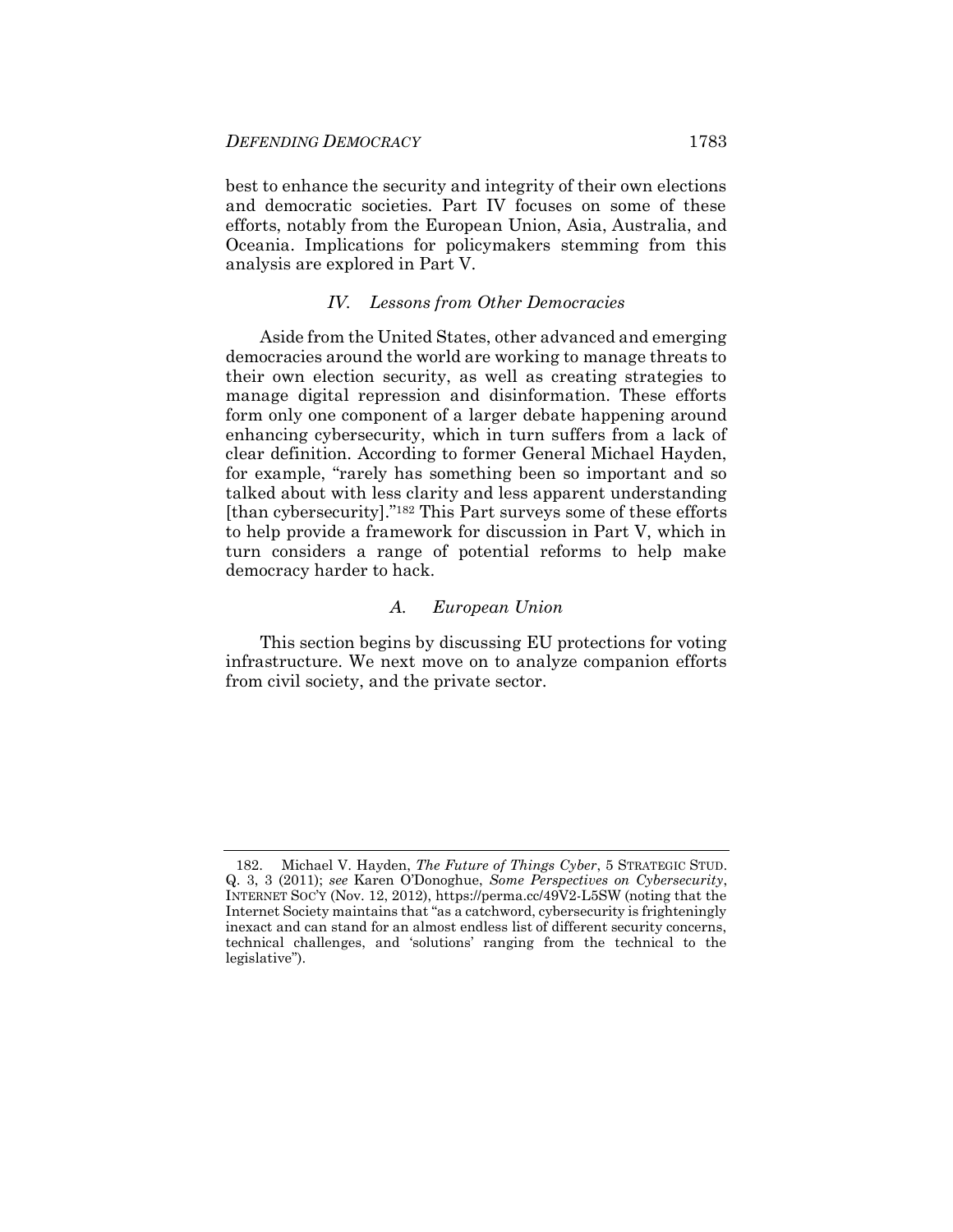#### <span id="page-38-0"></span>*1. EU Efforts to Safeguard its Election Infrastructure*

Europeans went to the polls in 2019 for the first time in five years for widely anticipated elections.<sup>183</sup> Cybersecurity was a key concern going into the summer after a series of high-profile breaches and disinformation campaigns.<sup>184</sup> For example, electoral websites in the Netherlands were targeted by denial-of-service (DoS) attacks in 2017,<sup>185</sup> as was the elections oversight body in Bulgaria and the Czech Republic.<sup>186</sup> Evidence is mounting as well of manipulation of the 2016 Brexit debate through the use of Facebook data.<sup>187</sup> As revealed by whistleblower Christopher Wylie at a hearing in the European Parliament, it is "almost certain that systematic fraud and voter deception took place . . . [and that] Facebook's system allowed it to happen."<sup>188</sup> Other recent examples include the release of thousands of internal documents of then French presidential candidate Emmanuel Macron prior to his 2017 election victory.<sup>189</sup> However, unlike the DNC hack of 2016, this breach did not have a major impact on the French elections given that: (1) French media were prohibited from reporting on the breach within forty-four hours of the election; (2) the lack of a "thriving" tabloid culture" in France as in the UK, or the equivalent of a Fox News Network; and (3) the actions of the Macron campaign

188. Freund, *supra* not[e 149.](#page-31-0)

<sup>183.</sup> *See* John Borland, *As Europe Went to the Polls, Cyber Election Efforts Paid Off*, SYMANTEC (June 5, 2019), https://perma.cc/96WB-8NME (stating that the election hacks of 2016 contributed to the anticipation of the election cycle).

<sup>184.</sup> *See id.* (noting that Europe had a prodigious focus on cybersecurity during the election cycle).

<sup>185.</sup> *See id.* 

<sup>186.</sup> *See id.*

<sup>187.</sup> *See, e.g.*, Jane Mayer, *New Evidence Emerges of Steve Bannon and Cambridge Analytica's Role in Brexit*, NEW YORKER (Nov. 17, 2018), https://perma.cc/NM8N-Y6RA (citing evidence of Facebook data being used to interfere with Brexit debate).

<sup>189.</sup> *See* Andy Greenberg, *Hackers Hit Macron with Huge Email Leak Ahead of French Election*, WIRED (May 5, 2017), https://perma.cc/9UGY-97K7 (describing the "data dump" that occurred less than forty hours before France's election).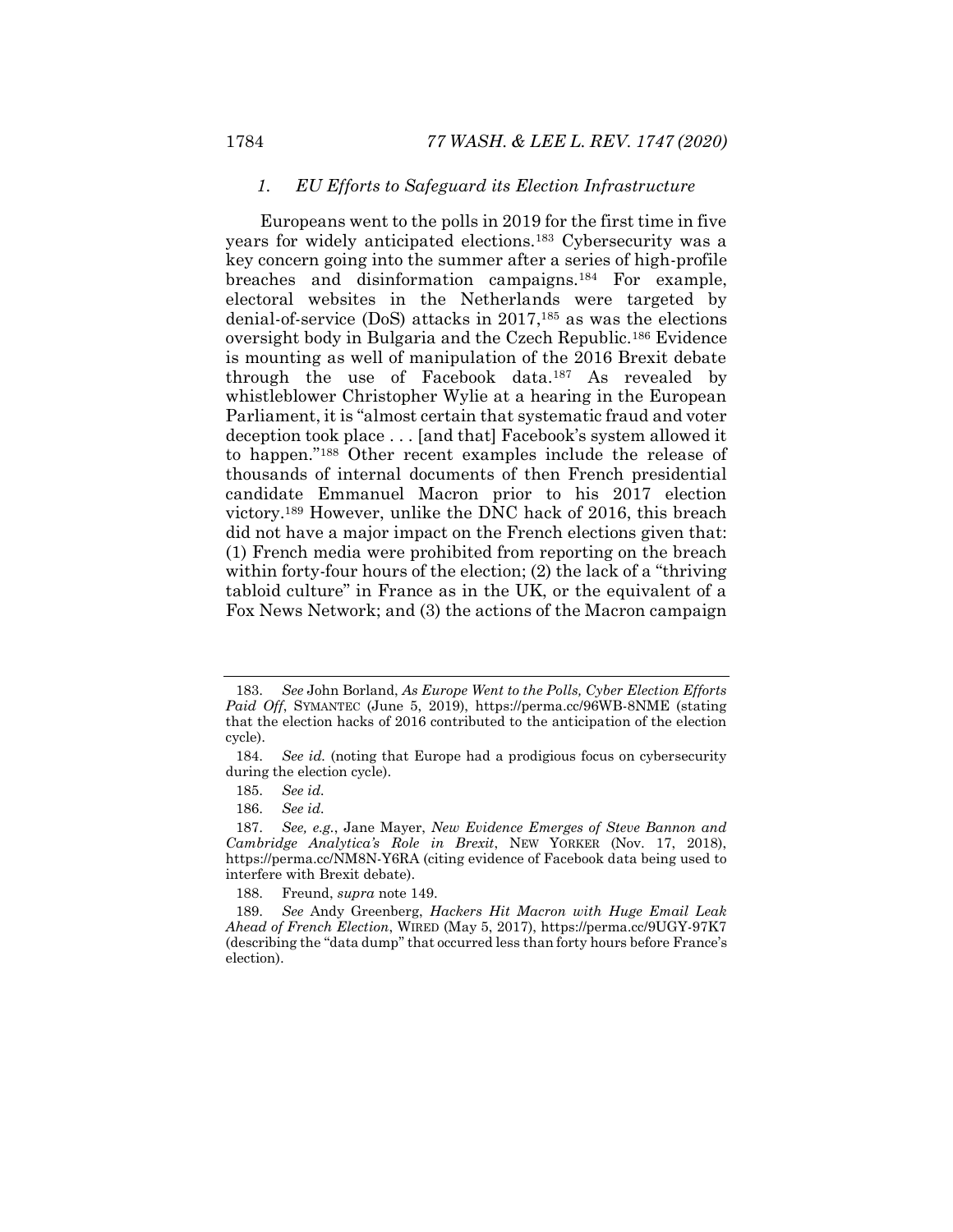in releasing faked documents to mislead the attackers.<sup>190</sup> There have also been spear phishing campaigns aimed at "German Chancellor Angela Merkel's Christian Democratic Union" party,<sup>191</sup> along with successful cyber-attacks on the German parliament (Bundestag),<sup>192</sup> and its federal data network.<sup>193</sup> In those attacks, the hackers had worked their way so deep into the system that the entire Bundestag IT architecture had to be rebuilt.<sup>194</sup> The breadth of these attacks remind us that a multifaceted approach is essential to the issues associated with influence, repression, and manipulation.

To its credit, the European Union has taken a more proactive approach to managing the full range of cyber-enabled threats facing the integrity of its democratic systems including both election security and disinformation than the United States has managed to date. First, most EU nations have minimized the use of technology in elections, with the Netherlands rejecting the use of electronic voting machines (EVMs) entirely,<sup>195</sup> France backing away from the use of online voting after 2016,<sup>196</sup> and Germany stopping the use of EVMs due to a court order in 2005,<sup>197</sup> just to name a few national actions. Among the more important of these is the Network Information Security (NIS) Directive, which was adopted by the European

194*. See id.* ("[S]ecurity officials were taken aback by the sophistication of the attack, which had exceeded levels of complexity previously seen.").

195. *See* Borland, *supra* note [183](#page-38-0) ("The Netherlands rejected the use of electronic voting machines in the 2000s, after studies showed they were susceptible to fraud.").

196. *See id.* 

<sup>190.</sup> *See* Rachel Donadio, *Why the Macron Hacking Attack Landed with a Thud in France*, N.Y. TIMES (May 8, 2017), https://perma.cc/425H-VQXE (explaining the "bereft coverage" of the hack).

<sup>191.</sup> Borland, *supra* note [183.](#page-38-0)

<sup>192.</sup> *See Hack on German Government Network 'Ongoing*,' DEUTSCHE WELLE (Jan. 3, 2018), https://perma.cc/AD9S-PNPK (discussing the hack on the German Parliament and the controversy surrounding the German government's response).

<sup>193.</sup> *See id.* (reporting the cyber-attack on Germany's main network).

<sup>197.</sup> *See The Constitutionality of Electronic Voting in Germany*, NDI, https://perma.cc/X5W3-7CG2 ("The German Constitutional Court upheld the first argument ... that the use of [electronic] voting machines was unconstitutional.").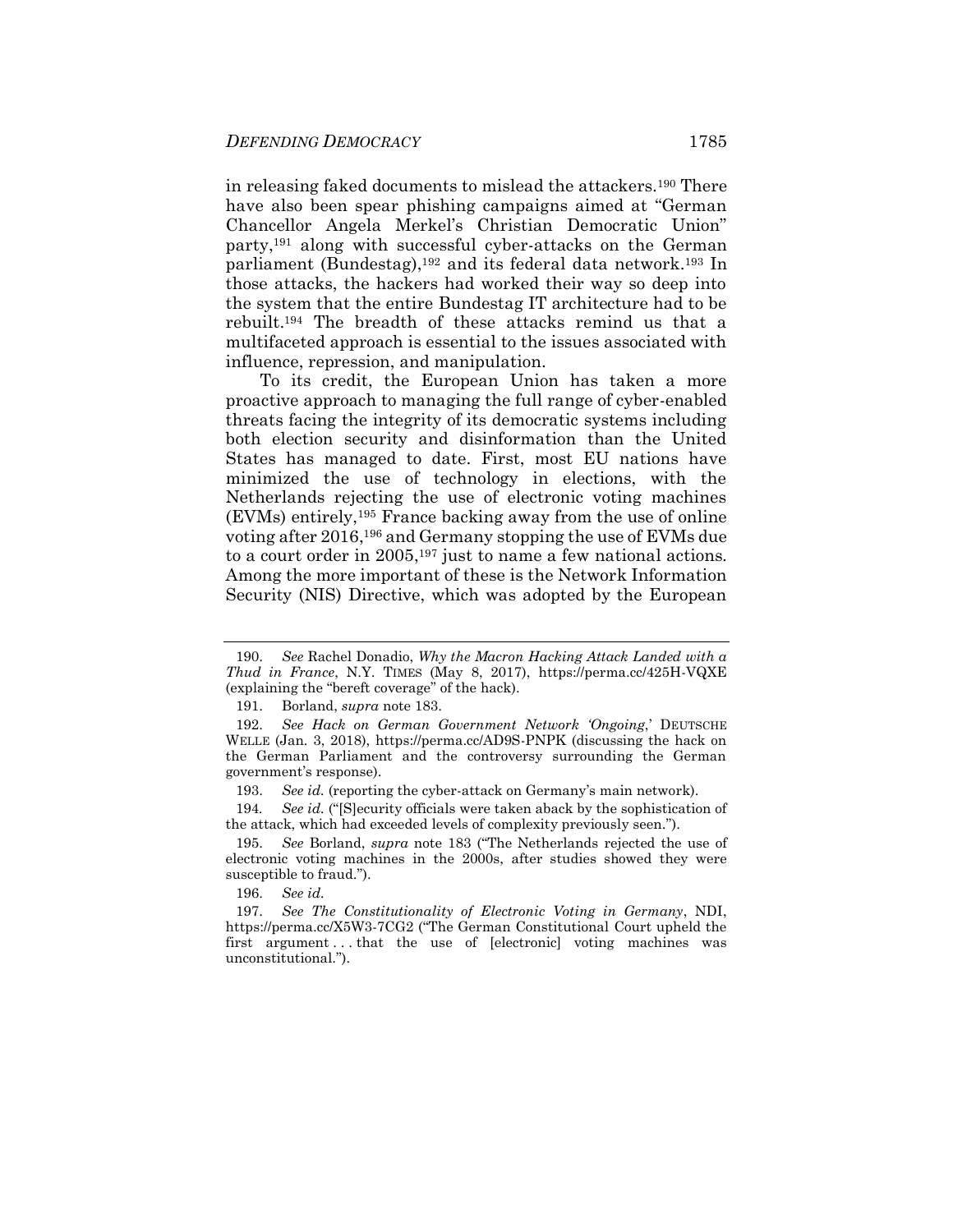<span id="page-40-0"></span>Parliament in 2016 and was the first comprehensive piece of EU wide cybersecurity legislation.<sup>198</sup>

<span id="page-40-1"></span>The NIS Directive requires that EU Member States work in  $cooperation<sup>199</sup>$  to improve cybersecurity risk management.<sup>200</sup> Unlike other attempts to combat cyber related issues, the NIS Directive expects nations to exchange information through Cooperation Groups, which may be considered a form of international ISAC.<sup>201</sup> Of particular note to the readers, the 2018 *Compendium on Cyber Security of Election Technology* summarized a wide array of election security best practices, including: "[A]nti-DoS protections, access control and authentication procedures for election IT systems, digital signatures and duplicate data-entry practices to ensure data integrity, network flow analysis and logging procedures, and network segmentation."<sup>202</sup>

<span id="page-40-2"></span>Despite the progress, it is important to note the *Compendium* takes a balanced, realistic approach to embracing cybersecurity. As pointed out by the report, despite the

201. *See* Council Directive 2016/1148, *supra* note [198,](#page-40-0) at 11 (creating Cooperation Groups to facilitate cooperation and the exchange of information).

<sup>198.</sup> *See* Council Directive 2016/1148, 2016 O.J. (L 194) 1.

<sup>199.</sup> *See id*. at 1–2 ("A Cooperation Group, composed of representatives of Member States, the Commission, and the European Union Agency for Network and Information Security ('ENISA'), should be established to support and facilitate strategic cooperation between the Member States regarding the security of network and information systems.").

<sup>200.</sup> *See A Cyber Security Framework for Europe*, CORDIS, https://perma.cc/3UZY-WNJ5 (last updated Aug. 5, 2014) (discussing the EU's plan to enhance cybersecurity).

<sup>202.</sup> Borland, *supra* note [183.](#page-38-0) The EU's groundbreaking General Data Protection Regulation (GDPR) is also a relevant and useful regime to better protect personal data, including with regards to political preferences. This is an expansive regulatory regime with a wide array of requirements on covered firms ranging from ensuring data portability and consent to mandating that firms disclose a data breach within seventy-two hours of becoming aware of the incident and then conducting a postmortem to ensure that a similar scenario will not recur. *See Top 10 Operational Responses to the GDPR*, INT'L ASS'N PRIV. PRO., https://perma.cc/Y3MM-LMH7 (providing access to different commentary related to the GDPR). However, some nations have been criticized by the likes of Privacy International for creating exceptions to GDPR safeguards for political parties. *See* Ailidh Callander, *GDPR Loopholes Facilitate Data Exploitation by Political Parties*, GDPR TODAY (Mar. 25, 2019), https://perma.cc/ECG4-SAMV.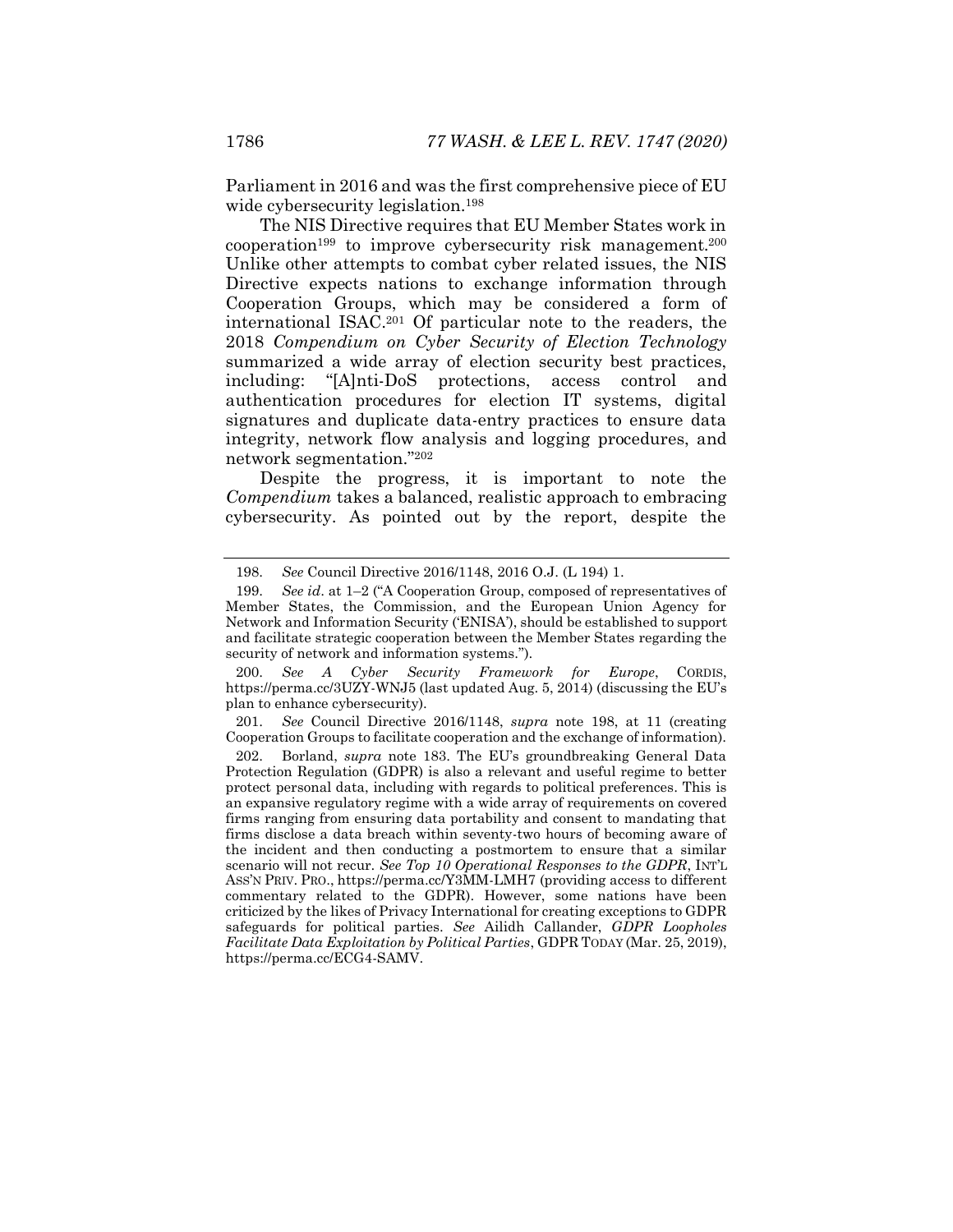widespread use of analogue practices and paper ballots, cyber threats are not eliminated given that these same jurisdictions may still "rely on electronic solutions for voter and candidate registration, vote counting or the communication of the results" that could be susceptible to cyber-attacks, along with the myriad other risks shown in Table 1.<sup>203</sup> As such, the EU also embraces the use of risk-limiting audits that both monitor and ensure robust election security; however, these remain to be widely implemented across the EU.<sup>204</sup>

#### <span id="page-41-2"></span>*2. EU Efforts to Combat Digital Repression*

<span id="page-41-1"></span>As highlighted in Part II, faith in the democratic process also demands a firm commitment to combatting digital repression, including the need to manage disinformation. For example, in 2018, then President of the European Commission Jean-Claude Juncker said: "We must protect our free and fair elections."<sup>205</sup> As such, the EU Commission proposed new rules building from the work of the Compendium to "better protect our democratic processes from manipulation by third countries or private interests."<sup>206</sup> In particular, in 2018 the European Commission pushed Facebook, Google, and Twitter to sign the "Code of Practice on Disinformation,"<sup>207</sup> committing them to boost "transparency around political and issue-based advertising."<sup>208</sup>

<span id="page-41-3"></span><span id="page-41-0"></span>This initiative was groundbreaking since the technology industry agreed "to self-regulatory standards to fight

<sup>203.</sup> COMPENDIUM*, supra* not[e 33,](#page-10-0) at 9.

<sup>204.</sup> *See id*. at 25 ("Testing and auditing are the cornerstones of network and information system security, as they are the only methods of gaining a practical assurance of functionality and security. Therefore, testing and auditing need to take a comprehensive and multifaceted approach.").

<sup>205.</sup> European Commission Press Release IP/18/5681, State of the Union 2018: European Commission Proposes Measures for Securing Free and Fair European Elections (Sept. 12, 2018), https://perma.cc/4RF2-7P7P.

<sup>206.</sup> *Id*.

<sup>207.</sup> European Union, Code of Practice on Disinformation (2018) https://perma.cc/9C26-HL67 (PDF) [hereinafter Code on Disinformation].

<sup>208.</sup> *Id.*; *see* Borland, *supra* note [183](#page-38-0) (noting that Microsoft has also expressed its desire to join the Code).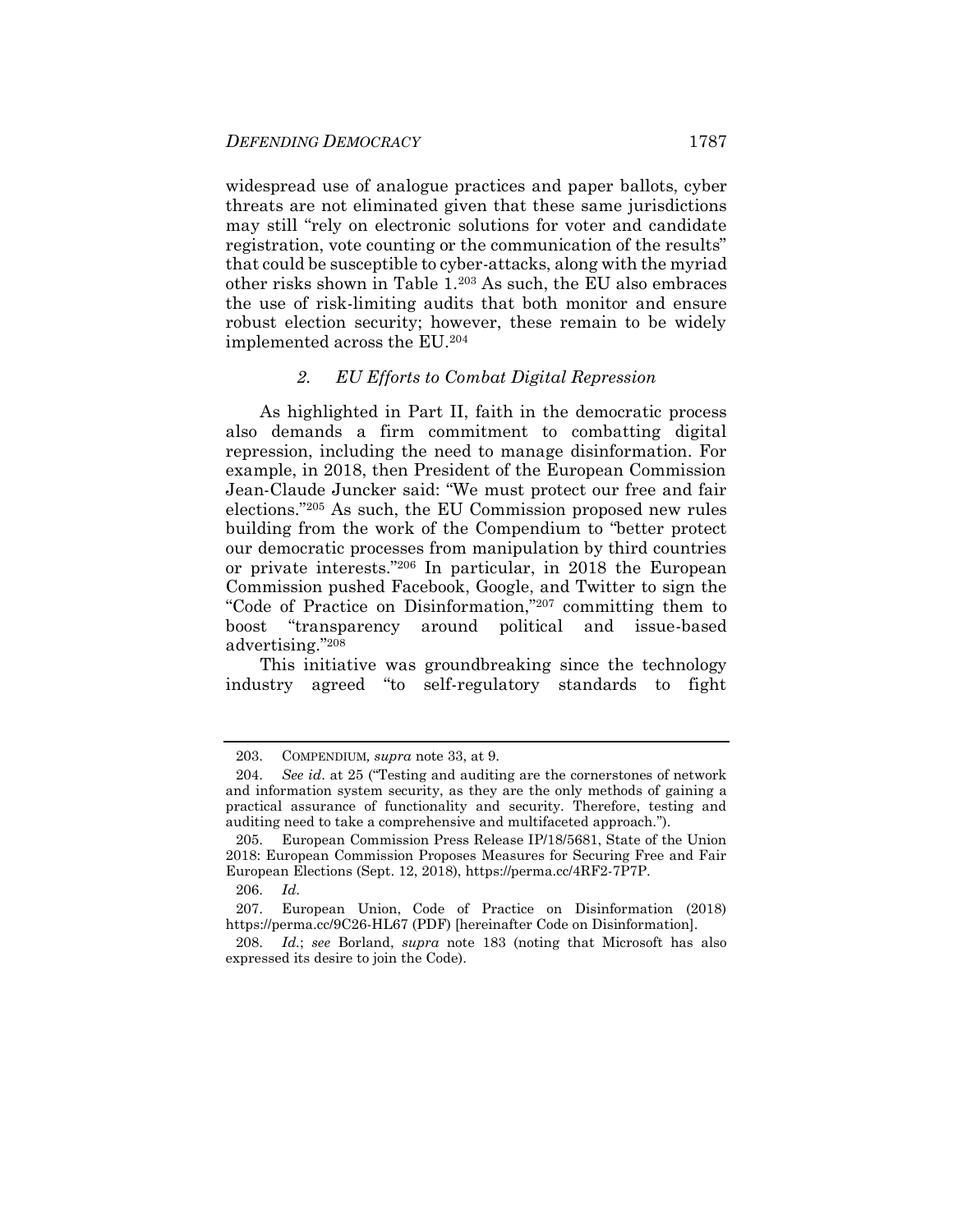<span id="page-42-1"></span>disinformation."<sup>209</sup> Among other provisions, the Code requires signatories to cull fake accounts, create safeguards against misrepresentation, and the misuse of automated bots, along with empowering consumers and the broader research community.<sup>210</sup> In response, these firms have set up "searchable political-ad databases" and have begun to take down "disruptive, misleading or false" information from their platforms, and to reject ads that are inconsistent with election integrity policies.<sup>211</sup> In 2019, Twitter rolled out a reporting feature in which individuals can report a tweet with misleading information by clicking on a drop down menu, select "It's misleading about voting," choose an option that explains how the tweet is misleading, and submit the report to Twitter.<sup>212</sup> Unfortunately, this did not seem to have the impact desired, as several organizations reported EU election hashtags, such as #EUElections2019, still "received a high level of suspiciously inorganic engagement."<sup>213</sup> Similarly, an activist group called Avaaz found that, despite these efforts, that there were more than "500 far-right and anti-EU Facebook pages and groups" being followed by some thirty-two million people.<sup>214</sup>

<span id="page-42-0"></span>In a similar regulatory vein, the Commission underscored the need for greater transparency in online political advertisements and targeting.<sup>215</sup> It also sought further regulation of online advertising campaigns such as by "disclosing which party or political support group is behind online political advertisements as well as by publishing information on targeting criteria used to disseminate information to citizens,"<sup>216</sup> and even called for national

214. Borland, *supra* not[e 183.](#page-38-0)

<sup>209.</sup> Code on Disinformation, *supra* not[e 207.](#page-41-0)

<sup>210.</sup> *See id.* (listing requirements to protect against disinformation).

<sup>211.</sup> *Id*.

<sup>212.</sup> *See* Foo Yun Chee, *Twitter Unveils New Tool Against EU Elections Meddlers*, REUTERS (Apr. 24, 2019), https://perma.cc/L3WS-4MJX (explaining the new reporting feature).

<sup>213.</sup> Kevin Townsend, *Research Shows Twitter Manipulation in Weeks Before EU Elections*, SEC. WEEK (May 28, 2019), https://perma.cc/Q37M-CR8B.

<sup>215.</sup> *See* Townsend, *supra* note [213](#page-42-0) (discussing the "large scale political social engineering through social media").

<sup>216</sup>*.* European Commission Press Release IP/18/5681, *supra* note [205.](#page-41-1)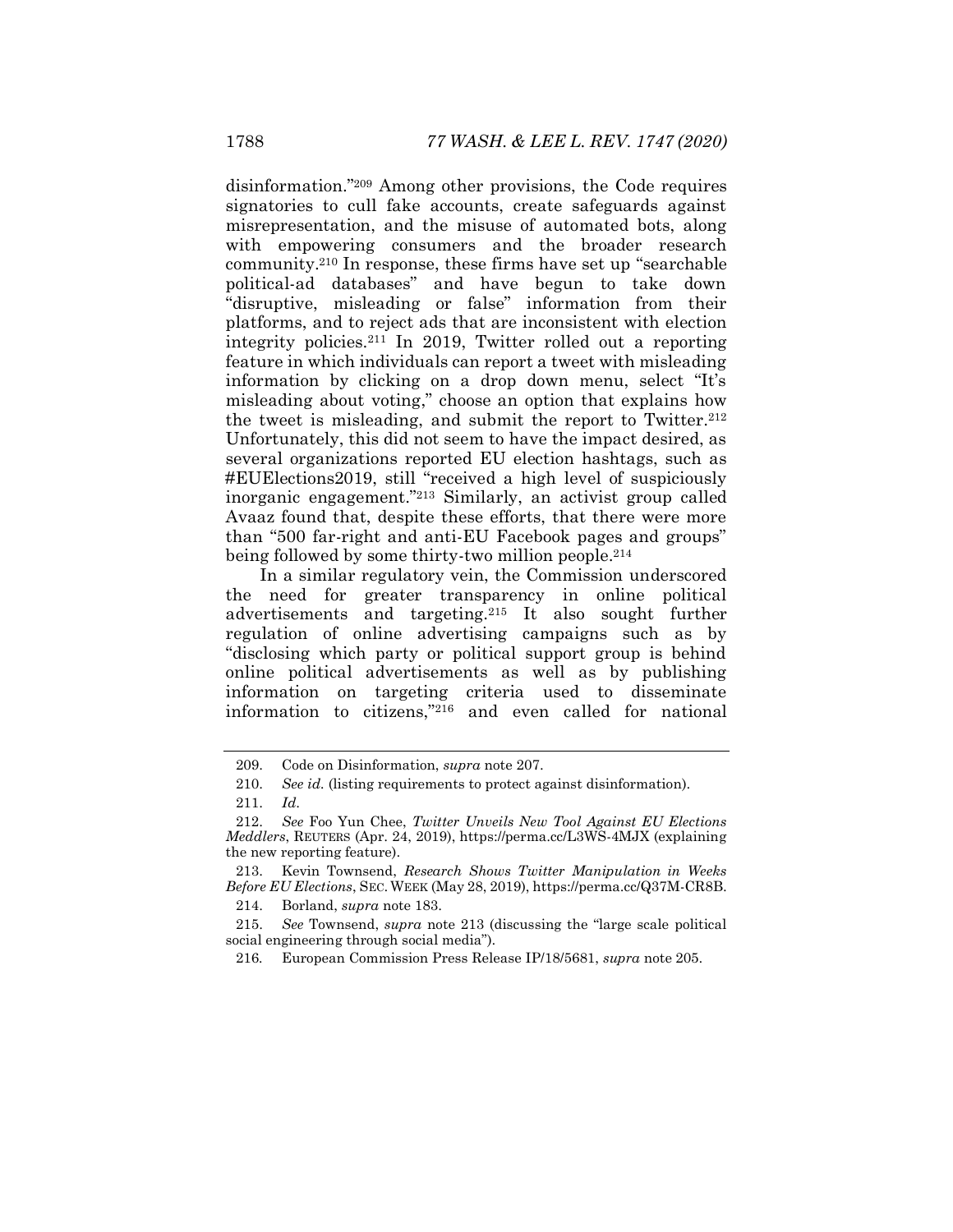sanctions for the failure to comply with the new disclosure requirements.<sup>217</sup> And, to address potential difficulties arising from cyberinfrastructure issues in elections, the Commissions called for the creation of a Network of Cybersecurity Competence Centers, in cooperation amongst the EU Member States, to better target and coordinate available funding for cybersecurity cooperation, research and innovation.<sup>218</sup>

<span id="page-43-0"></span>In a more widespread regulatory initiative, in June of 2019, the European Commission produced a report on the implementation of the Action Plan Against Disinformation ("Report").<sup>219</sup> The Action Plan proposes a set of actions that should further enable a joint and coordinated EU approach to addressing disinformation. The Action Plan focuses on four pillars:

(1) Improving the capabilities of the Union's institutions to detect, analyze, and expose disinformation;

(2) Strengthening coordinated and joint responses by EU institutions and Member States to disinformation;

(3) Mobilizing the private sector to tackle disinformation; and

(4) Raising awareness about disinformation and improving societal resilience.<sup>220</sup>

Within these pillars are previously unexplored areas of enhancements, which are not often considered within the

219. *See generally Communication from the Commission to the European Parliament, the Council, the European Economic and Social Committee and the Committee of the Regions Concerning the Tackling of Online Disinformation*, COM (2018) 236 final (Apr. 26, 2018), https://perma.cc/C847- EPFX (PDF) [hereinafter *Tackling Disinformation*].

220. *See Communication from the Commission to the European Parliament, the Council, the European Economic and Social Committee and the Committee of the Regions Action Plan against Disinformation,* at 5, COM (2018) 36 final (May 12, 2018), https://perma.cc/R8TE-L5CP (PDF) (stating the four pillars).

<sup>217.</sup> *See id.* (noting that the sanctions would be imposed for the illegal use of personal data to influence the outcome of European elections).

<sup>218.</sup> *See Commission Proposal for a European Cybersecurity Competence Network and Centre*, COM (2018) 630 final (Sept. 19, 2018), https://perma.cc/T2YS-CYKR (PDF) ("[T]he initiative will help to create an inter-connected, Europe-wide cybersecurity industrial and research ecosystem.").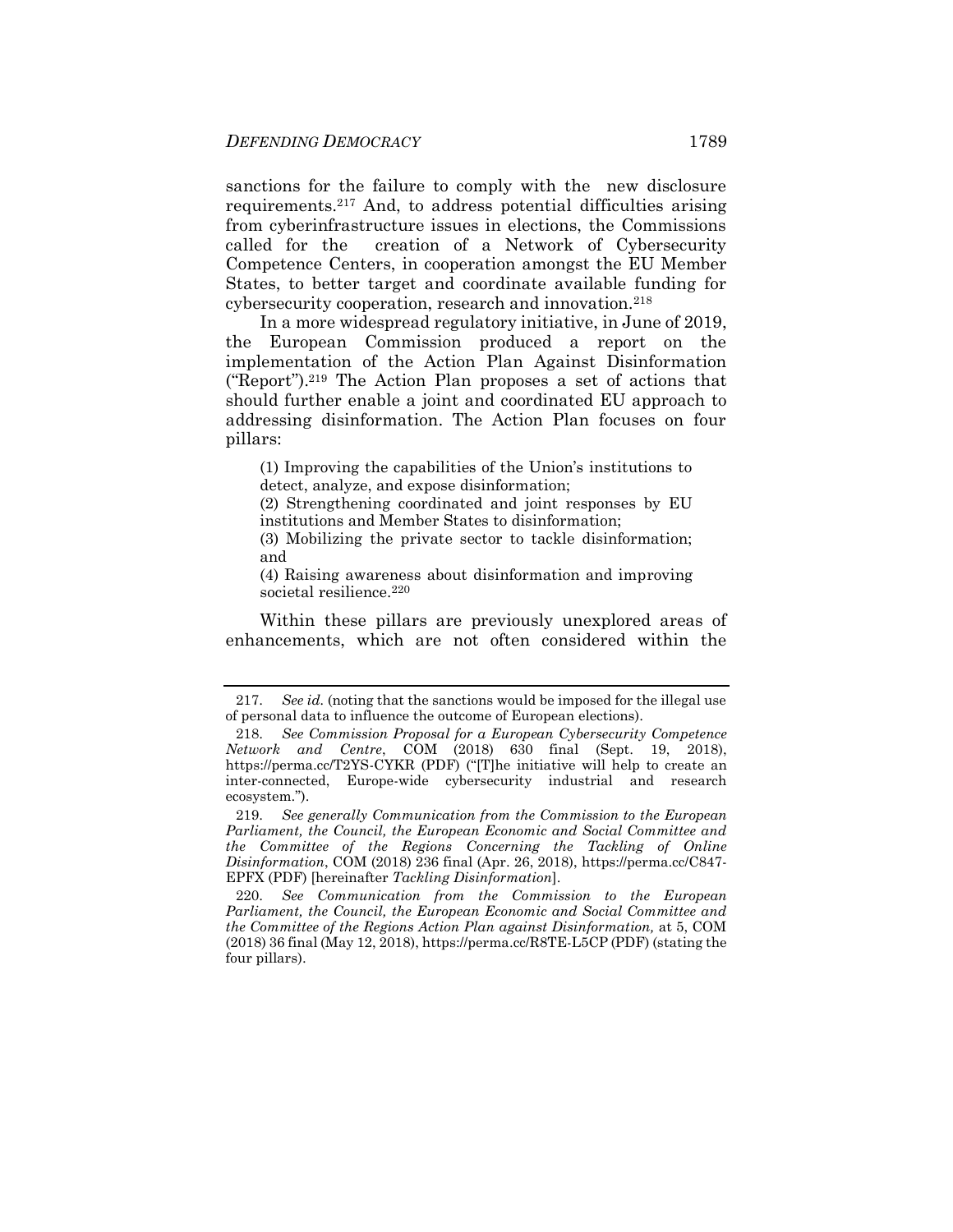context of cybersecurity. For example, in the area of communications, the European Commission declared the importance of supporting quality journalism as an essential element of a democratic society and "[c]ountering internal and external disinformation threats through strategic communication" while safeguarding the diversity and sustainability of the European news media ecosystem. $221$ 

The Action Plan encourages a "more transparent, trustworthy and accountable online ecosystem" while "fostering education and media literacy" to secure resilient election processes.<sup>222</sup> Key to this plan is the improvement of societal resilience in Europe and beyond to foster critical thinking and media-literate citizens.<sup>223</sup> This requires focus to be placed on improving the detection, analysis, and exposure of disinformation by investing in digital tools, data analysis skills, and specialized staff as well as strengthening efforts to assess the reach and impact of disinformation.<sup>224</sup> To accomplish such a lofty goal across the European Union, the Members will necessarily need to strengthen their cooperation and joint responses to disinformation as described above.<sup>225</sup>

<span id="page-44-0"></span>One such attempt at coordination exists in the EU's Rapid Alert System.<sup>226</sup> The system is designed to provide warnings on

<sup>221.</sup> *See Tackling Disinformation*, *supra* note [219,](#page-43-0) at 15. Building a more knowledgeable, media-savvy user, though, is no simple matter. Trust in media outlets takes time to build. We attach a given level of trust to an outlet based on our view of the institution, the organization, and our prior experience with the individual reporter. Yet, in the digital world, journalists proliferate, and no system of verifiable trustworthiness yet exists.

<sup>222.</sup> *Id.* at 12.

<sup>223</sup>*. See id.* ("The life-long development of critical and digital competences, in particular for young people, is crucial to reinforce the resilience of our societies to disinformation.").

<sup>224</sup>*. See id.* at 9 (noting that "[a]n effective response [to disinformation] requires a solid body of facts and evidence on the spread of disinformation and its impact" and advocating for "[a]dditional data gathering and analysis by fact-checkers and academic researchers").

<sup>225</sup>*. See supra* note[s 183](#page-38-0)–[204](#page-41-2) and accompanying text.

<sup>226.</sup> *See* European Commission Memo/18/6648, Questions and Answers—The EU Steps Up Action Against Disinformation (Dec. 5, 2018), https://perma.cc/596S-YW36 (PDF) (rationalizing the planned system by noting that "[a] strong European response requires Member States and EU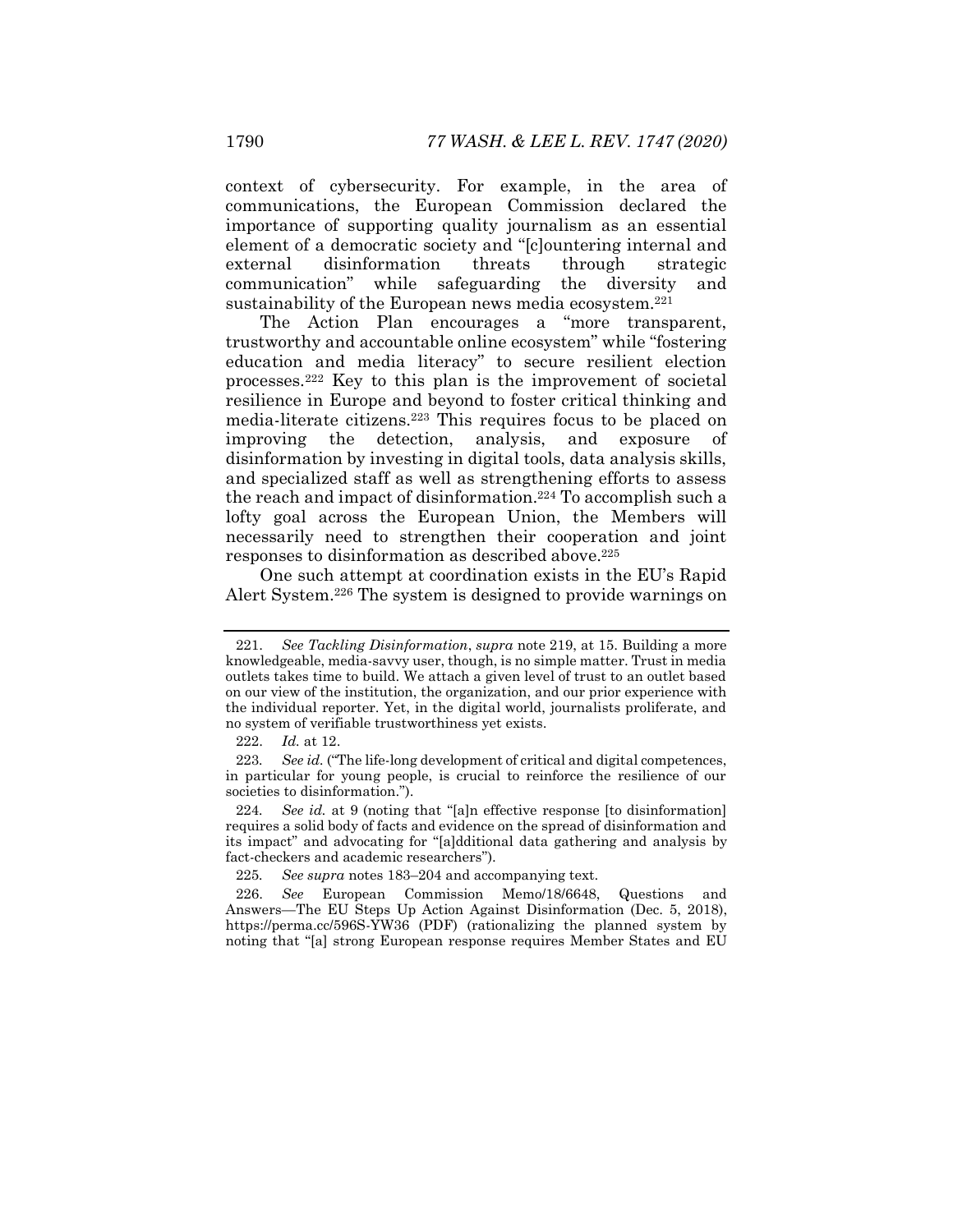disinformation campaigns in real-time and national contact points for disinformation in the Member States.<sup>227</sup> It is designed to share real-time warnings, react and ensure coordination between EU capitals and Brussels, and has been active since March 2019.<sup>228</sup> A joint EU sanctions regime goes along with the early-warning system to better deter adversarial nations such as Russia from interfering with European Parliament elections,<sup>229</sup> though the effectiveness of this approach has been called into question.<sup>230</sup> In short, criticism has arisen that "[i]t's not rapid. There are no alerts. And there's no system."231 Core issues—such as the level at which an alarm should be sounded and how to incentivize robust, real-time information sharing—remain to be resolved.<sup>232</sup>

231. *Id*.

<span id="page-45-0"></span>institutions to work together much more closely, and to help each other understand and confront the threat").

<sup>227.</sup> *See id.* (outlining the system's goals and defining disinformation as "verifiably false or misleading information that is created, presented and disseminated for economic gain or to intentionally deceive the public—distorts public debate, undermines citizens' trust in institutions and media, and even destabilises democratic processes such as elections").

<sup>228.</sup> *See Report on the Implementation of the Action Plan Against Disinformation*, at 2–3, JOIN (2019) 12 final (June 14, 2019), https://perma.cc/7UYU-PRS8 (PDF).

<sup>229.</sup> *See id.* at 8 (describing the recent adoption of legal measures providing for sanctions to deter and respond to cyber-attacks).

<sup>230.</sup> *See* Matt Apuzzo, *Europe Built a System to Fight Russian Meddling. It's Struggling.*, N.Y. TIMES (July 6, 2019), https://perma.cc/G5UR-TDVA (highlighting disagreement over the success of the Rapid Alert System and noting critiques that the system is hampered by internal politics and incomplete, disorganized data collection).

<sup>232.</sup> *See id.* (noting that disagreement over when to sound an alarm has led to no alerts being issued and that only one-third of European nations contributed information to the system before the 2019 European Parliament elections). Further, and ahead of the European Parliament elections, in April 2019 ENISA hosted a "war game" that was focused on identifying governance gaps and deepening ties to aid in regional election security efforts. Such efforts can help train election officials across the EU, though much more remains to be done help get local staffers up to speed, which is a similar issue facing many campaigns and election boards in the United States. That is why the Harvard Kennedy School's Belfer Center on Science and International Affairs, for example, has focused on training these officials on the basics of cyber hygiene and election security best practices. For further discussion of the Belfer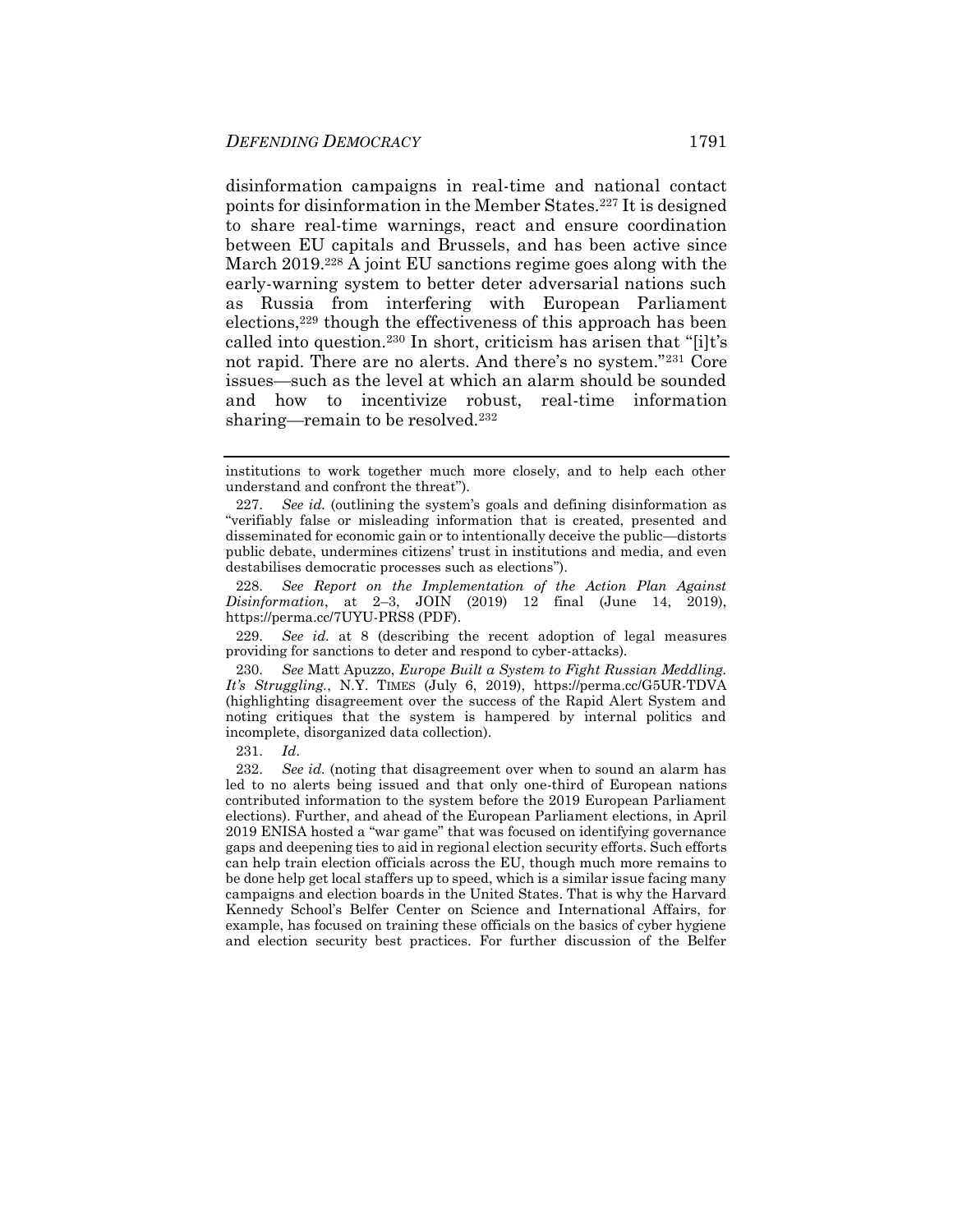At its most basic, the Report fails to "cover the issue of domestic or non-state actors in any substantive way or provide any real solutions."<sup>233</sup> Yet it is overly simplistic to believe all misinformation is produced from foreign actors, as was discussed in Part II. The Report's failure to appreciate the nature and varied sources of potential actors is a significant limitation.<sup>234</sup> Moreover, there has been little to suggest that the reporting to date has been as robust or useful as originally hoped.<sup>235</sup> Nonetheless, the report and various initiatives are noteworthy first steps to improve the EU's election cybersecurity, steps that other nations are watching closely.

#### *B. Illustrative Examples: Australia, Oceania, and Asia*

This section builds from the comparative transatlantic case study outlined above with illustrative examples from how other advanced and emerging democracies are both protecting their election infrastructure and working to fend off digital repression. We begin by examining Australia, before moving on to several examples from Oceania and Asia before summarizing our key findings and moving on to policy implications.

Center's work in this area, see BELFER CTR. FOR SCI. & INT'L AFFS., HARVARD KENNEDY SCH., THE STATE AND LOCAL ELECTION CYBERSECURITY PLAYBOOK (2018), https://perma.cc/7SK2-SYLP (PDF).

<sup>233.</sup> Jakub Kalenský, *Evaluation of the EU Elections: Many Gaps Still Remain*, DISINFO PORTAL (June 24, 2019), https://perma.cc/3TGJ-2LFC (last updated Sept. 3, 2019).

<sup>234.</sup> *See id.* ("If we do not know how many channels hostile actors control, how many messages they spread, and how many people they manage to persuade, how can we talk about proportional defense?").

<sup>235</sup>*. See id.* (stating that in private conversations EU Member State representatives report that "many countries apparently still lack their own monitoring systems for the disinformation ecosystem, and . . . the RAS is barely used"); James Pamment, *The EU's Role in Fighting Disinformation: Taking Back the Initiative*, CARNEGIE ENDOWMENT FOR INT'L PEACE (July 15, 2020), https://perma.cc/EFF6-UXM8 (arguing that the EU's current disinformation policy is "characterized by . . . a weak evidence base" and that "a lack of trust between member states has led to low levels of information sharing and engagement").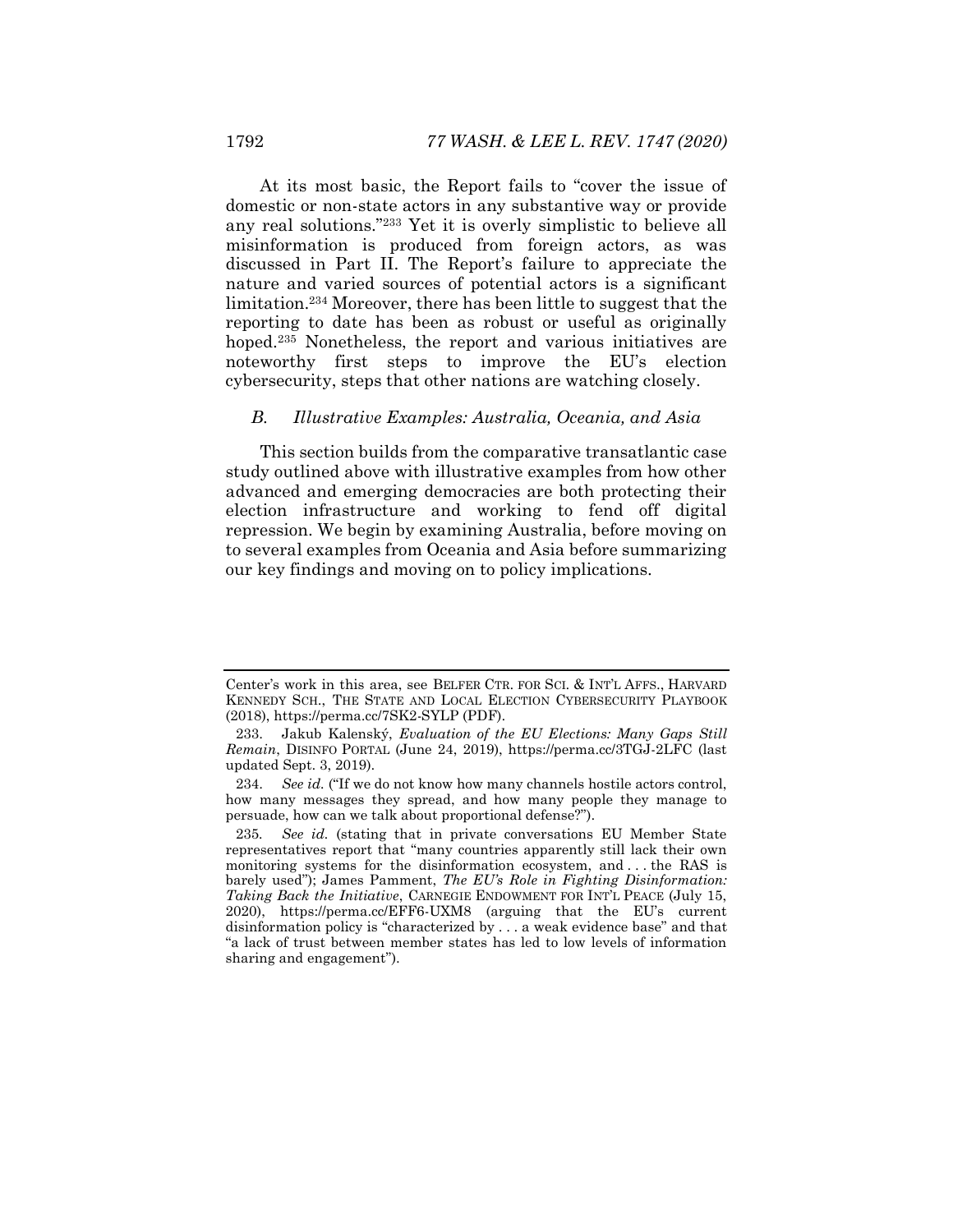#### <span id="page-47-0"></span>*1. Australia*

<span id="page-47-1"></span>Australia, like EU Member States, the U.S., and other democracies throughout Oceania, is no stranger to disinformation campaigns and other attempts to subvert its democratic institutions.<sup>236</sup> The threats to Australian democracy do differ in several notable ways, though, from the nation's other Western peers.<sup>237</sup> For example, voting is mandatory in Australia,<sup>238</sup> and the major parties in Australia must agree on boundary lines.<sup>239</sup> This thereby reduces some of the common issues that can arise in the context of broader U.S. democracy preservation conversations.<sup>240</sup> The process of voting is also distinct from its American and even some European counterparts.<sup>241</sup> For example, all Australians vote on paper, their votes are tallied by hand, and a robust Electoral Commission oversees the process to check for irregularities.<sup>242</sup>

239. *See id.* (stating that the major parties agree on electoral boundaries to prevent gerrymandering); Rodney Smith, *Chapter 8: Drawing Electoral Boundaries*, ST. LIBR. N.S.W., https://perma.cc/S65W-WLCR (last updated Apr. 2019) (explaining how Australia draws its electoral boundaries).

240. *See* Shackelford & Sussex, *supra* note [237](#page-47-0) (arguing that Australia's mandatory voting law means that "there aren't thorny political battles over who is allowed to vote," and that party agreement on electoral boundaries prevents gerrymandering); Smith, *supra* note [239](#page-47-1) (observing that the involvement of state legislatures in drawing electoral boundaries in the U.S. "means that American redistribution processes are much more involved with party politics than they are in Australia").

241. *See* Shackelford & Sussex, *supra* note [237.](#page-47-0)

242. *See id.*; *Counting the Votes*, AUSTRALIAN ELECTORAL COMM'N, https://perma.cc/8HBG-AMNB (last updated Dec. 3, 2019) (outlining the Australian ballot tabulation process).

<sup>236.</sup> *See* Stephanie Borys, *China's 'Brazen' and 'Aggressive' Political Interference Outlined in Top-Secret Report*, ABC NEWS (May 29, 2018), https://perma.cc/7URJ-E6MU (last updated May 29, 2018) (describing the release of an intelligence report from the Australian government concluding that the Chinese government had attempted to infiltrate all levels of the Australian government for years).

<sup>237.</sup> *See* Scott J. Shackelford & Matthew Sussex, *How Australia Can Help the US Make Democracy Harder to Hack,* CONVERSATION (Sept. 27, 2018, 6:35 AM), https://perma.cc/E289-3B5X (observing that threats to Australia's voting system may largely relate to the government's centralization of the system, while threats to voting in the U.S. are tied to the privatization and decentralization of voting)*.*

<sup>238.</sup> *See id.* (discussing Australia's voting system)*.*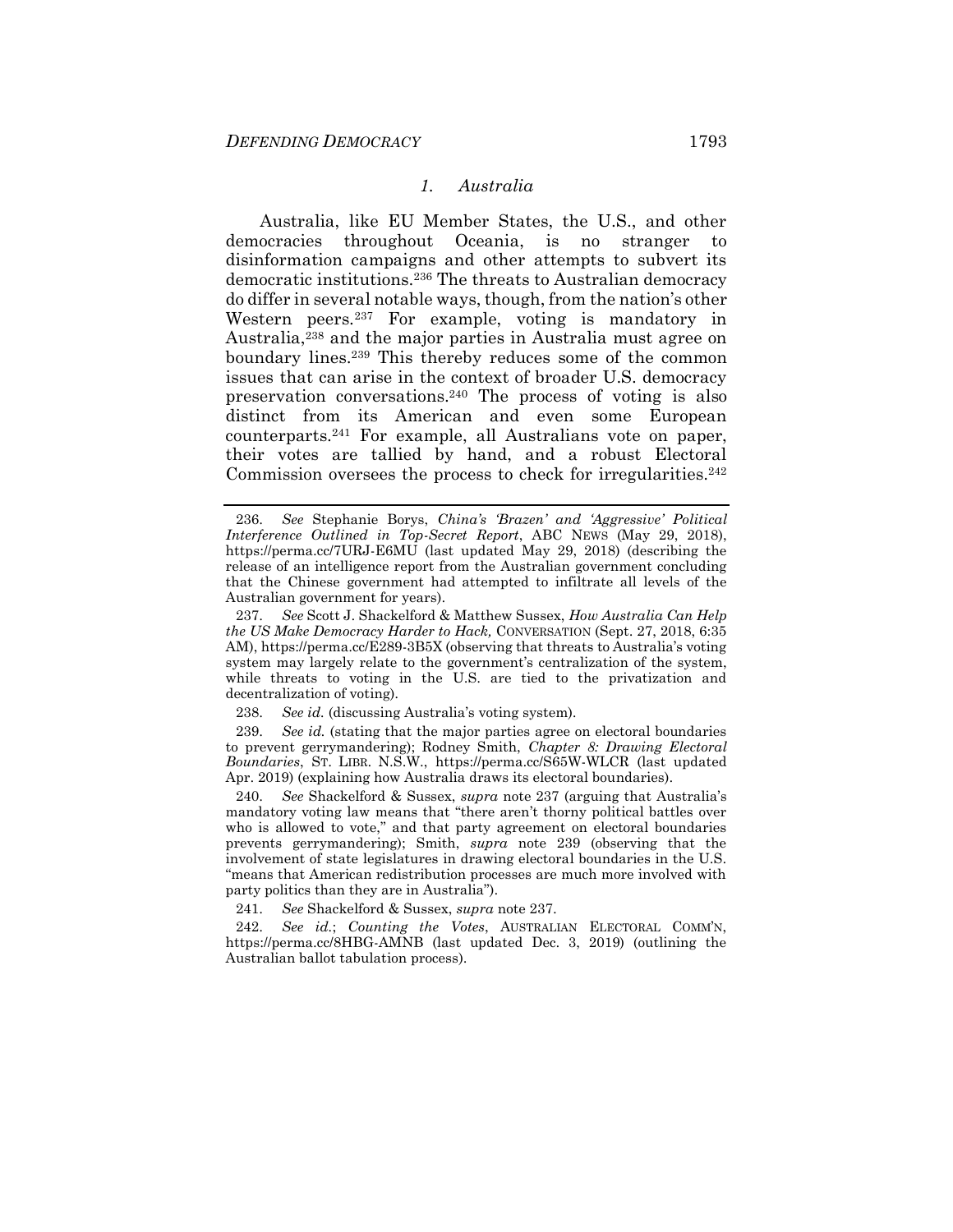Australia has also taken the affirmative step of designating its political parties as critical infrastructure, similar to the U.K.'s  $a$ pproach,<sup>243</sup> along with investing in efforts to guard Australians against information warfare using micro-targeting.<sup>244</sup> The U.S., on the other hand, continues to rely on outdated technologies and systems despite years of warnings, as was discussed in Part III. Yet even these safeguards cannot inoculate Australia, the U.S., or any nation against the full range of attacks designed to influence public opinion, interfere with politicians, and the media.<sup>245</sup> For example, in February 2019, despite these efforts, the Australian Parliament was breached by a state-sponsored cyber-attack allegedly from China.<sup>246</sup>

Australia has no rapid-alert system or code of conduct of the kind being tried in the EU to better manage the spread of disinformation.<sup>247</sup> It did, however, sign both the Paris and Christchurch Calls, which are discussed further below, further

<sup>243.</sup> *See* Press Release, Scott Morrison, Prime Minister of Austl., Statement to the House of Representatives on Cyber Security (Feb. 18, 2019), https://perma.cc/5LE8-CPAB (declaring that "Australia's democratic process is . . . our most critical piece of national infrastructure" and announcing that the Australian Cyber Security Centre was ready to provide immediate support to any political party).

<sup>244.</sup> *See* Shackelford & Sussex, *supra* note [237](#page-47-0) ("Australia has decided to invest early to guard against future information warfare, such as micro-targeting audiences with tailor-made messaging and machine learning-enhanced deepfake videos.").

<sup>245.</sup> *See, e.g.*, Aaron Patrick, *Sam Dastyari is a Chinese 'Agent of Influence': Ex-Intelligence Chief*, FIN. REV. (Dec. 3, 2017, 11:00 PM), https://perma.cc/ETE6-5WCV (last updated Dec. 4, 2017) ("A top former intelligence official believes there is evidence that Labor senator Sam Dastyari was deliberately targeted by the China government to advance its interests in Australia.").

<sup>246.</sup> *See China Rejects Australian Parliament Cyber Attack Claims as 'Baseless' and 'Irresponsible*,*'* ASSOCIATED PRESS (Feb. 18, 2019, 3:39 PM), https://perma.cc/ML5T-PC95 (reporting that Australian cyber experts were investigating a sophisticated cyber-attack on the "Liberal, Labor and National party platforms ... [that occurred] during a breach of the Australian Parliament House network").

<sup>247.</sup> *See* Daniel Funke & Daniela Flamini, *A Guide to Anti-Misinformation Actions Around the World*, POYNTER INST., https://perma.cc/2MPG-DWP9 (last updated Aug. 13, 2020) (describing the Australian government's work to stop misinformation, including the establishment of a government task force and implementation of a media literacy campaign).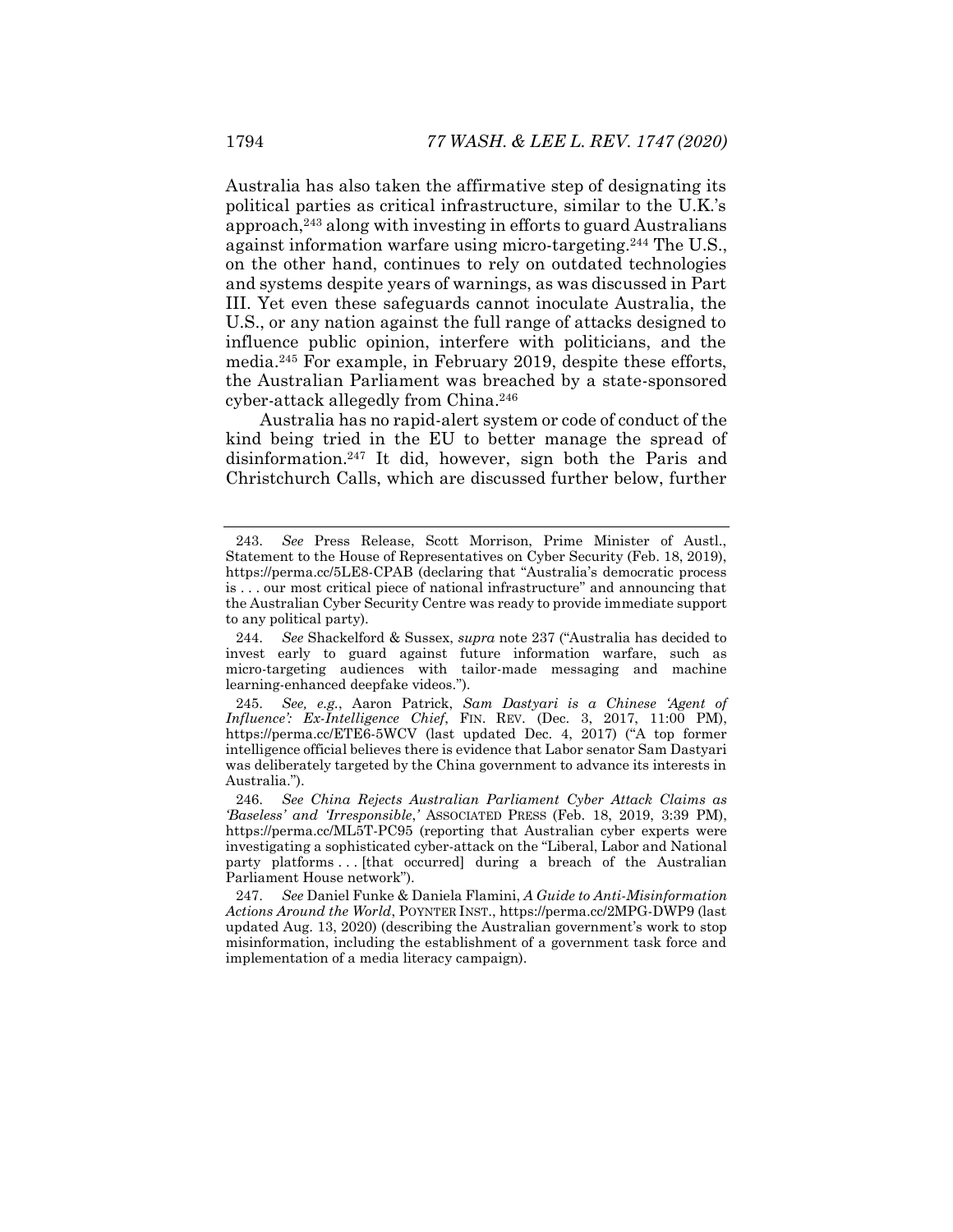isolating the United States as the only member of the Five Eyes intelligence sharing partners to stay out of these agreements.<sup>248</sup>

#### <span id="page-49-0"></span>*2. Oceania*

Examining the regional context surrounding Australia is a useful exercise to better understand the unique approaches being taken by developing nations in response to the cyber threats they face.<sup>249</sup> Given the lack of attention in the area relative to other more often studied cyber powers, such a study is vital to help build resilience, and trust, in democratic systems of strategic significance in the South Pacific.<sup>250</sup>

As for election infrastructure, Pacific island nations' election infrastructure and security efforts across Oceania range from quite sophisticated to relatively immature. New Zealand, for example, has a fairly robust, formal election infrastructure,<sup>251</sup> while in others—such as the Federated State

249. *See, e.g.*, David Shullman, *Protect the Party: China's Growing Influence in the Developing World*, BROOKINGS INST. (Jan. 22, 2019), https://perma.cc/W7KN-QDYU (noting that China continues to grow its influence among Indo-Pacific countries, partly by manipulating the information space in the region).

250. This case study stems from the work of talented graduate students who worked together under the supervision of Professor Shackelford on a capstone team investigating election security in Spring 2019. These students include: Coryn Blacketer, Will Bobe, Bill Boger, Colin Darnell, Caellaigh Klemz, Janaki Reddy Gaddam, Kayla Hill, Tony Kelly, Jonathan Schubauer, and Aaron West. Jonathan Schubauer took the lead in summarizing their work for this Article.

251. *See* ONLINE VOTING WORKING PARTY, ONLINE VOTING IN NEW ZEALAND: FEASIBILITY AND OPTIONS FOR LOCAL ELECTIONS 12-16 (2014), https://perma.cc/925F-Z5F7 (PDF) (providing an overview of New Zealand's

<sup>248.</sup> *See World Leaders and Tech Giants Sign Ardern's 'Christchurch Call' to Curb Online Extremism*, SBS NEWS (May 16, 2019), https://perma.cc/G433- QEUS (describing the Christchurch Call's goal of engaging major tech companies in the effort to "stamp[] out violent extremist content on the internet" and highlighting that the U.S. was not among the eighteen government signatories); *The Supporters*, PARIS CALL, https://perma.cc/R6NJ-HYCU (listing signatories to the Paris Call for Trust and Security in Cyberspace); *Our Values: Collaboration*, OFF. OF THE DIR. OF NAT'L INTEL., https://perma.cc/JF8T-ET53 (explaining that the "Five Eyes" group is a "long-lasting intelligence collaboration" between the U.S., United Kingdom, Canada, Australia, and New Zealand that developed after World War II).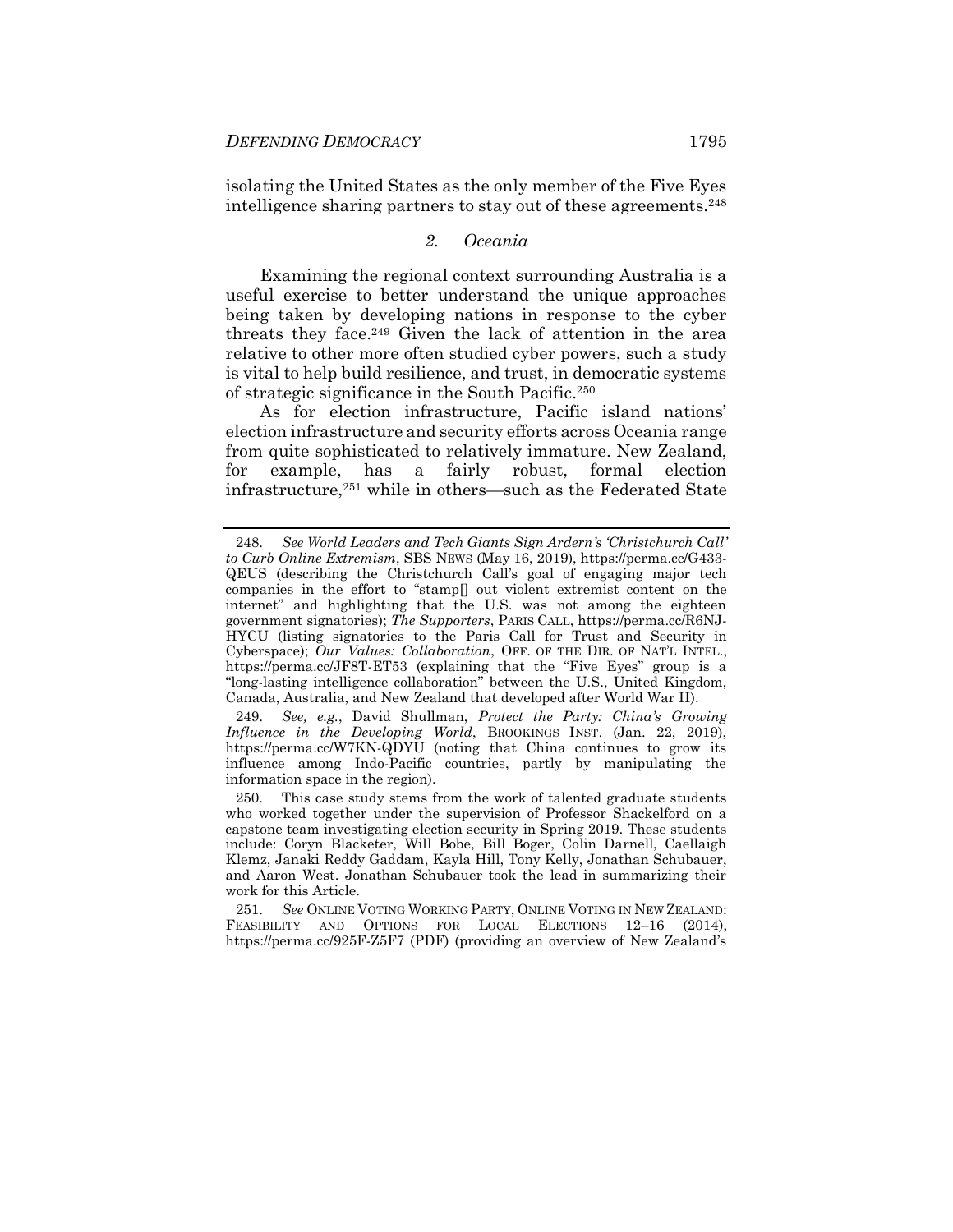<span id="page-50-0"></span>of Micronesia, Kiribati, Tuvalu, and Vanuatu—there is little election infrastructure to monitor.<sup>252</sup> Yet many of the nations comprising Oceania do rely on paper ballot voting systems similar to the EU, are geographically isolated, and with the exception of New Zealand, have relatively small populations with historical connections to well-established democracies—namely the British Commonwealth, and the United States.<sup>253</sup>

The Russian hacking efforts during the 2016 U.S. presidential campaign were direct and intensive.<sup>254</sup> In contrast, Chinese efforts in Australia and throughout Oceania have been more indirect. <sup>255</sup> Although China denies this, it is asserting itself militarily and economically throughout Oceania in an attempt to challenge the global reach and power of the United States, particularly in the Pacific.<sup>256</sup> In fact, there is little evidence of extensive hacking, instead China has sought to influence policy through economic assistance and political contributions to candidates and parties, $257$  a strategy which these nations have yet to effectively defend against in an

253. *See* Stewart Firth, *Instability in the Pacific: A Status Report*, LOWY INST. (June 4, 2018), https://perma.cc/E2TH-MH5S (outlining trends in demographics, urbanization, and democracy in the Pacific Islands).

254. *See supra* note[s 107](#page-24-0)–[108](#page-24-1) and accompanying text.

255. *See, e.g.*, Shullman, *supra* note [249](#page-49-0) (discussing China's efforts to increase its global influence by funding infrastructure projects and "manipulating the information space to [its] advantage" in low-income countries).

256*. See* NADÈGE ROLLAND, CHINA'S EURASIAN CENTURY? 93–120 (2017) (theorizing that China is using its Belt and Road Initiative to "increase its own regional influence" and thereby prevent the United States from increasing American influence in the region).

257. *See* Shullman, *supra* note [249](#page-49-0) (arguing that China's approach to developing nations is largely driven by a need to protect the integrity and reputation of the Chinese Communist Party).

voting systems and infrastructure); *see also* Dylan Matthews, *3 Reasons Why New Zealand Has the Best-Designed Government in the World*, VOX, https://perma.cc/6J5W-GC5E (last updated Jan. 16, 2015) (explaining New Zealand's mixed-member proportional representation electoral system and unicameral legislative structure).

<sup>252.</sup> *See* IND. UNIV. & AUSTL. NAT'L UNIV., MAKING DEMOCRACY HARDER TO HACK 76 (2019), https://perma.cc/E3WH-MMYM (PDF) (summarizing findings from case studies of election security efforts and election infrastructure in Pacific Island nations).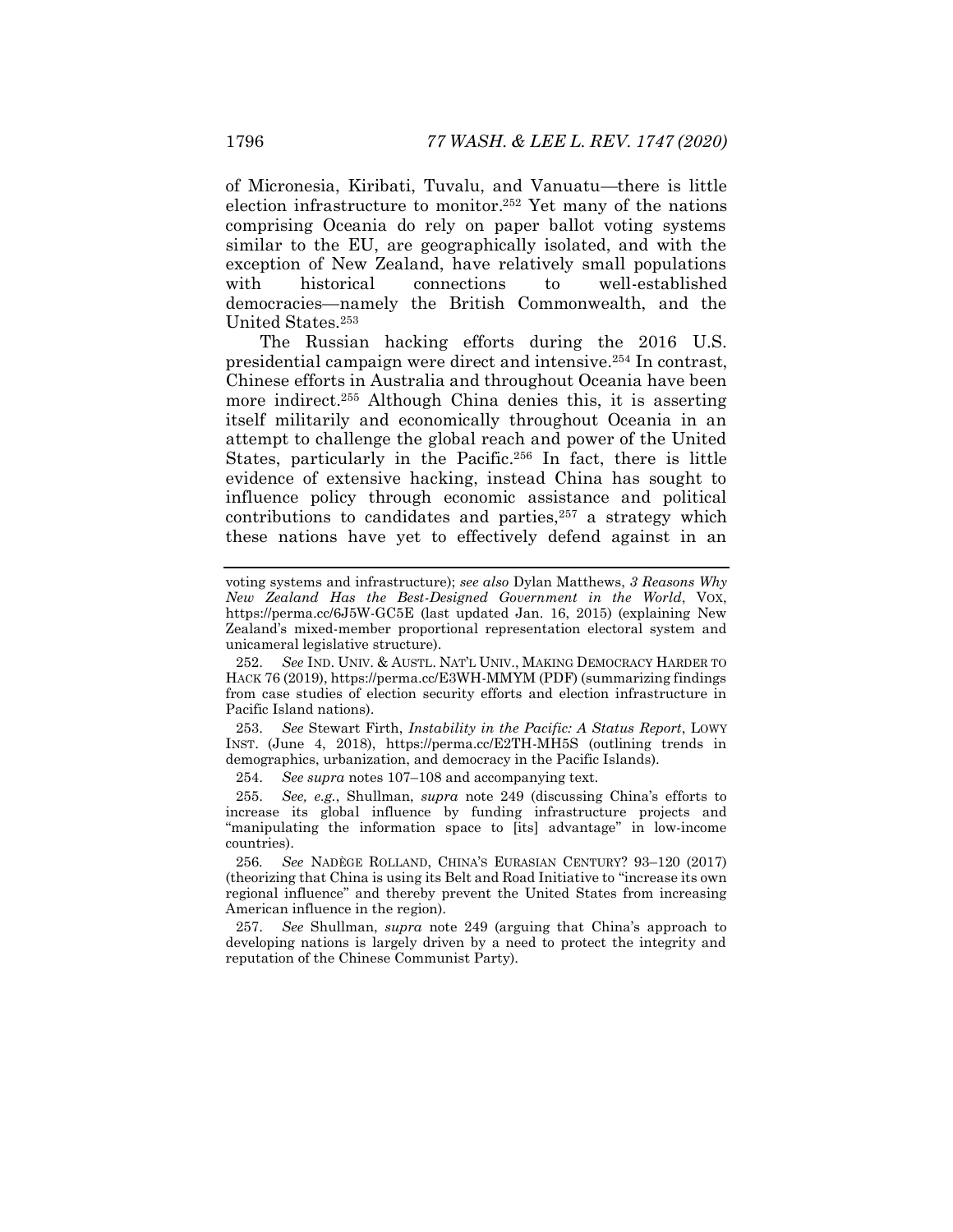integrated manner similar to the EU Code for Disinformation discussed above.<sup>258</sup>

Despite the lack of a regional strategy, there are already several efforts underway in the South Pacific to buttress cyber-threat information sharing. For example, as part of Australia's "International Cyber Engagement Strategy," the Pacific Cyber Security Operational Network (PaCSON) was established in April 2018.<sup>259</sup> PaCSON is intended to foster cooperation among South Pacific island nations by providing a mechanism to share cybersecurity threat information and defensive tools, techniques and ideas.<sup>260</sup> At its core, PaCSON consists of a network of government-appointed cybersecurity incident response experts from Australia, the Cook Islands, Fiji, Kiribati, the Marshall Islands, New Zealand, Niue, Palau, Papua New Guinea, Samoa, the Solomon Islands, Tokelau, Tonga, Tuvalu, and Vanuatu.<sup>261</sup> However, there is no existing or planned formal or informal regional structure in the South Pacific dealing with the security of election infrastructure.<sup>262</sup>

#### *3. Asia*

As with Oceania, democracies across Asia are also dealing with election insecurity and disinformation.<sup>263</sup> While this Article does not seek to fully address the myriad of threats to election infrastructure across Asia, it is worth briefly noting three trends in managing the twin threats of election integrity

<sup>258.</sup> *See supra* note[s 207](#page-41-0)–[208](#page-41-3) and accompanying text.

<sup>259.</sup> *Pacific Cyber Security Operational Network (PaCSON)*, AUSTL. GOV'T DEP'T OF FOREIGN AFFS. & TRADE, https://perma.cc/RNC2-PNDS.

<sup>260.</sup> *See id.* ("PaCSON enables cooperation and collaboration by empowering members to share cyber security threat information, tools, techniques and ideas between nations.").

<sup>261.</sup> *See id.* (listing its members).

<sup>262.</sup> *See* IND. UNIV. & AUSTL. NAT'L UNIV., *supra* note [252,](#page-50-0) at 101 (explaining existing regional efforts dealing with cyber security and recommending the adoption of a "cohesive Pacific regional cybersecurity group").

<sup>263.</sup> *See, e.g.*, Allie Funk, *Asia's Elections Are Plagued by Online Disinformation*, FREEDOM HOUSE (May 2, 2019), https://perma.cc/GYD3-GHGZ ("Parties and candidates across the region have turned to content manipulation as a preferred campaign tactic.").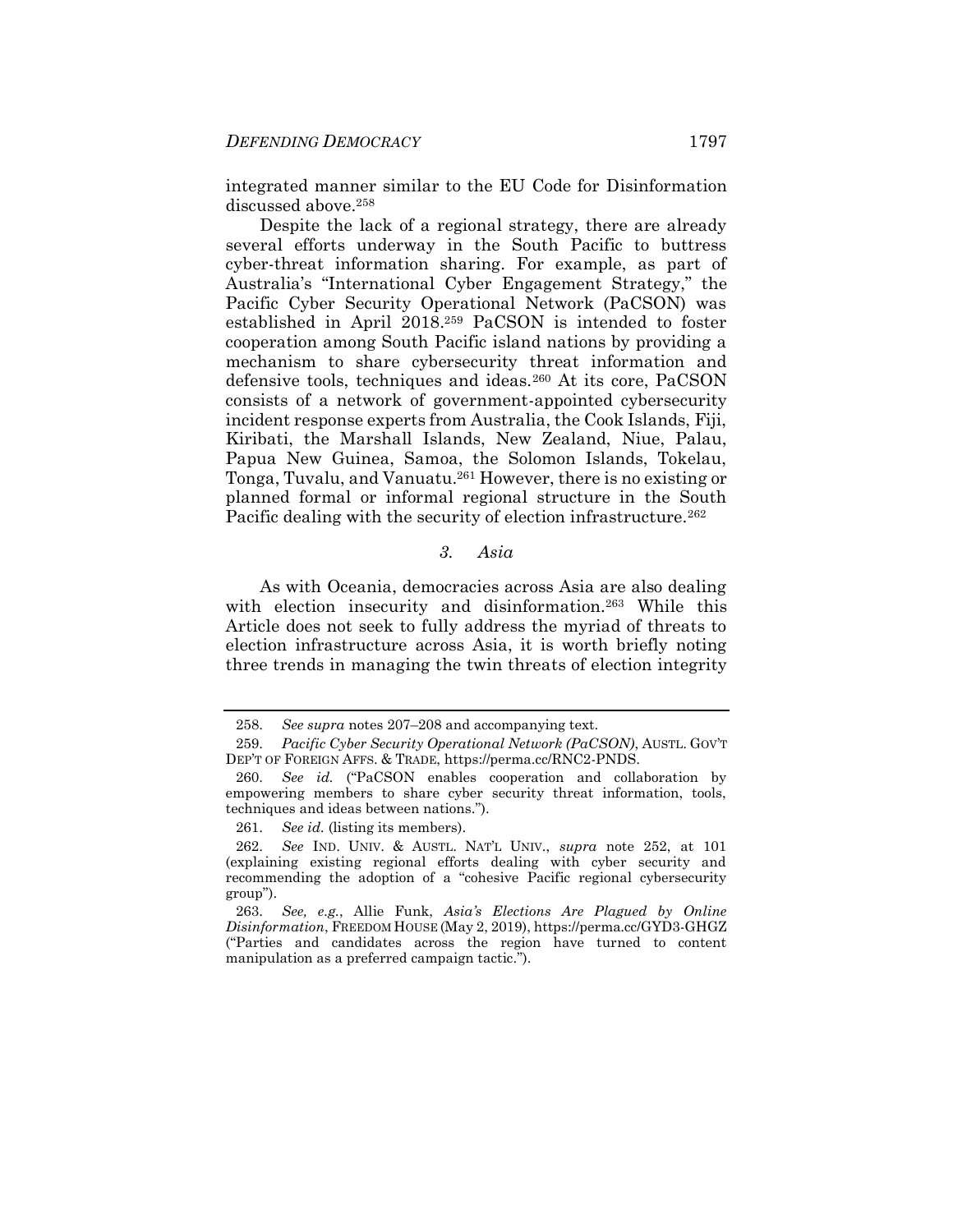and disinformation. First, unlike efforts in the U.S., EU, or Australia, Asian democracies have been willing to criminalize the spreading of misinformation. Malaysia, for example, has criminalized the sharing of misinformation.<sup>264</sup> Myanmar and Thailand have leaned on law enforcement actions to reign in misinformation, which have been abused in some cases to silence critics of public corruption.<sup>265</sup>

Second, there has been focused attention on this issue from the highest levels of national leadership. In Indonesia, for example, President Joko Widodo spearheaded the creation of the new National Cyber and Encryption Agency to combat disinformation in their elections.<sup>266</sup> One example was in June 2019, when a member of the Muslim Cyber Army was arrested in Java for posting misinformation to the effect that the Indonesian government was being controlled by China.<sup>267</sup>

Third, it is apparent that more nations are using increasingly heavy-handed tactics to clamp down on internet freedoms in the name of fighting disinformation. The problem of disinformation in India, for example, is so severe that it has been likened to a public health crisis.<sup>268</sup> One Microsoft study, for

266. *See* Funke & Flamini, *supra* not[e 28](#page-8-1) (reporting that "the agency was hiring hundreds of people to 'provide protection' to institutions online," although the specific parameters of its authority were "still unclear").

<span id="page-52-0"></span><sup>264.</sup> *See* Funke & Flamini, *supra* note [28](#page-8-1) ("The law makes publishing or sharing fake news punishable by up to six years in jail and a fine of 500,000 ringgit (\$128,000). It also makes online service providers more responsible for third-party content [and] affects foreign news outlets reporting on Malaysia . . . .").

<sup>265.</sup> *See id.* (reporting that in 2018 Myanmar authorities jailed three journalists for publishing a story about the regional government and that since 2018 Thai officials have increasingly targeted people who allegedly spread false information on social media); *Tactics to Fight Disinformation in Thailand, Indonesia, Japan, the Philippines and India*, GLOB. GROUND MEDIA (Apr. 23, 2019), https://perma.cc/BG89-JPZ8 (noting fears that Thailand's military junta would use combating misinformation on social media as a screen for increased censorship of political dissent).

<sup>267.</sup> *See id.* (noting that man was "charged with spreading fake news and hate speech").

<sup>268.</sup> *See* Samir Patil, *India Has a Public Health Crisis. It's Called Fake News*., N.Y. TIMES (Apr. 29, 2019), https://perma.cc/CV4B-64FZ (arguing that India should implement citizen education campaigns modeled on successful public health campaigns in order to combat widespread disinformation).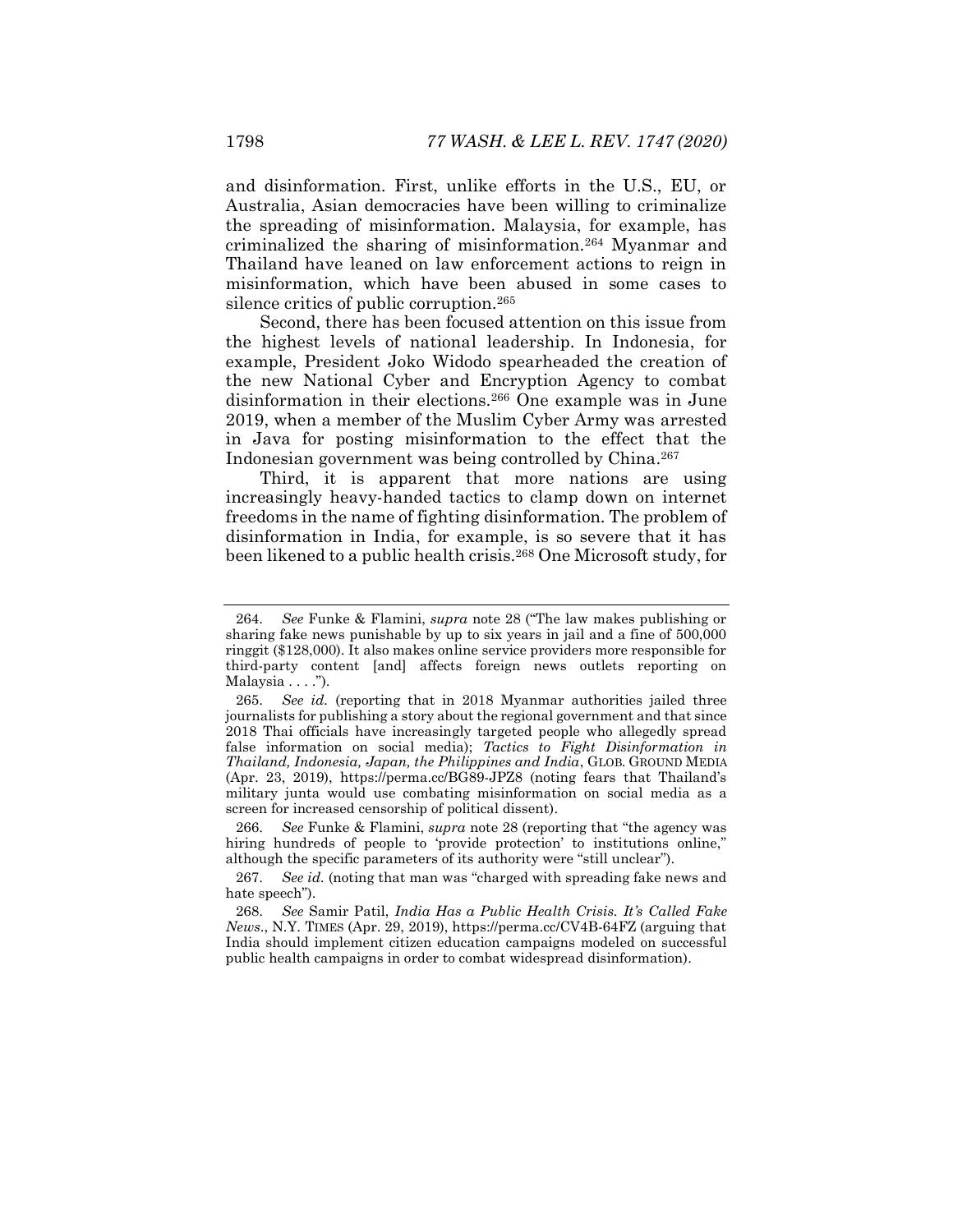example, found that 64 percent of Indians encountered disinformation online in 2019, which was the highest proportion among twenty-two surveyed countries.<sup>269</sup> Not only have these incidents affected elections such as by spreading false information about candidates on WhatsApp,<sup>270</sup> but they have led to real-world harms including at least thirty-three deaths and sixty-nine instances of mob violence.<sup>271</sup> In response, the Indian government has shut down the internet more than one hundred times over the past year, $272$  and has proposed laws that would give it largely unchecked surveillance powers, mirroring Chinese-style internet censorship.<sup>273</sup>

#### *C. Summary*

As is apparent from these case studies and illustrative examples, there is divergent state practice with regards to both the protection of election infrastructure and the use of digital repression. The area of greatest convergence seems to be the recognition that paper ballots, or at the least EVMs using paper trails, are vital to building confidence in the outcome of an election.<sup>274</sup> Fewer jurisdictions that we could identify have

272. *See* Funke & Flamini, *supra* not[e 28.](#page-8-1)

273. *See* Vindu Goel, *India Proposes Chinese-Style Internet Censorship*, N.Y. TIMES (Feb. 14, 2019), https://perma.cc/L48R-MPA8 (explaining that the proposed rules would allow officials to demand that social media sites remove particular categories of content, build automated screening tools to block "unlawful information," and provide authorities with greater access to individual user accounts on messaging platforms).

274. *See, e.g.*, Schwartz, *supra* not[e 150](#page-31-1) ("The key insight behind auditing as a cyber defense is that if you have a paper record that the voter got to inspect, then that can't later be changed by a cyber-attack.").

<sup>269.</sup> *Microsoft Releases Digital Civility Index on Safer Internet Day*, MICROSOFT (Feb. 5, 2019), https://perma.cc/QRD8-UJTS.

<sup>270.</sup> *See* Patil, *supra* note [268](#page-52-0) (reporting that police linked a fake video that was shared on WhatsApp to the deaths of 62 people in sectarian violence and the displacement of 50,000 more six months before India's general elections in 2014).

<sup>271.</sup> *See Child-Lifting Rumours Caused 69 Mob Attacks, 33 Deaths in Last 18 Months*, BUS. STANDARD, https://perma.cc/89LK-TZ7P (last updated July 9, 2018) (reporting that between January 2017 and July 2018 rumors of "child-lifting" spread on Indian social media led to dozens of mob attacks on suspected abductors and thirty-three deaths).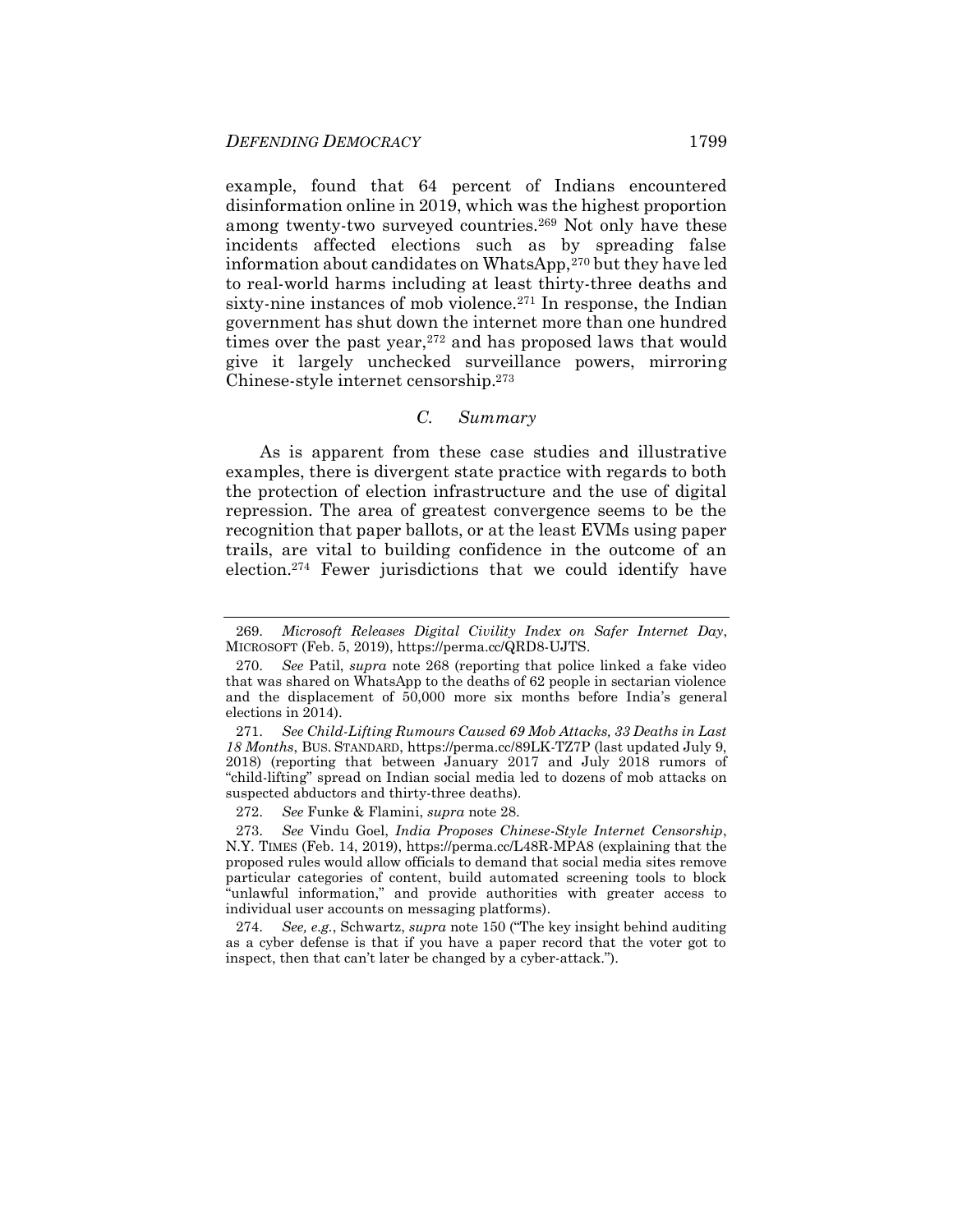taken the next step of requiring risk-limiting audits or have reclassified their election infrastructure or political parties as "critical."<sup>275</sup> These findings are summarized in Table 2 and are unpacked further in Part V.

|                                    | United<br><b>States</b>                                                                     | European<br>Union                                                                                                  | Australia                                    | Asian<br>Demo-<br>cracies                           | Oceania                                                                                                                                                                                  |
|------------------------------------|---------------------------------------------------------------------------------------------|--------------------------------------------------------------------------------------------------------------------|----------------------------------------------|-----------------------------------------------------|------------------------------------------------------------------------------------------------------------------------------------------------------------------------------------------|
| Paper<br><b>Ballots</b>            | Fourteen<br>U.S. states<br>use voting<br>machines<br>without a<br>paper trail<br>as of 2019 | Major EU<br>Member<br><b>States</b><br>including<br>Germany<br>and the<br>Nether-<br>lands use<br>paper<br>ballots | Paper<br>ballots in<br>national<br>elections | India<br>(EVMs<br>with<br>paper<br>trail),<br>Japan | <b>New</b><br>Zealand,<br>Micro-<br>nesia.<br>Fiji,<br>Kiribati,<br>Palau,<br>Marshall<br>Islands,<br>Papa<br><b>New</b><br>Guinea,<br>Samoa,<br>Solomon<br>Islands,<br>Tonga,<br>Tuvalu |
| Risk-<br>Limiting<br><b>Audits</b> | Four U.S.<br>states<br>(Colorado,<br>Rhode<br>Island,<br>Nevada,<br>and                     | Suggested,<br>but not<br>required<br>under<br>$2018\,EU$<br>Compend-<br>ium                                        | No                                           | Unclear                                             | No                                                                                                                                                                                       |

**Table 2: Summary of Surveyed Nation-State Efforts to Protect Election Integrity**

275. *See infra* Table 2.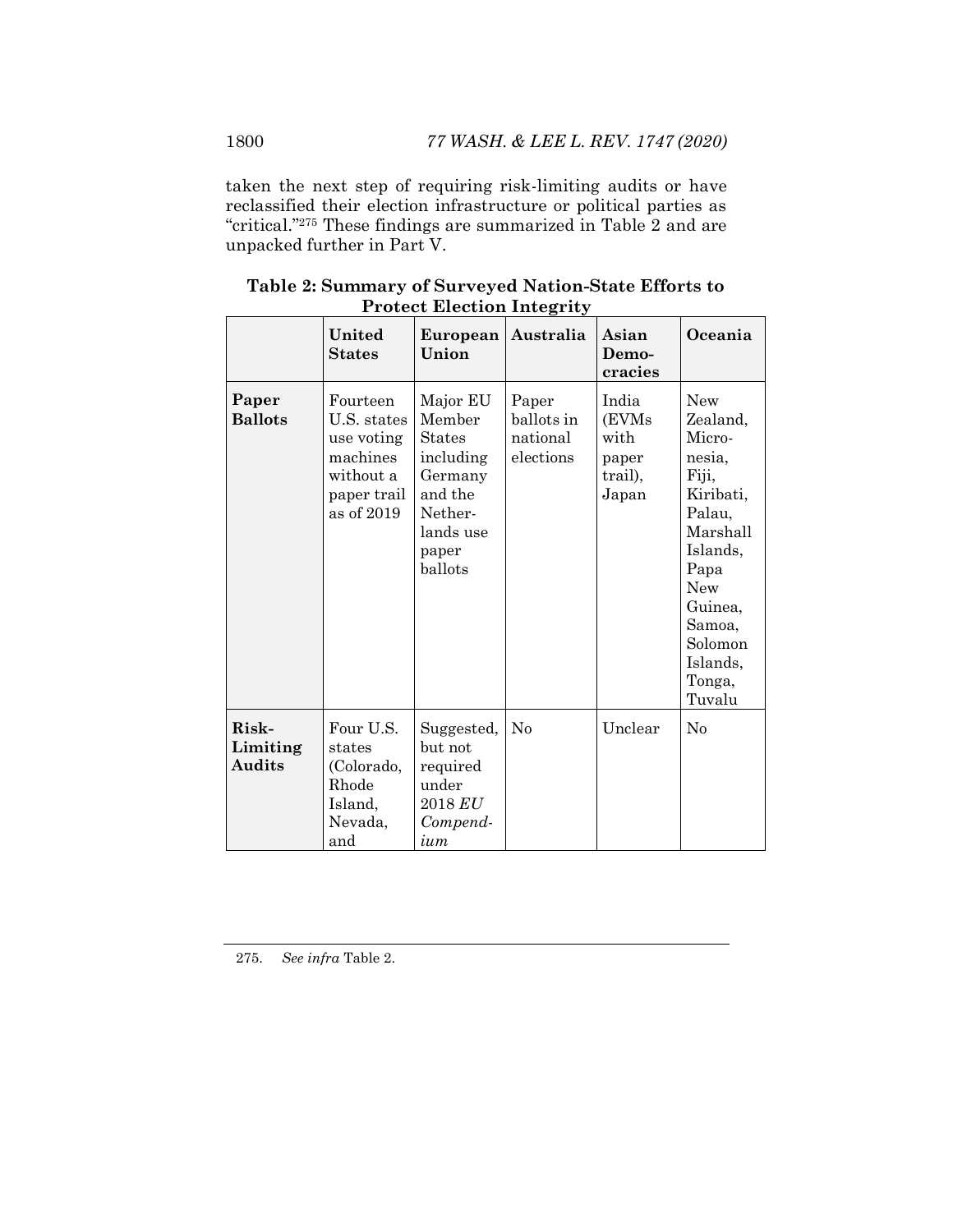#### *DEFENDING DEMOCRACY* 1801

#### Virginia) 276 **International Cooperation** Intelligence sharing through Five Eyes Required under NIS Directive for EU Member States Intelligence sharing through Five Eyes ASEAN PaCSON **Digital Repression** No integrated strategy EU Code of Practice on Disinformation; EU Rapid Alert System Electoral Integrity Assurance Task Force Thailand and Myanmar criminalize the sharing of misinformation No integrated strategy **Election Infrastructure Classified as "Critical"** Yes Estonia No Unclear No **Political Parties Classified as "Critical"** No United Kingdom Yes Unclear No

### *V. Implications for Policymakers*

Cyberspace has long bedeviled policymakers, practitioners, and even novelists alike. As the science fiction author William Gibson admitted when he used the word 'cyberspace' in his book *Neuromancer*: "All I knew about the word 'cyberspace' when I

<sup>276.</sup> *See Post-Election Audits*, NAT'L CONF. OF ST. LEGISLATURES, (Oct. 25, 2019), https://perma.cc/N38D-C63L (listing the only four states with a statutory requirement for risk-limiting audits).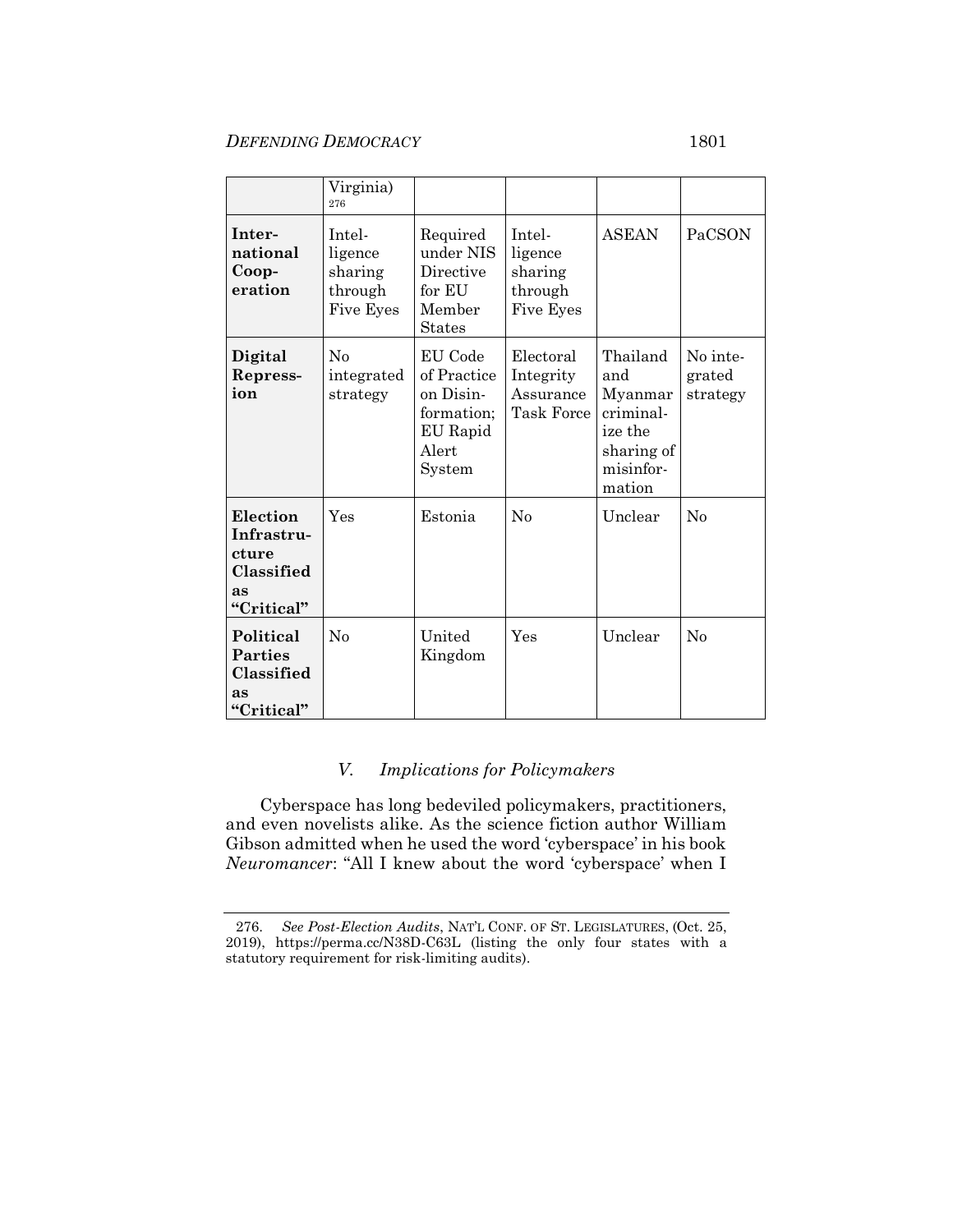coined it, was that it seemed like an effective buzzword. It seemed evocative and essentially meaningless. It was suggestive of something, but had no real semantic meaning, even for me, as I saw it emerge on the page."<sup>277</sup> As with cyberspace generally, and has been shown through this Article the number of threats facing democratic institutions—including with regards to election security and digital repression—is long. and seemingly only growing longer.<sup>278</sup> Indeed, the likes of Henry Farrell and Bruce Schneier have argued that: "the open forms of input and exchange that it [democracy] relies on can be weaponized to inject falsehood and misinformation that erode democratic debate."<sup>279</sup> Opinions vary as to whether to consider democracy itself as a cyber threat vector, and how to mitigate the risks, such as by doubling down on democratic institutions or relying on other actors—including the private sector—to better manage these issues such as the spread of disinformation through the EU-organized Code discussed in Part IV. This Part proceeds by summarizing the policy suggestions made throughout using an analytical framework pioneered by Peter Swire, among others.<sup>280</sup>

<span id="page-56-0"></span>In 1948, George Kennan, an American diplomat and a historian, defined national security as "the continued ability of the country to pursue the development of its internal life without serious interference, or threat of interference, from foreign powers."<sup>281</sup> Yet such a conception of national security is not so clear cut when the goal is protecting democracy itself, as seen in cases of Russian operatives organizing U.S. citizens to

<sup>277.</sup> JARICE HANSON, THE SOCIAL MEDIA REVOLUTION 113 (2016).

<sup>278.</sup> *See supra* Part II.

<sup>279.</sup> Henry Farrell & Bruce Schneier, *Democracy's Dilemma*, BOS. REV. (May 15, 2019), https://perma.cc/RF2K-XHLU.

<sup>280.</sup> *See* Peter Swire, *A Pedagogic Cybersecurity Framework*, 61 COMMC'NS ACM 23, 23–24 (2018) (proposing a multidisciplinary framework for teaching cybersecurity that "organizes the subjects that have not been included in traditional cybersecurity courses, but instead address cybersecurity management, policy, law, and international affairs").

<sup>281.</sup> Gayle Smith, *In Search of Sustainable Security*, CTR. FOR AM. PROGRESS (June 19, 2008, 9:00 AM), https://perma.cc/7XEY-U2KW.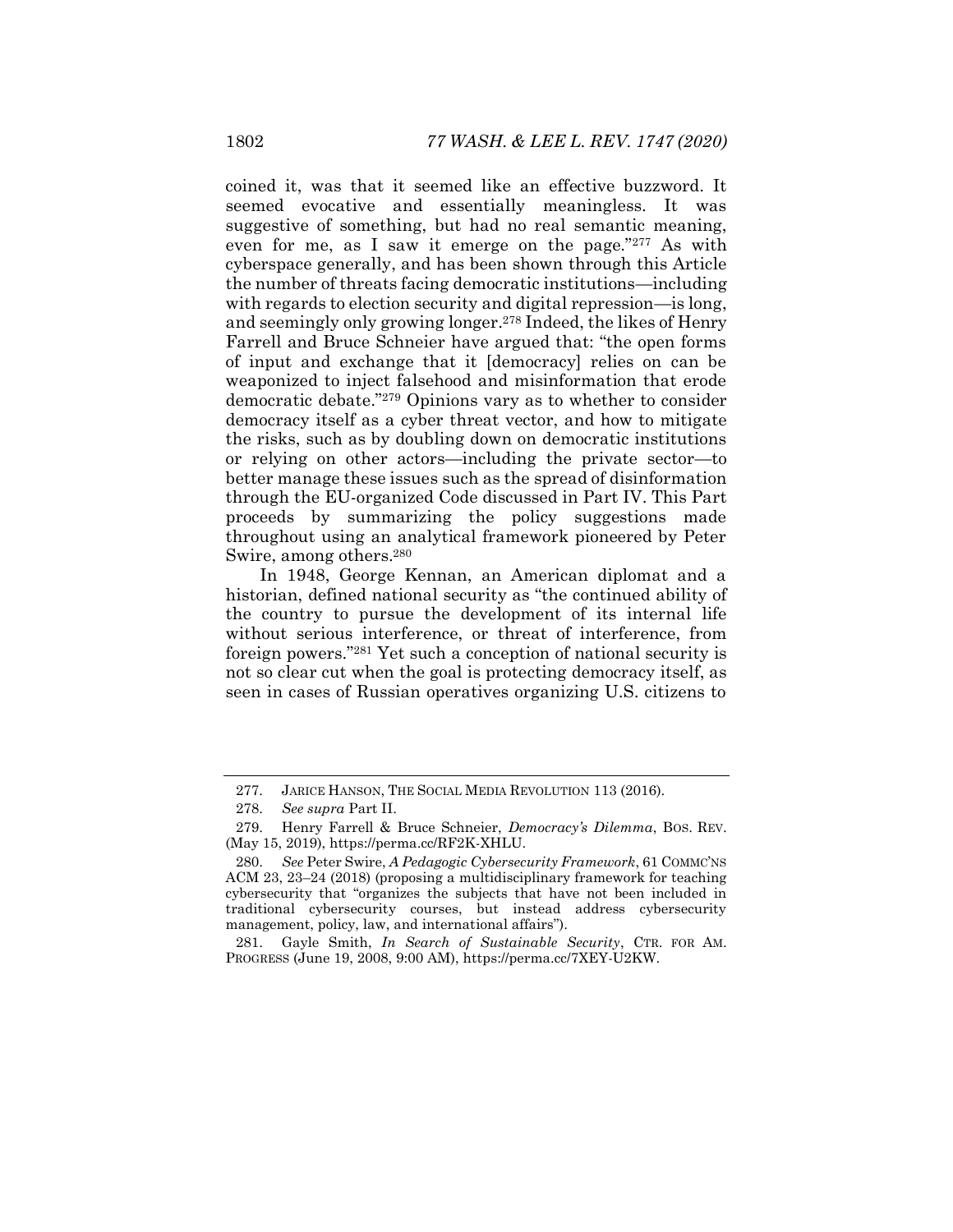engage in activism during the 2016 election cycle.<sup>282</sup> Neither is an analytical framework to ascertain all the necessary steps that must be taken to harden democratic institutions against these attacks. What follows is a suggested path forward. Before turning to the work of Swire, though, it is first necessary to provide some context.

Numerous regulatory theorists and governance scholars have considered cyberspace, including the best ways to engender change in this dynamic, interconnected environment. Yochai Benkler, for example, has offered a three-layer structure to consider interventions, including: (1) the "physical infrastructure," including the fiber-optic cables and routers making up the physical aspect of cyberspace; (2) the "logical infrastructure," comprising necessary "software such as the TCP/IP protocol;" and (3) the "content layer," which includes data and, indirectly, users.<sup>283</sup> This conceptualization, while helpful, only takes us so far in better understanding the various cyber threats facing democratic institutions and what to do about them. It largely ignores, for example, the role played by state and non-state actors in shaping the content layer.<sup>284</sup> Lawrence Lessig built from this model,<sup>285</sup> advocating for "decentralized innovation" making use of various modalities including interventions supporting layers.<sup>286</sup> However, Andrew

286. *See* LAWRENCE LESSIG, THE FUTURE OF IDEAS: THE FATE OF THE COMMONS IN A CONNECTED WORLD 85–86 (2001) (arguing that "commons" at

<sup>282.</sup> *See, e.g.*, Shaun Walker, *Russian Troll Factory Paid US Activists to Help Fund Protests During Election*, GUARDIAN (Oct. 17, 2017, 12:13 PM), https://perma.cc/C8D4-N3EJ (reporting that Russian "trolls" offered \$80,000 to U.S. activists in order to support the organization of protests and events about divisive social issues).

<sup>283.</sup> Yochai Benkler, *From Consumers to Users: Shifting the Deeper Structures of Regulation Toward Sustainable Commons and User Access*, 52 FED. COMMC'NS L.J. 561, 562 (2000).

<sup>284.</sup> *See, e.g.*, Swire, *supra* note [280,](#page-56-0) at 24 (explaining that private organizations and national governments influence cybersecurity risks and responses by taking action to mitigate attacks, enacting and enforce laws, and engaging in dialogue or signing treaties with other nations).

<sup>285.</sup> *See* LAWRENCE LESSIG, FREE CULTURE: HOW BIG MEDIA USES TECHNOLOGY AND THE LAW TO LOCK DOWN CULTURE AND CONTROL CREATIVITY 160 (2004) (describing "the interaction between architecture and law" in the context of copyright regulation).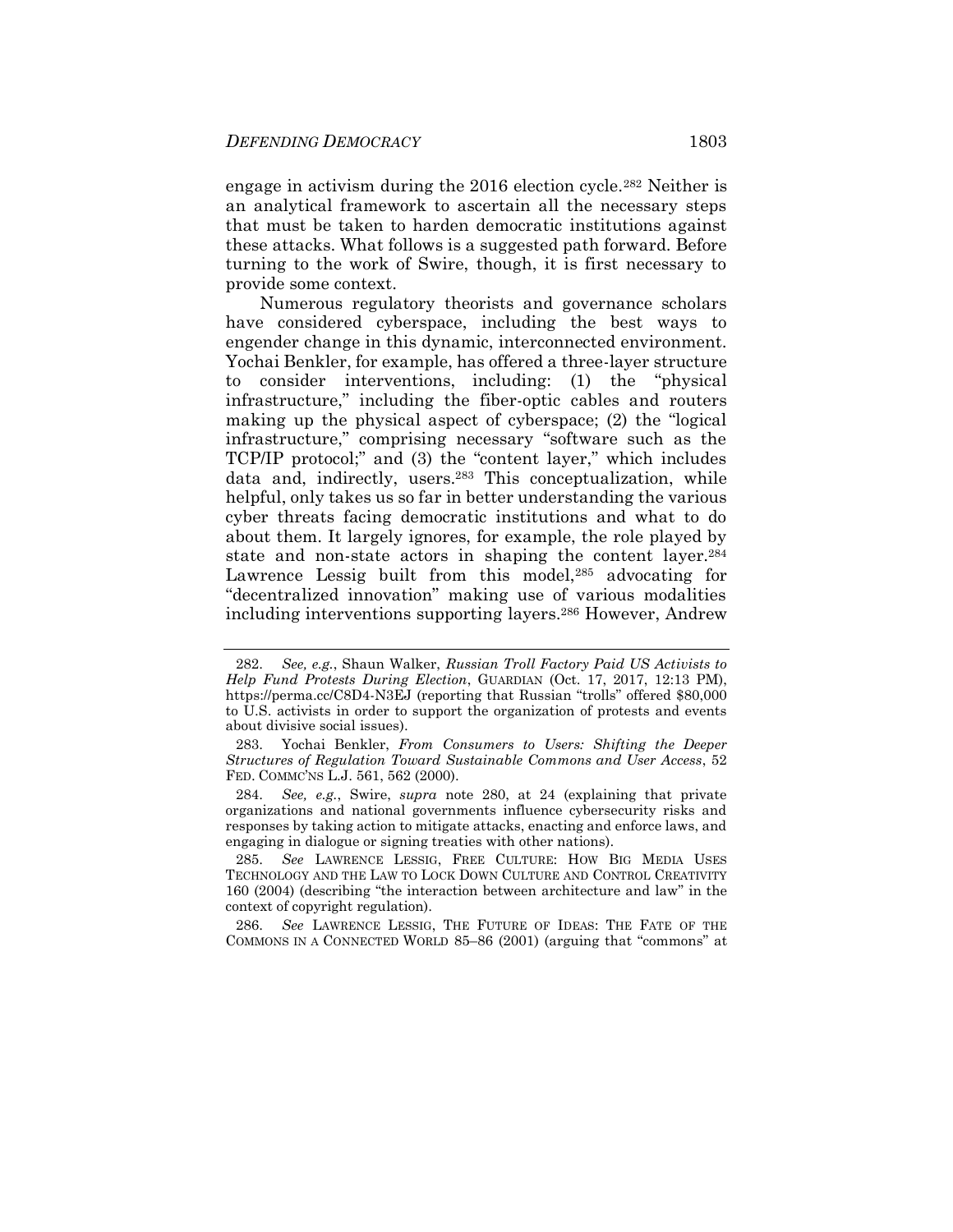Murray has concluded that this is "idealistic" and that, "the harnessing of one regulatory modality through the application of another is more likely to lead to further regulatory competition, due to the complexity of the network environment."<sup>287</sup> Instead of solely relying on code, then, laws, norms, and markets also have important roles to play in shaping a polycentric response to addressing vulnerabilities in democratic election systems.<sup>288</sup>

One way to think through such a polycentric approach is to make use of Swire's stack analogy,<sup>289</sup> offered in adapted form as Table 3. Under this formulation, the foregoing analysis was concerned with levels seven through ten, but the chart highlights the extent to which it is vital to secure the underlying system architecture including voting machines.

**Table 3: Applying Swire's Expanded OSI Stack to Election Security**<sup>290</sup>

| Layer       | Vulnerability                                                           | Policy<br>Response(s)                      |
|-------------|-------------------------------------------------------------------------|--------------------------------------------|
| 1. Physical | Supply chain attack; Employ third-party<br>wiretap; stress<br>equipment | penetration testing<br>and audits; require |

the code, content, and physical layers "create the opportunity for individuals to draw upon resources without connections, permission, or access granted by others").

287. ANDREW D. MURRAY, THE REGULATION OF CYBERSPACE: CONTROL IN THE ONLINE ENVIRONMENT 46 (2007) ("It is highly unlikely that content producers, media corporations and other copyright holders will allow for a neutral system designed to protect cultural property and creativity at the cost of loss of control over their products.").

288*. See id.* at 46–47, 124 ("[T]he effectiveness of code-based control mechanisms depends entirely upon their recognition and acceptance within these first-order regulatory environments [competition, society, and hierarchyl.").

289. *See* Swire, *supra* note [280,](#page-56-0) at 24 (explaining that Swire's model adds three "layers" of cybersecurity vulnerabilities to the seven traditional layers of the Open Systems Interconnection model that computer scientists use to conceptualize computer systems).

290. *Id.* For a description of these cyber-attacks, see Chapter 3 in SCOTT J. SHACKELFORD, MANAGING CYBER ATTACKS IN INTERNATIONAL LAW, BUSINESS, AND RELATIONS (2014).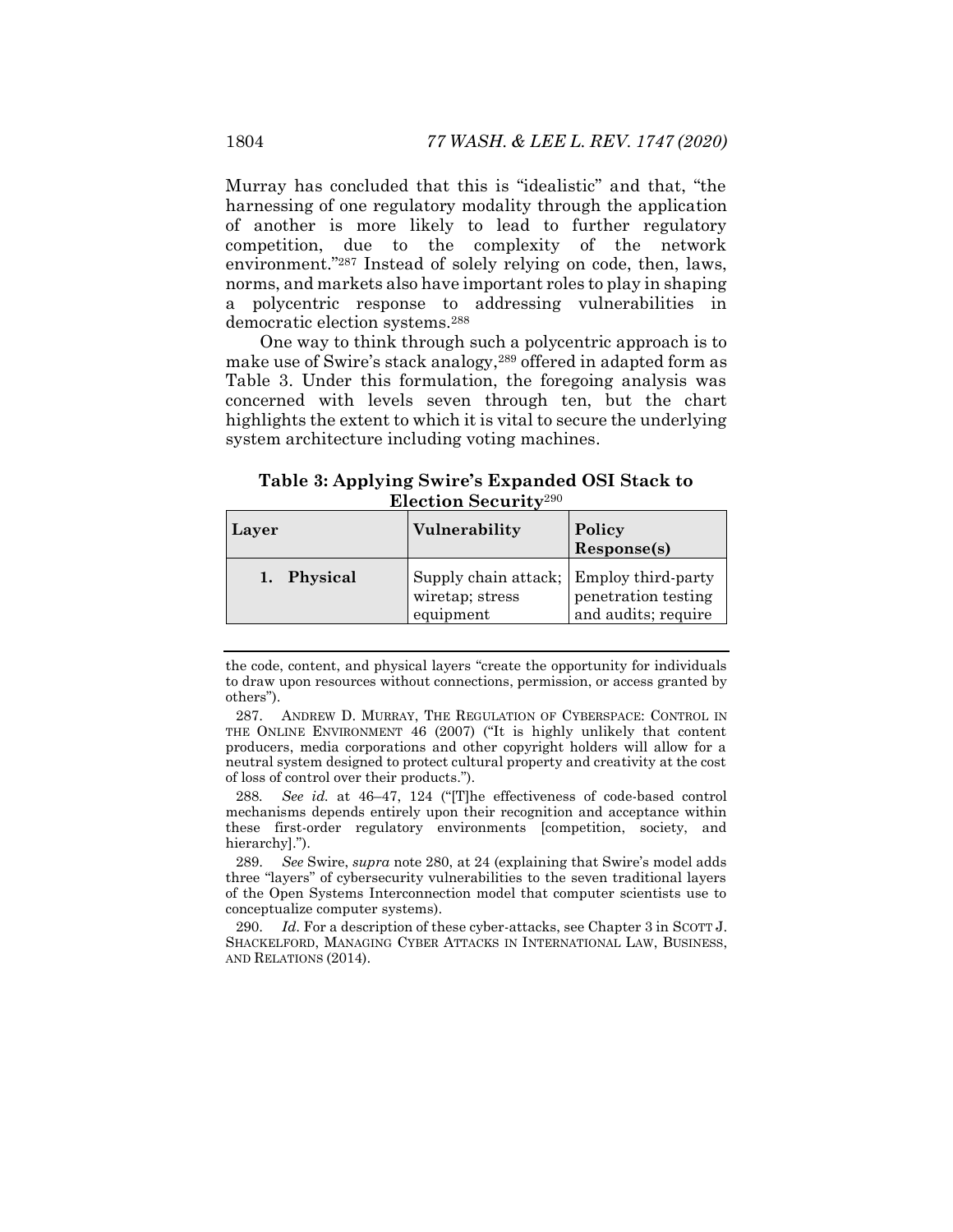|                        |                                                                                                                  | NIST CSF<br>compliance;<br>consider smart<br>contracts                                                                                                |
|------------------------|------------------------------------------------------------------------------------------------------------------|-------------------------------------------------------------------------------------------------------------------------------------------------------|
| Data Link<br>2.        | Cause delays or<br>noise                                                                                         | End-to-end<br>encryption                                                                                                                              |
| Network<br>3.          | Domain Name<br>System (DNS) and<br>Border Gateway<br>Protocol (BGP)<br>attacks                                   | Utilize BGP<br>security features as<br>well as DNSSEC                                                                                                 |
| 4.<br><b>Transport</b> | Man-in-the-middle<br>attacks                                                                                     | Defense in depth &<br>security by design<br>techniques                                                                                                |
| <b>Session</b><br>5.   | Session splicing                                                                                                 | Enhanced cyber<br>hygiene                                                                                                                             |
| Presentation<br>6.     | Attacks on<br>encryption                                                                                         | Stronger encryption<br>(even quantum)                                                                                                                 |
| 7.<br>Application      | Malware                                                                                                          | Proactive<br>cybersecurity<br>measures; cyber<br>hygiene                                                                                              |
| 8.<br>Organization     | Insider attacks; lack<br>of adequate<br>information sharing<br>(between election<br>officials or with<br>allies) | More robust<br>information<br>sharing; require<br>state-of-the-art<br>technical standards<br>and paper ballots<br>along with risk-<br>limiting audits |
| 9.<br>Government       | Weak laws for<br>protecting critical<br>infrastructure, IoT,<br>voting machines,<br>and media outlets            | Reform efforts such<br>as the Secure<br>Elections Act; push<br>firms to adopt<br>Disinformation<br>Codes of Conduct;                                  |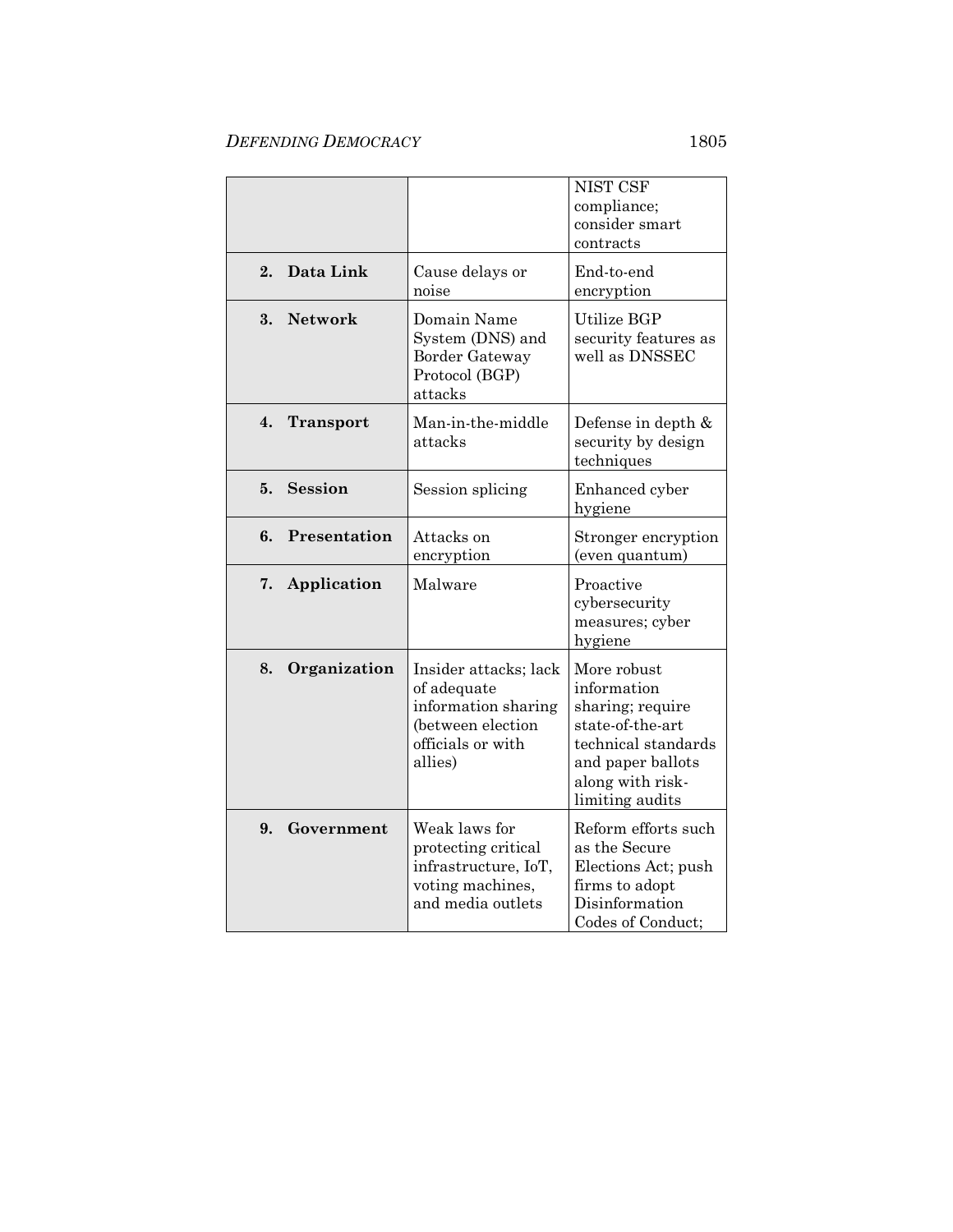1806 *77 WASH. & LEE L. REV. 1747 (2020)*

|                   |                                                                                                                  | train election                                                                                                    |  |
|-------------------|------------------------------------------------------------------------------------------------------------------|-------------------------------------------------------------------------------------------------------------------|--|
|                   |                                                                                                                  | officials                                                                                                         |  |
| 10. International | Nation-state<br>cyber-attacks; lack<br>of international<br>agreements to limit<br>the use of<br>cyber-attacks on | Agree on new<br>election security<br>international norms<br>(such as through<br>Paris Call or UN<br>GGE process); |  |
|                   | election                                                                                                         | ratify a treaty                                                                                                   |  |
|                   | infrastructure;                                                                                                  | designed to                                                                                                       |  |
|                   | inadequate dispute                                                                                               | safeguard civilian                                                                                                |  |
|                   | resolution                                                                                                       | critical                                                                                                          |  |
|                   |                                                                                                                  | infrastructure;                                                                                                   |  |
|                   |                                                                                                                  | create new cyber                                                                                                  |  |
|                   |                                                                                                                  | threat information                                                                                                |  |
|                   |                                                                                                                  | sharing forums and                                                                                                |  |
|                   |                                                                                                                  | joint sanctions                                                                                                   |  |
|                   |                                                                                                                  | regimes for rule                                                                                                  |  |
|                   |                                                                                                                  | breakers                                                                                                          |  |

As Table 3 shows, there is a great deal that both the public and private sectors can do, locally and globally, to make democracy harder to hack. Particularly on levels eight through ten of Swire's Open Systems Interconnection (OSI) stack analogy, which is popular among programmers in illustrating the various levels of systems, there is a great deal more that the U.S. and other democracies can and should be doing to secure vulnerable election infrastructure and combat digital repression.

In the United States, despite post-2016 funding, still more than two-thirds of U.S. counties report insufficient funding to replace outdated, vulnerable paperless voting machines, further help is needed.<sup>291</sup> Aside from appropriating sufficient funds to replace outdated voting machines and tabulation systems, Congress also should encourage states to follow Colorado's

<sup>291.</sup> *See* Lawrence Norden & Andrea Córdova McCadney, *Voting Machines at Risk: Where We Stand Today*, BRENNAN CTR. FOR JUST. (Mar. 5, 2019), https://perma.cc/99U9-PVKD.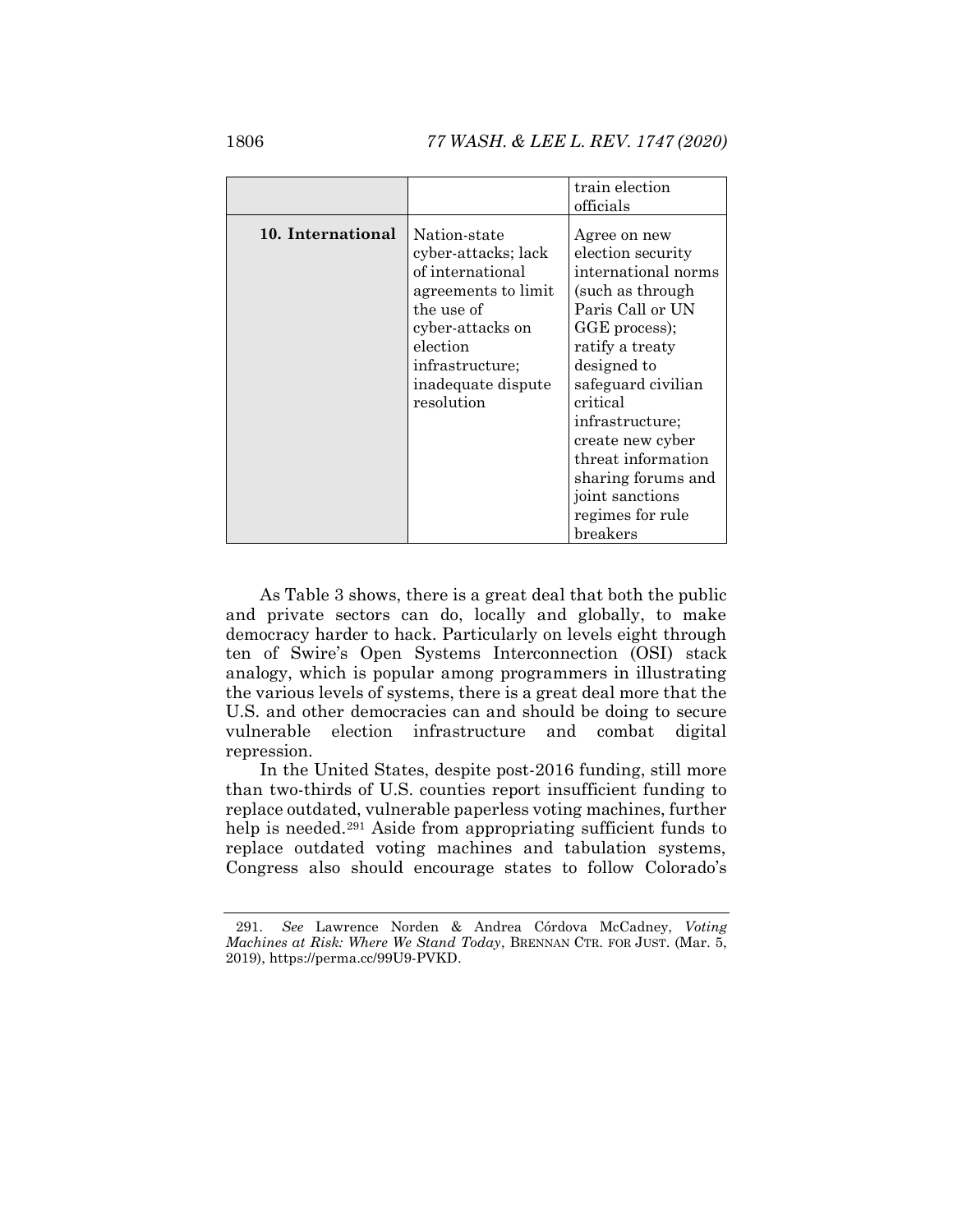example<sup>292</sup> (and the best practices listed in the EU Compendium) <sup>293</sup> by refusing to fund voting machines that use paperless ballots, and requiring risk-limiting audits, which use statistical samples of paper ballots to check if official election results are correct, to increase confidence in election outcomes. Congress should also require NIST to update their voting machine standards, which state and county election officials rely on in deciding which machines to purchase as in the case of Australia.<sup>294</sup> Further, a National Cybersecurity Safety Board could also be created to investigate cyber-attacks on U.S. election infrastructure and issue reports after elections to help ensure that vulnerabilities do not go unaddressed.<sup>295</sup> A crash course is also needed for local and county election officials across the nation.<sup>296</sup> There is an opportunity for both civil society and higher education to aid in this effort, as Indiana University is doing to help the Secretary of State's Office prepare for a wide array of scenarios, conduct tabletop exercises, and create a cybersecurity guidebook for use by newly elected and appointed

<sup>292.</sup> *See* Nathaniel Minor, *Colorado Is a Pretty Darn Safe Place to Cast a Ballot. This Is How We Got Here*, COLO. PUB. RADIO (Oct. 25, 2018), https://perma.cc/4X9P-4HDC (describing Colorado's ballot-counting and risk-limiting audit systems and observing that the *Washington Post* called Colorado "the 'safest' place to cast a ballot" in the United States).

<sup>293.</sup> *See generally* COMPENDIUM, *supra* note [33](#page-10-0) (listing the cyber security best practices).

<sup>294.</sup> *See* Eric Geller, *New Federal Guidelines Could Ban Internet in Voting Machines*, POLITICO (Oct. 30, 2019, 4:03 PM), https://perma.cc/U4K6-469Z ("[The Voluntary Voting System Guidelines]—produced by the Election Assistance Commission and the technical standards agency NIST—is not a set of mandatory federal rules. However, most states require voting equipment to pass VVSG-based testing before they buy it.").

<sup>295.</sup> *See* Scott J. Shackelford & Austin E. Brady, *Is It Time for a National Cybersecurity Safety Board? Examining the Policy Implications and Political Pushback*, 28 ALB. L.J. SCI. & TECH. 56, 68 (2018) ("Such a model would be an improvement on the existing reliance on Cyber Emergency Response Teams . . . and aide in effective policymaking at both the state and federal level given the lack of hard, verifiable data on the scope and scale of cyber-attacks.").

<sup>296.</sup> *See, e.g.*, *Indiana University to Help Secure Indiana's 2020 Elections*, IND. UNIV. (Oct. 25, 2019), https://perma.cc/SV86-G6VP (noting that Indiana University will host "regional 'boot camps' with [Indiana] county clerk offices to train election officials about how to respond to different forms of cyberattacks, such as phishing, phone scams and impersonation calls").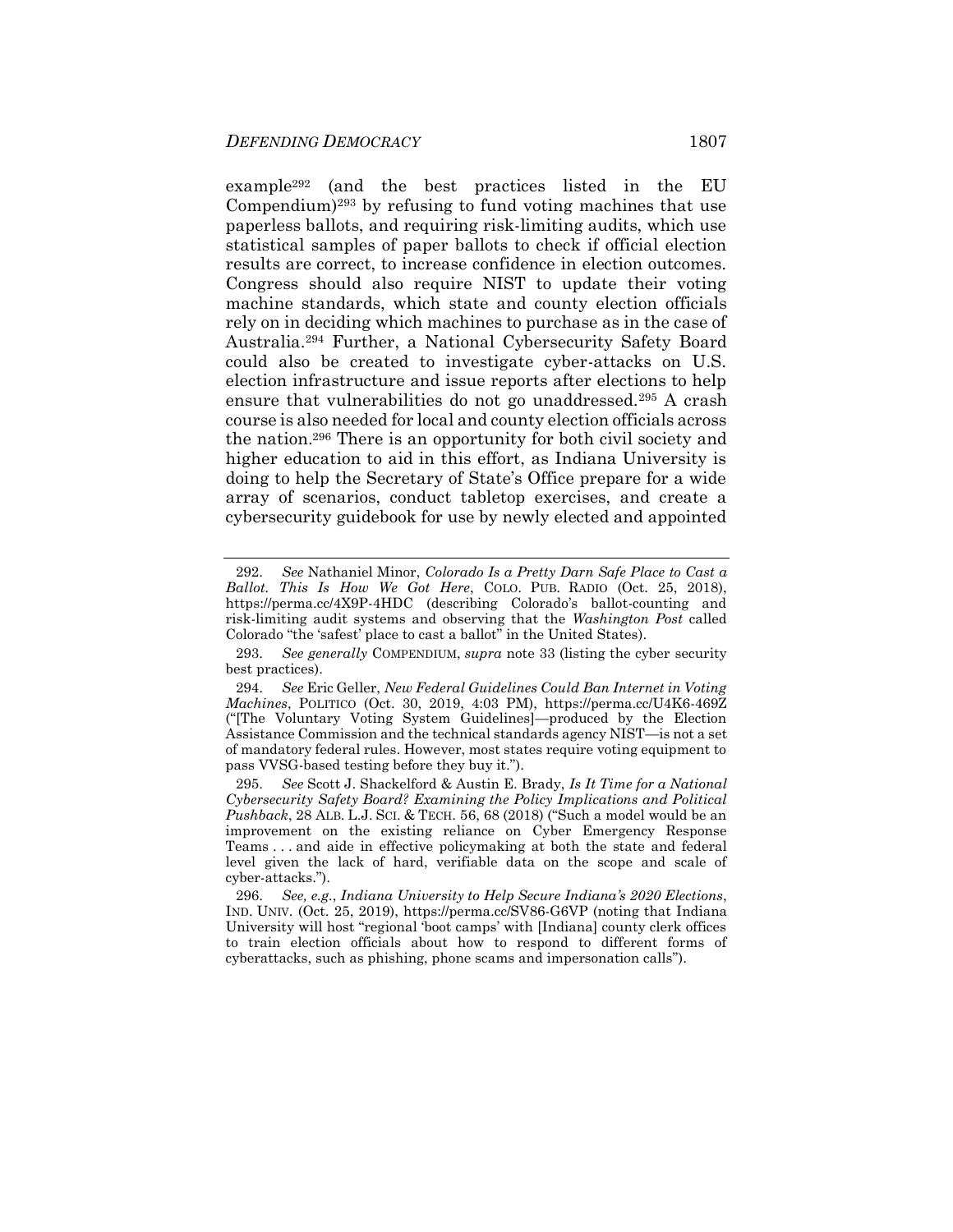election officials.<sup>297</sup> Other states could engage in similar partnerships, along with pooling resources to create repositories of best practices.

Learning lessons from the case studies in Part IV, the U.S. government could build out the capability of DHS to ward off disinformation campaigns similar to Indonesia's approach, as California is doing through its Secretary of State's Office.<sup>298</sup> Ahead of the 2020 election cycle, the United States could also work with allies around the world to build from the Paris Call for Trust and Security in Cyberspace and the Christchurch Call with these specific actions, perhaps encapsulated in a Call to Safeguard Democracy.<sup>299</sup> The UN Group of Government Experts and standing working group should be leveraged in this effort, and new regional cybersecurity hubs created to speed the transfer of information between jurisdictions as has already been accomplished through the EU's Cooperation Groups.<sup>300</sup> One possibility is a regional approach, such as a "South Pacific Elections—Information and Analysis Center (SPE-ISAC)," a potential solution to the lack of a cohesive Pacific regional cybersecurity group.<sup>301</sup>

Finally, with regards to disinformation in particular, the U.S. government could work with the EU to globalize the self-regulatory Code of Practice on Disinformation for social

<sup>297.</sup> *See id.* ("[S]tate legislators have awarded Indiana University \$301,958 to partner with the Indiana Secretary of State's Office to review and improve the state's election cybersecurity incident response plan.").

<sup>298.</sup> *See* Ben Adler, *California Launches New Effort to Fight Election Disinformation*, CAPRADIO (Sept. 19, 2018), https://perma.cc/6YSA-FY2L ("Under a recently-passed law, the office will 'monitor and counteract false or misleading information' that could 'suppress voter participation or cause confusion and disruption of the orderly and secure administration of elections.'" (internal citations omitted)).

<sup>299.</sup> *See World Leaders and Tech Giants Sign Ardern's 'Christchurch Call' to Curb Online Extremism*, SBS NEWS (May 16, 2019), https://perma.cc/G433- QEUS (explaining that the Christchurch Call is a pledge to eradicate "violent extremist content on the internet" signed by national governments and major technology companies).

<sup>300.</sup> *See supra* note[s 199](#page-40-1)–[202](#page-40-2) and accompanying text.

<sup>301.</sup> *See* IND. UNIV. & AUSTL. NAT'L UNIV., *supra* note [252,](#page-50-0) at 101–05 (proposing specific features of a potential SPE-ISAC, considering potential benefits of such an approach, and recommending next steps for its implementation).